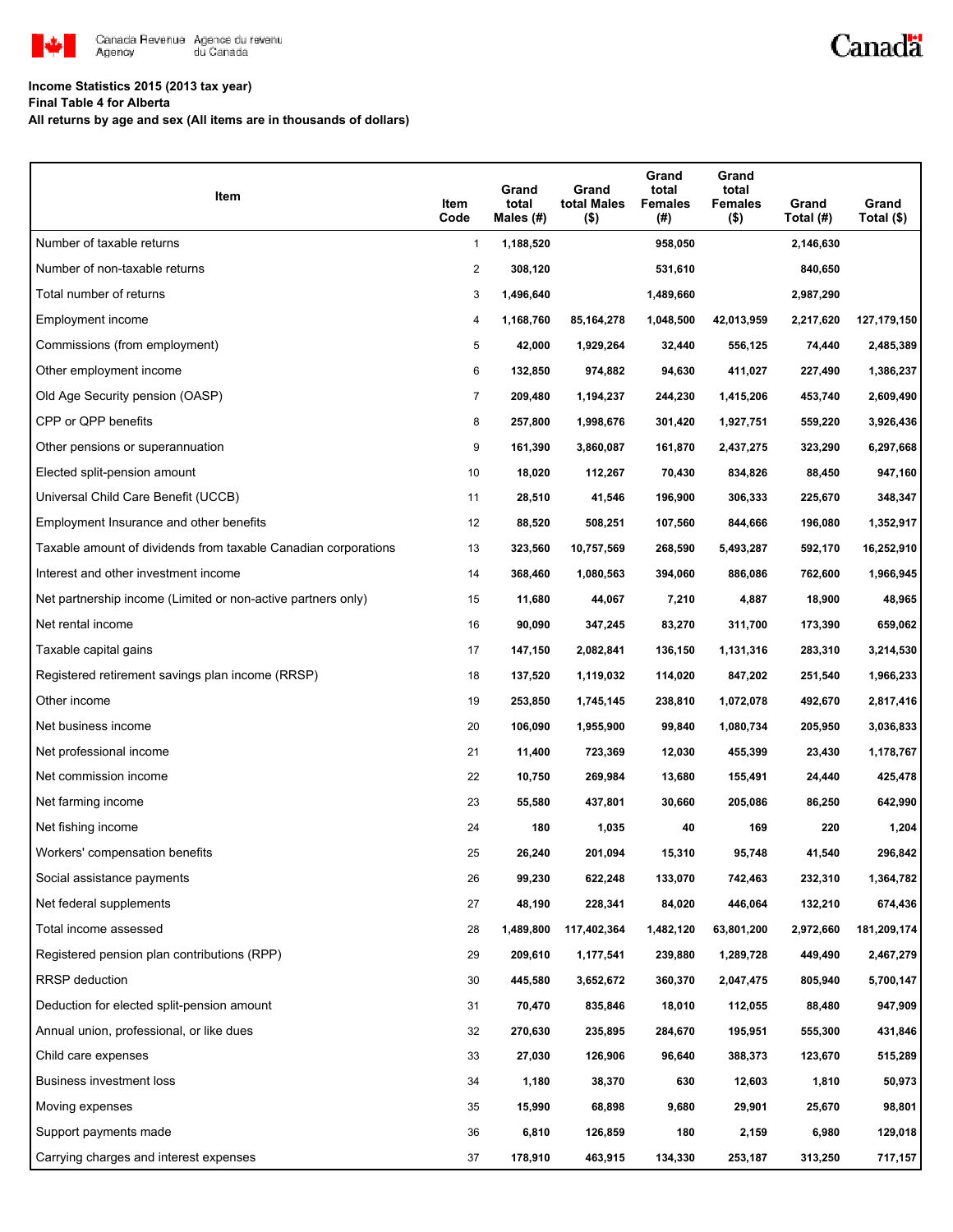

#### **Income Statistics 2015 (2013 tax year)**

**Final Table 4 for Alberta**

**All returns by age and sex (All items are in thousands of dollars)**

| Item                                                                                           | Item<br>Code | Grand<br>total<br>Males $(H)$ | Grand<br>total Males<br>$($ \$) | Grand<br>total<br><b>Females</b><br>$(\#)$ | Grand<br>total<br><b>Females</b><br>$($ \$) | Grand<br>Total (#) | Grand<br>Total (\$) |
|------------------------------------------------------------------------------------------------|--------------|-------------------------------|---------------------------------|--------------------------------------------|---------------------------------------------|--------------------|---------------------|
| Deductions for CPP/QPP contributions on self-employment and other<br>earnings                  | 38           | 84,900                        | 84,248                          | 77,700                                     | 53,601                                      | 162,610            | 137,858             |
| Deductions for provincial parental insurance plan (PPIP) premiums on<br>self-employment income | 39           |                               |                                 |                                            |                                             |                    |                     |
| Exploration and development expenses                                                           | 40           | 8,940                         | 140,255                         | 3,650                                      | 26,926                                      | 12,580             | 167,181             |
| Other employment expenses                                                                      | 41           | 77,350                        | 466,580                         | 34,090                                     | 124,416                                     | 111,440            | 590,996             |
| Clergy residence deduction                                                                     | 42           | 3,190                         | 47,531                          | 790                                        | 8,661                                       | 3,980              | 56,193              |
| Other deductions                                                                               | 43           | 32,540                        | 88,681                          | 31,520                                     | 100,281                                     | 64,080             | 188,984             |
| Total deductions before adjustments                                                            | 44           | 876,240                       | 7,554,604                       | 753,710                                    | 4,647,187                                   | 1,630,000          | 12,201,910          |
| Social benefits repayment                                                                      | 45           | 46,750                        | 132,419                         | 19,960                                     | 62,571                                      | 66,710             | 194,990             |
| Net income after adjustments                                                                   | 46           | 1,486,260                     | 109,790,131                     | 1,475,970                                  | 59,136,678                                  | 2,962,960          | 168,932,315         |
| Canadian Forces personnel and police deduction                                                 | 47           | 260                           | 7,422                           | 50                                         | 898                                         | 310                | 8,320               |
| Security options deductions                                                                    | 48           | 9,220                         | 530,634                         | 3,420                                      | 77,707                                      | 12,640             | 608,341             |
| Other payments deductions                                                                      | 49           | 132,060                       | 1,051,602                       | 166,370                                    | 1,284,087                                   | 298,450            | 2,335,792           |
| Non-capital losses of other years                                                              | 50           | 1,470                         | 22,766                          | 1,920                                      | 13,037                                      | 3,390              | 35,819              |
| Net capital losses of other years                                                              | 51           | 38,930                        | 149,655                         | 30,080                                     | 80,207                                      | 69,010             | 229,862             |
| Capital gains deduction                                                                        | 52           | 7,860                         | 562,906                         | 5,370                                      | 351,837                                     | 13,230             | 914,744             |
| Northern residents deductions                                                                  | 53           | 70,960                        | 202,811                         | 37,240                                     | 85,974                                      | 108,200            | 288,790             |
| Additional deductions                                                                          | 54           | 6,370                         | 27,366                          | 7,440                                      | 28,707                                      | 13,820             | 56,105              |
| Farming/fishing losses of prior years                                                          | 55           | 2,140                         | 26,383                          | 950                                        | 8,076                                       | 3,090              | 34,458              |
| Total deductions from net income                                                               | 56           | 255,480                       | 2,583,544                       | 243,060                                    | 1,930,825                                   | 498,560            | 4,514,524           |
| Taxable income assessed                                                                        | 57           | 1,469,350                     | 107,214,602                     | 1,457,910                                  | 57,211,884                                  | 2,927,990          | 164,431,837         |
| Basic personal amount                                                                          | 58           | 1,496,600                     | 16,434,325                      | 1,489,630                                  | 16,373,606                                  | 2,987,210          | 32,817,438          |
| Age amount                                                                                     | 59           | 185,710                       | 1,080,050                       | 232,540                                    | 1,429,512                                   | 418,290            | 2,509,805           |
| Spouse or common-law partner amount                                                            | 60           | 206,610                       | 1,622,499                       | 45,450                                     | 357,927                                     | 252,120            | 1,980,985           |
| Amount for eligible dependant                                                                  | 61           | 14,630                        | 153,268                         | 80,440                                     | 852,089                                     | 95,070             | 1,005,415           |
| Amount for children 17 and under                                                               | 62           | 278,400                       | 1,190,851                       | 180,050                                    | 687,238                                     | 458,530            | 1,878,443           |
| Amount for infirm dependants age 18 or older                                                   | 63           | 480                           | 2,757                           | 400                                        | 2,234                                       | 890                | 4,991               |
| CPP or QPP contributions through employment                                                    | 64           | 1,054,660                     | 1,976,724                       | 899,470                                    | 1,352,296                                   | 1,954,150          | 3,329,032           |
| CPP or QPP contributions on self-employment and other earnings                                 | 65           | 84,900                        | 84,248                          | 77,700                                     | 53,601                                      | 162,610            | 137,858             |
| Employment Insurance premiums                                                                  | 66           | 1,010,640                     | 725,455                         | 892,340                                    | 524,850                                     | 1,903,000          | 1,250,310           |
| PPIP premiums paid                                                                             | 67           |                               |                                 |                                            |                                             |                    |                     |
| PPIP premiums payable on employment income                                                     | 68           |                               |                                 |                                            |                                             |                    |                     |
| PPIP premiums payable on self-employment income                                                | 69           |                               |                                 |                                            |                                             |                    |                     |
| Volunteer firefighters' amount                                                                 | 70           | 3,130                         | 9,375                           | 480                                        | 1,431                                       | 3,600              | 10,806              |
| Canada employment amount                                                                       | 71           | 1,168,680                     | 1,284,150                       | 1,019,030                                  | 1,115,187                                   | 2,187,750          | 2,399,387           |
| Public transit amount                                                                          | 72           | 104,730                       | 62,041                          | 112,210                                    | 64,463                                      | 217,080            | 126,537             |
| Children's fitness amount                                                                      | 73           | 120,120                       | 72,195                          | 79,510                                     | 43,201                                      | 199,640            | 115,398             |
| Children's arts amount                                                                         | 74           | 49,150                        | 27,797                          | 31,180                                     | 16,149                                      | 80,330             | 43,947              |

Canadä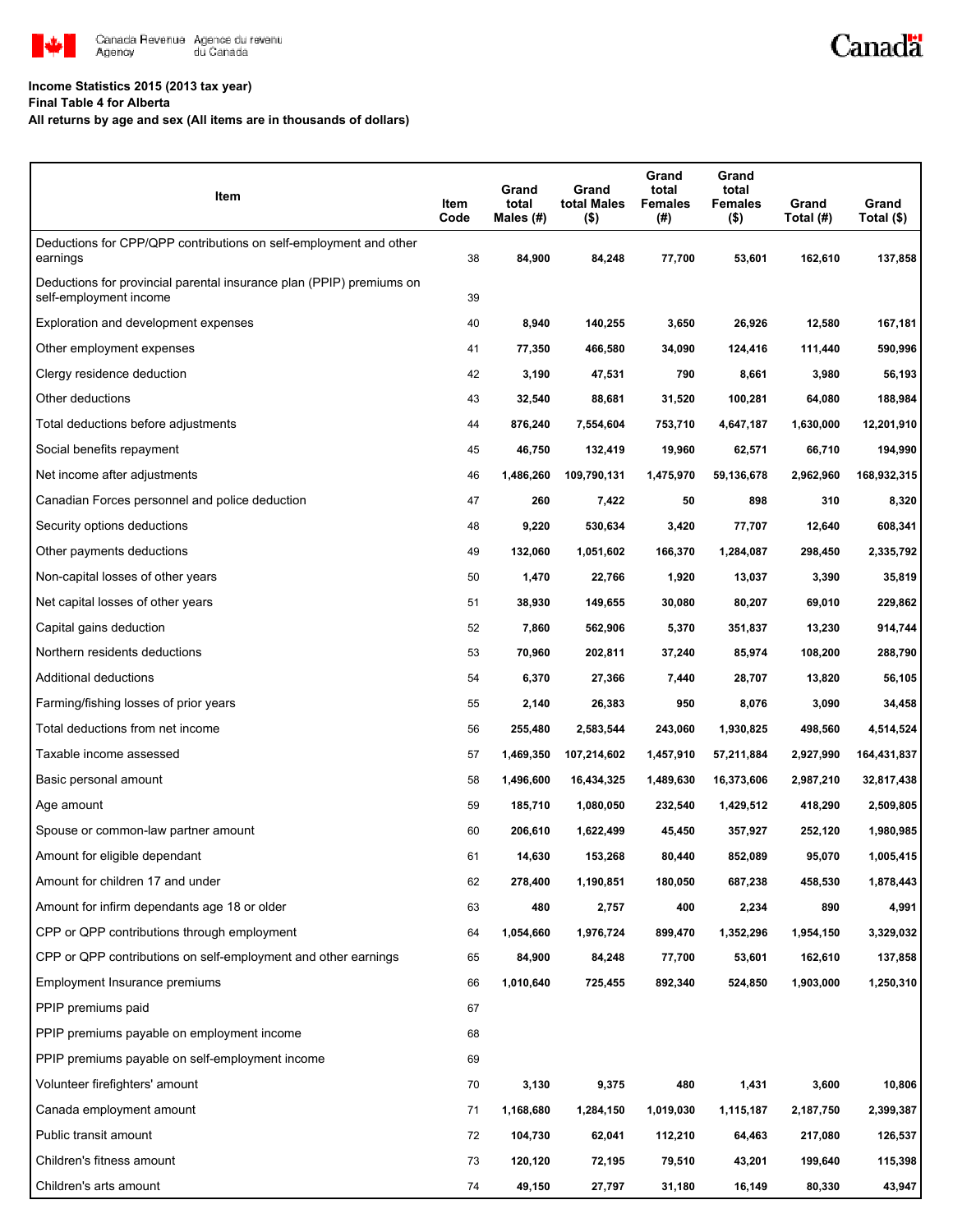

# Canadä

### **Income Statistics 2015 (2013 tax year)**

**Final Table 4 for Alberta**

**All returns by age and sex (All items are in thousands of dollars)**

| Item                                                              | Item<br>Code | Grand<br>total<br>Males (#) | Grand<br>total Males<br>(\$) | Grand<br>total<br><b>Females</b><br>(# ) | Grand<br>total<br><b>Females</b><br>(\$) | Grand<br>Total (#) | Grand<br>Total (\$) |
|-------------------------------------------------------------------|--------------|-----------------------------|------------------------------|------------------------------------------|------------------------------------------|--------------------|---------------------|
| Home buyers' amount                                               | 75           | 19,630                      | 91,023                       | 10,880                                   | 47,523                                   | 30,510             | 138,546             |
| Pension income amount                                             | 76           | 171,710                     | 328,772                      | 202,800                                  | 384,510                                  | 374,540            | 713,329             |
| Caregiver amount                                                  | 77           | 10,720                      | 50,297                       | 7,460                                    | 32,511                                   | 18,190             | 82,808              |
| Disability amount                                                 | 78           | 28,590                      | 220,325                      | 30,770                                   | 236,596                                  | 59,360             | 456,937             |
| Disability amount transferred from a dependant                    | 79           | 13,680                      | 150,124                      | 9,400                                    | 95,640                                   | 23,080             | 245,764             |
| Interest paid on student loans                                    | 80           | 33,610                      | 17,863                       | 47,170                                   | 25,763                                   | 80,790             | 43,625              |
| Tuition, education, and textbook amounts                          | 81           | 101,210                     | 613,894                      | 115,000                                  | 671,862                                  | 216,220            | 1,285,771           |
| Tuition, education, and textbook amounts transferred from a child | 82           | 36,940                      | 186,457                      | 21,430                                   | 101,719                                  | 58,370             | 288,181             |
| Amounts transferred from spouse or common-law partner             | 83           | 64,790                      | 333,985                      | 40,050                                   | 202,730                                  | 104,900            | 537,015             |
| Medical expenses                                                  | 84           | 129,670                     | 361,607                      | 198,510                                  | 486,359                                  | 328,200            | 847,992             |
| Total tax credits on personal amounts                             | 85           | 1,496,630                   | 4,062,263                    | 1,489,640                                | 3,773,969                                | 2,987,250          | 7,837,918           |
| Allowable charitable donations and government gifts               | 86           | 371,400                     | 1,100,188                    | 290,150                                  | 492,431                                  | 661,560            | 1,592,708           |
| Eligible cultural and ecological gifts                            | 87           | 310                         | 2,955                        | 290                                      | 2,863                                    | 600                | 5,818               |
| Total tax credit on donations and gifts                           | 88           | 370,410                     | 312,070                      | 289,260                                  | 137,675                                  | 659,690            | 449,771             |
| Total federal non-refundable tax credits                          | 89           | 1,496,630                   | 4,374,333                    | 1,489,640                                | 3,911,644                                | 2,987,250          | 8,287,690           |
| Federal dividend tax credit                                       | 90           | 305,890                     | 1,464,924                    | 240,760                                  | 738,022                                  | 546,660            | 2,203,241           |
| Overseas employment tax credit                                    | 91           | 1,240                       | 14,108                       | 50                                       | 418                                      | 1,290              | 14,525              |
| Minimum tax carryover                                             | 92           | 5,440                       | 15,339                       | 3,460                                    | 8,339                                    | 8,900              | 23,677              |
| Basic federal tax                                                 | 93           | 1,156,800                   | 16,517,271                   | 925,880                                  | 6,279,721                                | 2,082,740          | 22,797,487          |
| Federal Foreign Tax Credit                                        | 94           | 87,510                      | 146,207                      | 69,880                                   | 24,595                                   | 157,410            | 170,857             |
| Federal Political contribution tax credit                         | 95           | 12,570                      | 2,338                        | 7,040                                    | 1,130                                    | 19,610             | 3,469               |
| <b>Investment Tax Credit</b>                                      | 96           | 2,410                       | 3,656                        | 1,120                                    | 1,079                                    | 3,530              | 4,735               |
| Labour-sponsored funds tax credit                                 | 97           | 30                          | 11                           | 10                                       | 4                                        | 40                 | 16                  |
| Alternative minimum tax payable                                   | 98           | 5,730                       | 20,963                       | 3,250                                    | 12,957                                   | 8,980              | 33,921              |
| Net federal tax                                                   | 99           | 1,154,110                   | 16,375,316                   | 923,620                                  | 6,254,396                                | 2,077,790          | 22,630,153          |
| CPP contributions on self-employment                              | 100          | 84,900                      | 168,500                      | 77,700                                   | 107,203                                  | 162,620            | 275,719             |
| Social Benefits repayment                                         | 101          | 46,750                      | 132,419                      | 19,960                                   | 62,571                                   | 66,710             | 194,990             |
| Net Provincial Tax                                                | 102          | 1,070,500                   | 6,766,907                    | 800,920                                  | 2,764,508                                | 1,871,460          | 9,531,543           |
| Total tax payable                                                 | 103          | 1,188,520                   | 23,443,168                   | 958,050                                  | 9,188,895                                | 2,146,630          | 32,632,648          |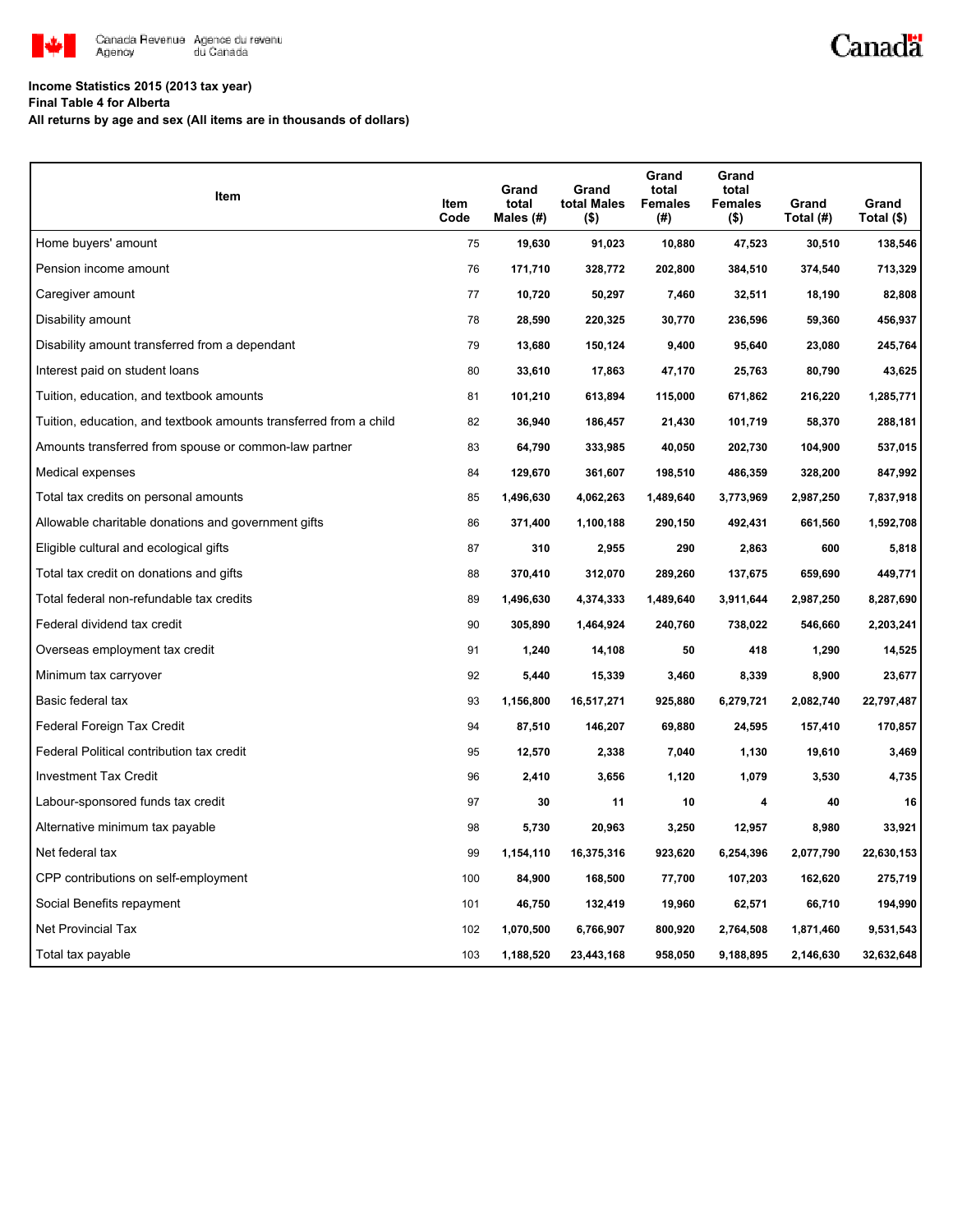| Item                                                                                           | Item<br>Code   | Age<br>group:<br>under 20<br>Males (#) | Age<br>group:<br>under 20<br>Males (\$) | Age<br>group:<br>under 20<br><b>Females</b><br>(#) | Age<br>group:<br>under 20<br><b>Females</b><br>$($ \$) | Age<br>group:<br>under 20<br>total $(#)$ | Age<br>group:<br>under 20<br>total $($)$ |
|------------------------------------------------------------------------------------------------|----------------|----------------------------------------|-----------------------------------------|----------------------------------------------------|--------------------------------------------------------|------------------------------------------|------------------------------------------|
| Number of taxable returns                                                                      | $\mathbf{1}$   | 21,760                                 |                                         | 12,200                                             |                                                        | 33,960                                   |                                          |
| Number of non-taxable returns                                                                  | $\overline{2}$ | 47,070                                 |                                         | 52,320                                             |                                                        | 99,440                                   |                                          |
| Total number of returns                                                                        | 3              | 68,830                                 |                                         | 64,520                                             |                                                        | 133,400                                  |                                          |
| <b>Employment income</b>                                                                       | 4              | 63,910                                 | 780,655                                 | 59,260                                             | 485,541                                                | 123,200                                  | 1,266,197                                |
| Commissions (from employment)                                                                  | 5              | 1,280                                  | 4,021                                   | 1,920                                              | 2,877                                                  | 3,210                                    | 6,899                                    |
| Other employment income                                                                        | 6              | 2,240                                  | 5,097                                   | 3,220                                              | 5,942                                                  | 5,460                                    | 11,039                                   |
| Old Age Security pension (OASP)                                                                | $\overline{7}$ |                                        |                                         |                                                    |                                                        |                                          |                                          |
| CPP or QPP benefits                                                                            | 8              | 720                                    | 1,375                                   | 810                                                | 1,609                                                  | 1,530                                    | 2,985                                    |
| Other pensions or superannuation                                                               | 9              | 60                                     | 206                                     | 60                                                 | 291                                                    | 130                                      | 497                                      |
| Elected split-pension amount                                                                   | 10             |                                        |                                         |                                                    |                                                        |                                          |                                          |
| Universal Child Care Benefit (UCCB)                                                            | 11             | 30                                     | 38                                      | 1,640                                              | 1,715                                                  | 1,670                                    | 1,756                                    |
| Employment Insurance and other benefits                                                        | 12             | 1,190                                  | 4,307                                   | 420                                                | 2,077                                                  | 1,610                                    | 6,384                                    |
| Taxable amount of dividends from taxable Canadian corporations                                 | 13             | 2,480                                  | 28,916                                  | 2,390                                              | 26,787                                                 | 4,870                                    | 55,705                                   |
| Interest and other investment income                                                           | 14             | 4,210                                  | 2,400                                   | 4,020                                              | 2,273                                                  | 8,240                                    | 4,675                                    |
| Net partnership income (Limited or non-active partners only)                                   | 15             | 20                                     | 16                                      |                                                    |                                                        | 30                                       | 97                                       |
| Net rental income                                                                              | 16             | 40                                     | 111                                     | 20                                                 | 116                                                    | 70                                       | 227                                      |
| Taxable capital gains                                                                          | 17             | 1,330                                  | 9,143                                   | 1,190                                              | 7,075                                                  | 2,520                                    | 16,232                                   |
| Registered retirement savings plan income (RRSP)                                               | 18             | 230                                    | 397                                     | 100                                                | 195                                                    | 330                                      | 592                                      |
| Other income                                                                                   | 19             | 8,310                                  | 34,067                                  | 9,540                                              | 41,398                                                 | 17,850                                   | 75,480                                   |
| Net business income                                                                            | 20             | 2,080                                  | 14,066                                  | 1,690                                              | 8,985                                                  | 3,770                                    | 23,051                                   |
| Net professional income                                                                        | 21             | 70                                     | 284                                     | 70                                                 | 232                                                    | 140                                      | 516                                      |
| Net commission income                                                                          | 22             | 150                                    | 688                                     | 150                                                | 595                                                    | 300                                      | 1,283                                    |
| Net farming income                                                                             | 23             | 640                                    | 6,439                                   | 530                                                | 6,996                                                  | 1,170                                    | 13,435                                   |
| Net fishing income                                                                             | 24             |                                        |                                         |                                                    |                                                        | 10                                       | 58                                       |
| Workers' compensation benefits                                                                 | 25             | 540                                    | 640                                     | 250                                                | 464                                                    | 780                                      | 1,104                                    |
| Social assistance payments                                                                     | 26             | 1,020                                  | 11,142                                  | 1,070                                              | 8,366                                                  | 2,090                                    | 19,508                                   |
| Net federal supplements                                                                        | 27             |                                        |                                         |                                                    |                                                        |                                          |                                          |
| Total income assessed                                                                          | 28             | 67,990                                 | 904,059                                 | 63,660                                             | 603,627                                                | 131,690                                  | 1,507,722                                |
| Registered pension plan contributions (RPP)                                                    | 29             | 620                                    | 497                                     | 240                                                | 202                                                    | 860                                      | 698                                      |
| RRSP deduction                                                                                 | 30             | 1,720                                  | 2,611                                   | 730                                                | 762                                                    | 2,460                                    | 3,372                                    |
| Deduction for elected split-pension amount                                                     | 31             |                                        |                                         |                                                    |                                                        |                                          |                                          |
| Annual union, professional, or like dues                                                       | 32             | 6,520                                  | 1,718                                   | 5,020                                              | 999                                                    | 11,540                                   | 2,716                                    |
| Child care expenses                                                                            | 33             |                                        |                                         | 130                                                | 271                                                    | 130                                      | 279                                      |
| Business investment loss                                                                       | 34             |                                        |                                         |                                                    |                                                        |                                          |                                          |
| Moving expenses                                                                                | 35             | 400                                    | 368                                     | 340                                                | 243                                                    | 740                                      | 612                                      |
| Support payments made                                                                          | 36             |                                        |                                         |                                                    |                                                        |                                          |                                          |
| Carrying charges and interest expenses                                                         | 37             | 480                                    | 230                                     | 390                                                | 222                                                    | 860                                      | 451                                      |
| Deductions for CPP/QPP contributions on self-employment and other<br>earnings                  | 38             | 1,230                                  | 346                                     | 930                                                | 188                                                    | 2,160                                    | 534                                      |
| Deductions for provincial parental insurance plan (PPIP) premiums on<br>self-employment income | 39             |                                        |                                         |                                                    |                                                        |                                          |                                          |
| Exploration and development expenses                                                           | 40             |                                        |                                         |                                                    |                                                        |                                          |                                          |
| Other employment expenses                                                                      | 41             | 750                                    | 1,504                                   | 170                                                | 195                                                    | 920                                      | 1,698                                    |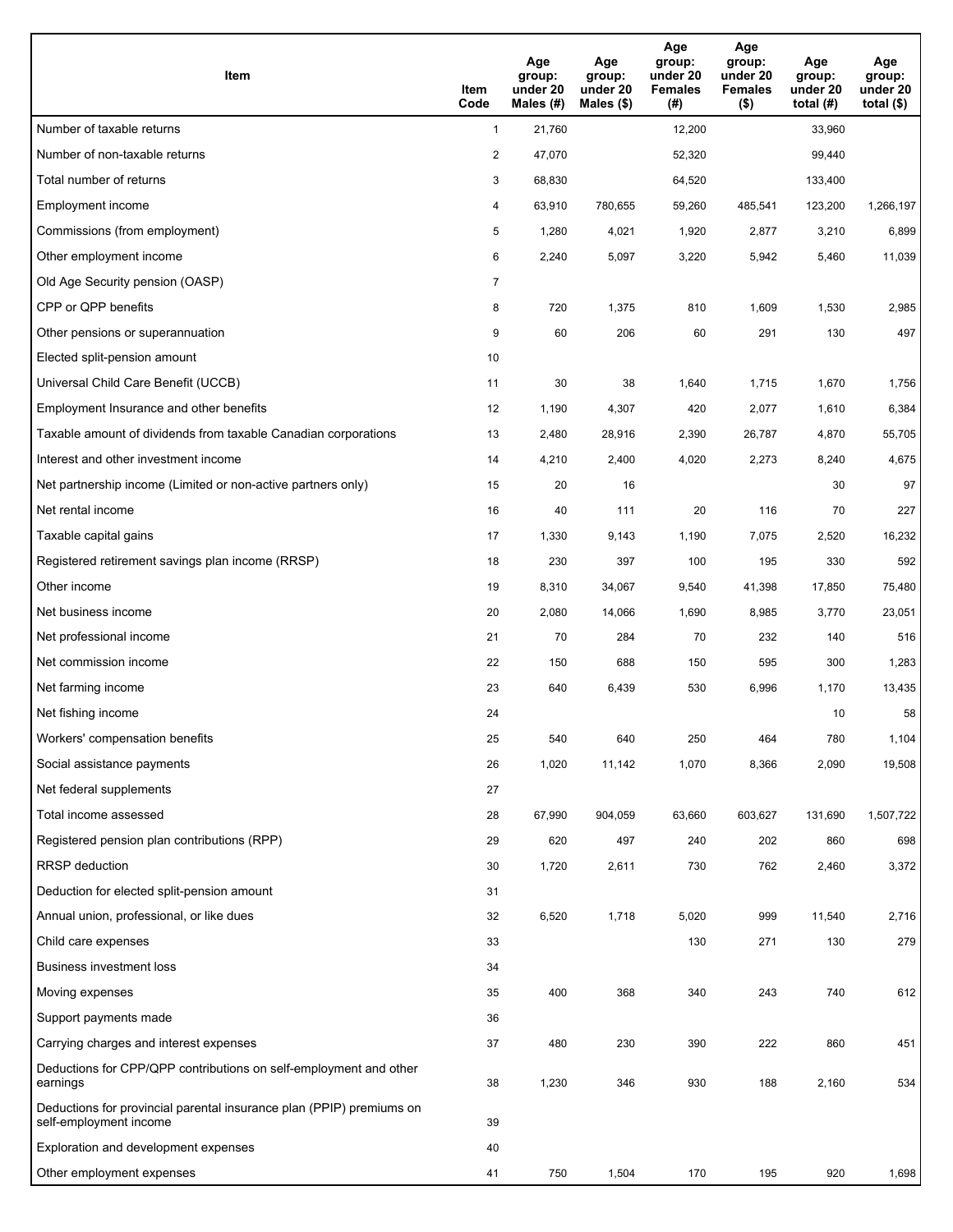| Item                                                              | Item<br>Code | Age<br>group:<br>under 20<br>Males (#) | Age<br>group:<br>under 20<br>Males (\$) | Age<br>group:<br>under 20<br><b>Females</b><br>(#) | Age<br>group:<br>under 20<br><b>Females</b><br>$($ \$) | Age<br>group:<br>under 20<br>total $(H)$ | Age<br>group:<br>under 20<br>total $($)$ |
|-------------------------------------------------------------------|--------------|----------------------------------------|-----------------------------------------|----------------------------------------------------|--------------------------------------------------------|------------------------------------------|------------------------------------------|
| Clergy residence deduction                                        | 42           |                                        |                                         |                                                    |                                                        | 10                                       | 5                                        |
| Other deductions                                                  | 43           | 270                                    | 1,058                                   | 270                                                | 223                                                    | 530                                      | 1,280                                    |
| Total deductions before adjustments                               | 44           | 10,680                                 | 8,353                                   | 7,650                                              | 3,352                                                  | 18,330                                   | 11,706                                   |
| Social benefits repayment                                         | 45           | 10                                     | 12                                      |                                                    |                                                        | 10                                       | 12                                       |
| Net income after adjustments                                      | 46           | 67,940                                 | 895,832                                 | 63,630                                             | 600,375                                                | 131,610                                  | 1,496,242                                |
| Canadian Forces personnel and police deduction                    | 47           |                                        |                                         |                                                    |                                                        |                                          |                                          |
| Security options deductions                                       | 48           |                                        |                                         |                                                    |                                                        |                                          |                                          |
| Other payments deductions                                         | 49           | 1,540                                  | 11,782                                  | 1,300                                              | 8,830                                                  | 2,850                                    | 20,612                                   |
| Non-capital losses of other years                                 | 50           |                                        |                                         |                                                    |                                                        |                                          |                                          |
| Net capital losses of other years                                 | 51           | 50                                     | 78                                      | 50                                                 | 105                                                    | 100                                      | 183                                      |
| Capital gains deduction                                           | 52           | 40                                     | 4,751                                   | 30                                                 | 2,928                                                  | 70                                       | 7,678                                    |
| Northern residents deductions                                     | 53           | 1,020                                  | 2,168                                   | 530                                                | 903                                                    | 1,550                                    | 3,072                                    |
| Additional deductions                                             | 54           | 20                                     | 32                                      | 30                                                 | 76                                                     | 40                                       | 108                                      |
| Farming/fishing losses of prior years                             | 55           |                                        |                                         |                                                    |                                                        |                                          |                                          |
| Total deductions from net income                                  | 56           | 2,660                                  | 18,816                                  | 1,940                                              | 12,841                                                 | 4,590                                    | 31,659                                   |
| Taxable income assessed                                           | 57           | 67,420                                 | 877,032                                 | 63,260                                             | 587,561                                                | 130,710                                  | 1,464,627                                |
| Basic personal amount                                             | 58           | 68,830                                 | 758,419                                 | 64,520                                             | 710,847                                                | 133,400                                  | 1,469,664                                |
| Age amount                                                        | 59           |                                        |                                         |                                                    |                                                        |                                          |                                          |
| Spouse or common-law partner amount                               | 60           | 230                                    | 1,904                                   | 120                                                | 1,091                                                  | 360                                      | 3,006                                    |
| Amount for eligible dependant                                     | 61           | 30                                     | 346                                     | 930                                                | 10,105                                                 | 960                                      | 10,450                                   |
| Amount for children 17 and under                                  | 62           | 150                                    | 383                                     | 1,250                                              | 3,039                                                  | 1,400                                    | 3,425                                    |
| Amount for infirm dependants age 18 or older                      | 63           |                                        |                                         |                                                    |                                                        |                                          |                                          |
| CPP or QPP contributions through employment                       | 64           | 31,710                                 | 21,040                                  | 28,380                                             | 10,723                                                 | 60,090                                   | 31,763                                   |
| CPP or QPP contributions on self-employment and other<br>earnings | 65           | 1,230                                  | 346                                     | 930                                                | 188                                                    | 2,160                                    | 534                                      |
| Employment Insurance premiums                                     | 66           | 50,080                                 | 12,979                                  | 45,010                                             | 8,047                                                  | 95,090                                   | 21,027                                   |
| PPIP premiums paid                                                | 67           |                                        |                                         |                                                    |                                                        |                                          |                                          |
| PPIP premiums payable on employment income                        | 68           |                                        |                                         |                                                    |                                                        |                                          |                                          |
| PPIP premiums payable on self-employment income                   | 69           |                                        |                                         |                                                    |                                                        |                                          |                                          |
| Volunteer firefighters' amount                                    | 70           | 80                                     | 249                                     | 10                                                 | 33                                                     | 90                                       | 282                                      |
| Canada employment amount                                          | 71           | 61,940                                 | 67,222                                  | 57,080                                             | 61,545                                                 | 119,020                                  | 128,767                                  |
| Public transit amount                                             | 72           | 4,480                                  | 1,335                                   | 5,850                                              | 1,690                                                  | 10,360                                   | 3,031                                    |
| Children's fitness amount                                         | 73           |                                        |                                         | 10                                                 | 3                                                      | 20                                       | $\overline{4}$                           |
| Children's arts amount                                            | 74           |                                        |                                         |                                                    |                                                        |                                          |                                          |
| Home buyers' amount                                               | 75           | 80                                     | 373                                     | 30                                                 | 147                                                    | 110                                      | 520                                      |
| Pension income amount                                             | 76           | 60                                     | 99                                      | 60                                                 | 110                                                    | 130                                      | 209                                      |
| Caregiver amount                                                  | 77           |                                        |                                         |                                                    |                                                        |                                          |                                          |
| Disability amount                                                 | 78           | 710                                    | 6,198                                   | 360                                                | 3,195                                                  | 1,070                                    | 9,393                                    |
| Disability amount transferred from a dependant                    | 79           |                                        |                                         |                                                    |                                                        |                                          |                                          |
| Interest paid on student loans                                    | 80           | 130                                    | 16                                      | 130                                                | 19                                                     | 260                                      | 35                                       |
| Tuition, education, and textbook amounts                          | 81           | 5,750                                  | 23,437                                  | 5,500                                              | 21,223                                                 | 11,260                                   | 44,659                                   |
| Tuition, education, and textbook amounts transferred from a child | 82           |                                        |                                         |                                                    |                                                        | 10                                       | 47                                       |
| Amounts transferred from spouse or common-law partner             | 83           | 40                                     | 103                                     | 50                                                 | 114                                                    | 80                                       | 217                                      |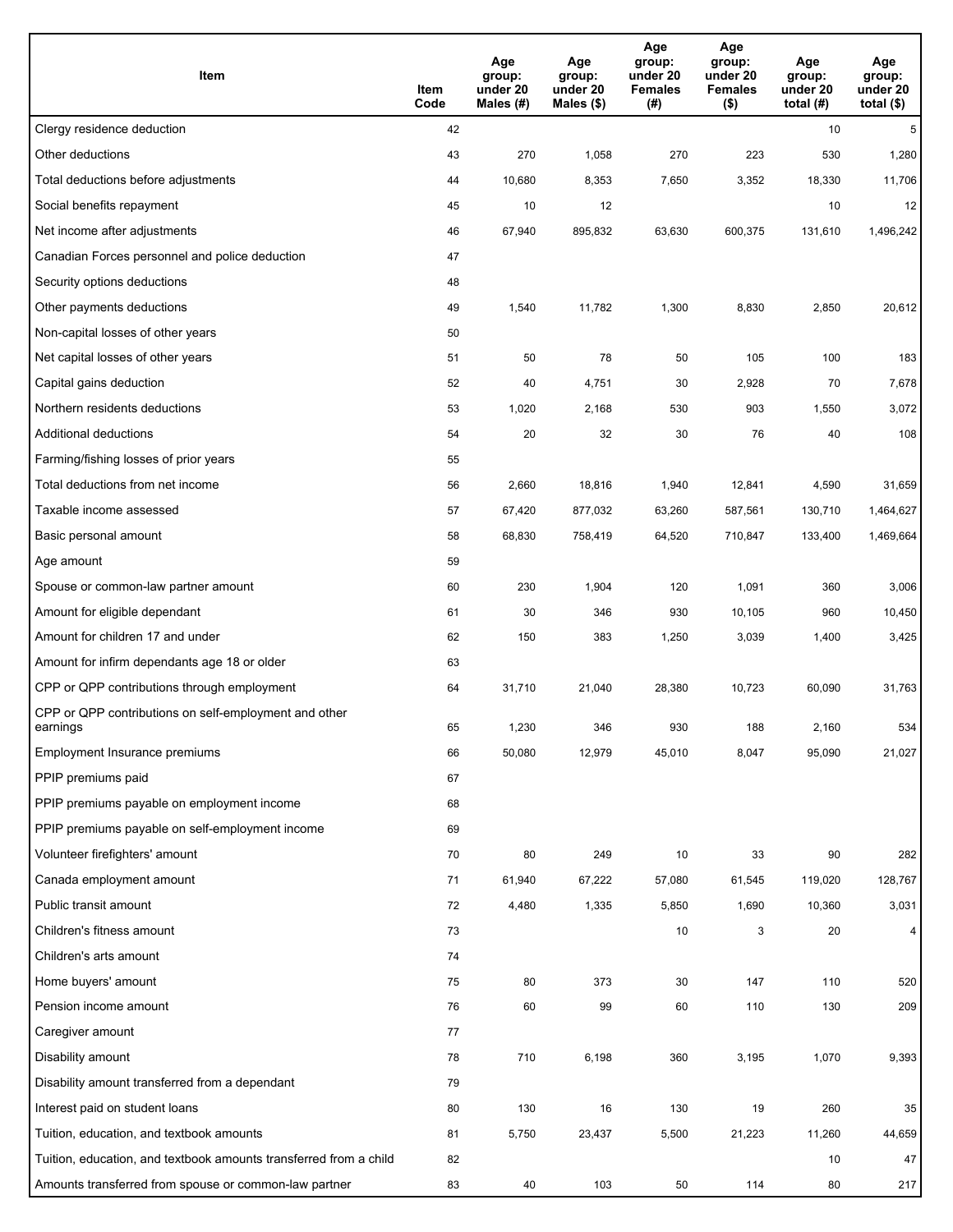| Item                                                | <b>Item</b><br>Code | Age<br>group:<br>under 20<br>Males $(H)$ | Age<br>group:<br>under 20<br>Males $(\$)$ | Age<br>group:<br>under 20<br><b>Females</b><br>(# ) | Age<br>group:<br>under 20<br><b>Females</b><br>$($ \$) | Age<br>group:<br>under 20<br>total $(H)$ | Age<br>group:<br>under 20<br>total $($)$ |
|-----------------------------------------------------|---------------------|------------------------------------------|-------------------------------------------|-----------------------------------------------------|--------------------------------------------------------|------------------------------------------|------------------------------------------|
| Medical expenses                                    | 84                  | 740                                      | 684                                       | 1,010                                               | 892                                                    | 1,750                                    | 1,578                                    |
| Total tax credits on personal amounts               | 85                  | 68,830                                   | 134,282                                   | 64,520                                              | 124,959                                                | 133,400                                  | 259,304                                  |
| Allowable charitable donations and government gifts | 86                  | 1,720                                    | 1,087                                     | 1,460                                               | 1,033                                                  | 3,180                                    | 2,120                                    |
| Eligible cultural and ecological gifts              | 87                  |                                          |                                           |                                                     |                                                        |                                          |                                          |
| Total tax credit on donations and gifts             | 88                  | 1,670                                    | 321                                       | 1,430                                               | 310                                                    | 3,110                                    | 632                                      |
| Total federal non-refundable tax credits            | 89                  | 68,830                                   | 134,603                                   | 64,520                                              | 125,270                                                | 133,400                                  | 259,935                                  |
| Federal dividend tax credit                         | 90                  | 1,610                                    | 3,454                                     | 1,430                                               | 3,149                                                  | 3,040                                    | 6,604                                    |
| Overseas employment tax credit                      | 91                  |                                          |                                           |                                                     |                                                        |                                          |                                          |
| Minimum tax carryover                               | 92                  | 30                                       | 79                                        | 20                                                  | 52                                                     | 50                                       | 131                                      |
| Basic federal tax                                   | 93                  | 21,030                                   | 44,744                                    | 11,460                                              | 14,088                                                 | 32,490                                   | 58,833                                   |
| Federal Foreign Tax Credit                          | 94                  | 200                                      | 269                                       | 150                                                 | 65                                                     | 350                                      | 334                                      |
| Federal Political contribution tax credit           | 95                  |                                          |                                           |                                                     |                                                        |                                          |                                          |
| <b>Investment Tax Credit</b>                        | 96                  |                                          |                                           |                                                     |                                                        |                                          |                                          |
| Labour-sponsored funds tax credit                   | 97                  |                                          |                                           |                                                     |                                                        |                                          |                                          |
| Alternative minimum tax payable                     | 98                  | 20                                       | 330                                       | 30                                                  | 179                                                    | 50                                       | 509                                      |
| Net federal tax                                     | 99                  | 20,990                                   | 44,478                                    | 11,430                                              | 14,035                                                 | 32,430                                   | 58,513                                   |
| CPP contributions on self-employment                | 100                 | 1,230                                    | 693                                       | 930                                                 | 376                                                    | 2,160                                    | 1,069                                    |
| Social Benefits repayment                           | 101                 | 10                                       | 12                                        |                                                     |                                                        | 10                                       | 12                                       |
| <b>Net Provincial Tax</b>                           | 102                 | 13,260                                   | 18,736                                    | 5,150                                               | 4,717                                                  | 18,410                                   | 23,453                                   |
| Total tax payable                                   | 103                 | 21,760                                   | 63,918                                    | 12,200                                              | 19,128                                                 | 33,960                                   | 83,047                                   |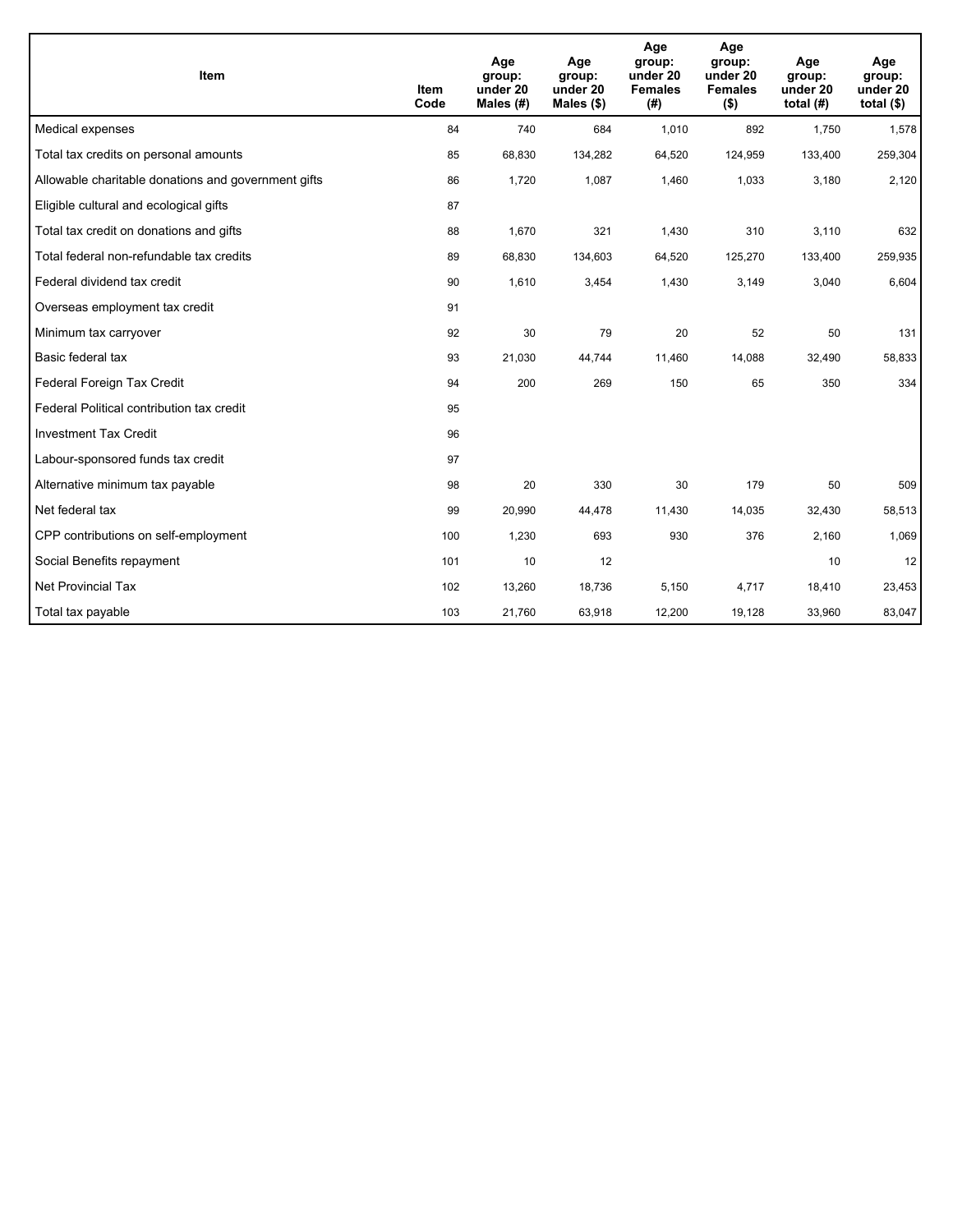| Item                                                                                           | Item<br>Code | Age<br>group:<br>20 to 24<br>Males (#) | Age<br>group:<br>20 to 24<br>Males $(\$)$ | Age<br>group:<br>20 to 24<br><b>Females</b><br>(#) | Age<br>group:<br>20 to 24<br><b>Females</b><br>$($ \$) | Age<br>group:<br>20 to 24<br>total $(H)$ | Age<br>group:<br>20 to 24<br>total $($ |
|------------------------------------------------------------------------------------------------|--------------|----------------------------------------|-------------------------------------------|----------------------------------------------------|--------------------------------------------------------|------------------------------------------|----------------------------------------|
| Number of taxable returns                                                                      | $\mathbf{1}$ | 89,140                                 |                                           | 59,330                                             |                                                        | 148,480                                  |                                        |
| Number of non-taxable returns                                                                  | 2            | 46,860                                 |                                           | 70,690                                             |                                                        | 117,750                                  |                                        |
| Total number of returns                                                                        | 3            | 136,000                                |                                           | 130,020                                            |                                                        | 266,230                                  |                                        |
| Employment income                                                                              | 4            | 127,750                                | 4,433,253                                 | 117,480                                            | 2,474,890                                              | 245,290                                  | 6,908,210                              |
| Commissions (from employment)                                                                  | 5            | 5,020                                  | 48,052                                    | 6,870                                              | 34,042                                                 | 11,890                                   | 82,094                                 |
| Other employment income                                                                        | 6            | 8,230                                  | 25,542                                    | 10,440                                             | 23,292                                                 | 18,670                                   | 48,834                                 |
| Old Age Security pension (OASP)                                                                | 7            |                                        |                                           |                                                    |                                                        |                                          |                                        |
| CPP or QPP benefits                                                                            | 8            | 1,380                                  | 3,486                                     | 2,130                                              | 5,308                                                  | 3,510                                    | 8,793                                  |
| Other pensions or superannuation                                                               | 9            | 70                                     | 195                                       | 80                                                 | 281                                                    | 150                                      | 475                                    |
| Elected split-pension amount                                                                   | 10           |                                        |                                           |                                                    |                                                        |                                          |                                        |
| Universal Child Care Benefit (UCCB)                                                            | 11           | 450                                    | 606                                       | 15,550                                             | 22,402                                                 | 16,040                                   | 23,077                                 |
| Employment Insurance and other benefits                                                        | 12           | 12,590                                 | 61,112                                    | 8,230                                              | 56,183                                                 | 20,820                                   | 117,294                                |
| Taxable amount of dividends from taxable Canadian corporations                                 | 13           | 8,640                                  | 99,018                                    | 6,720                                              | 77,036                                                 | 15,360                                   | 176,113                                |
| Interest and other investment income                                                           | 14           | 12,970                                 | 5,339                                     | 11,490                                             | 4,902                                                  | 24,480                                   | 10,244                                 |
| Net partnership income (Limited or non-active partners only)                                   | 15           | 70                                     | 93                                        | 40                                                 | 10                                                     | 110                                      | 103                                    |
| Net rental income                                                                              | 16           | 810                                    | 2,054                                     | 590                                                | 1,489                                                  | 1,400                                    | 3,543                                  |
| Taxable capital gains                                                                          | 17           | 4,200                                  | 12,200                                    | 2,790                                              | 8,152                                                  | 6,990                                    | 20,352                                 |
| Registered retirement savings plan income (RRSP)                                               | 18           | 4,090                                  | 10,414                                    | 1,940                                              | 3,697                                                  | 6,030                                    | 14,111                                 |
| Other income                                                                                   | 19           | 21,560                                 | 59,501                                    | 18,900                                             | 58,459                                                 | 40,460                                   | 117,961                                |
| Net business income                                                                            | 20           | 5,760                                  | 65,189                                    | 5,110                                              | 34,186                                                 | 10,870                                   | 99,374                                 |
| Net professional income                                                                        | 21           | 340                                    | 2,466                                     | 400                                                | 2,982                                                  | 740                                      | 5,449                                  |
| Net commission income                                                                          | 22           | 740                                    | 5,827                                     | 990                                                | 3,930                                                  | 1,720                                    | 9,759                                  |
| Net farming income                                                                             | 23           | 1,590                                  | 15,941                                    | 1,100                                              | 13,222                                                 | 2,700                                    | 29,229                                 |
| Net fishing income                                                                             | 24           | 10                                     | 155                                       |                                                    |                                                        | 20                                       | 171                                    |
| Workers' compensation benefits                                                                 | 25           | 1,700                                  | 4,329                                     | 970                                                | 1,615                                                  | 2,670                                    | 5,944                                  |
| Social assistance payments                                                                     | 26           | 4,150                                  | 46,197                                    | 5,670                                              | 50,740                                                 | 9,810                                    | 96,937                                 |
| Net federal supplements                                                                        | 27           |                                        |                                           |                                                    |                                                        |                                          |                                        |
| Total income assessed                                                                          | 28           | 134,730                                | 4,900,971                                 | 129,160                                            | 2,877,113                                              | 264,020                                  | 7,778,350                              |
| Registered pension plan contributions (RPP)                                                    | 29           | 9,250                                  | 19,959                                    | 8,110                                              | 21,498                                                 | 17,360                                   | 41,457                                 |
| RRSP deduction                                                                                 | 30           | 19,440                                 | 64,990                                    | 13,570                                             | 30,025                                                 | 33,020                                   | 95,015                                 |
| Deduction for elected split-pension amount                                                     | 31           |                                        |                                           |                                                    |                                                        |                                          |                                        |
| Annual union, professional, or like dues                                                       | 32           | 21,300                                 | 11,624                                    | 21,680                                             | 9,001                                                  | 42,980                                   | 20,625                                 |
| Child care expenses                                                                            | 33           | 170                                    | 511                                       | 2,700                                              | 7,564                                                  | 2,870                                    | 8,076                                  |
| Business investment loss                                                                       | 34           |                                        |                                           |                                                    |                                                        |                                          |                                        |
| Moving expenses                                                                                | 35           | 2,730                                  | 3,749                                     | 2,220                                              | 2,689                                                  | 4,950                                    | 6,438                                  |
| Support payments made                                                                          | 36           |                                        |                                           |                                                    |                                                        |                                          |                                        |
| Carrying charges and interest expenses                                                         | 37           | 2,460                                  | 820                                       | 1,750                                              | 677                                                    | 4,210                                    | 1,497                                  |
| Deductions for CPP/QPP contributions on self-employment and other<br>earnings                  | 38           | 5,360                                  | 3,026                                     | 4,510                                              | 1,711                                                  | 9,870                                    | 4,737                                  |
| Deductions for provincial parental insurance plan (PPIP) premiums on<br>self-employment income | 39           |                                        |                                           |                                                    |                                                        |                                          |                                        |
| Exploration and development expenses                                                           | 40           |                                        |                                           |                                                    |                                                        |                                          |                                        |
| Other employment expenses                                                                      | 41           | 4,450                                  | 14,608                                    | 1,790                                              | 3,824                                                  | 6,230                                    | 18,432                                 |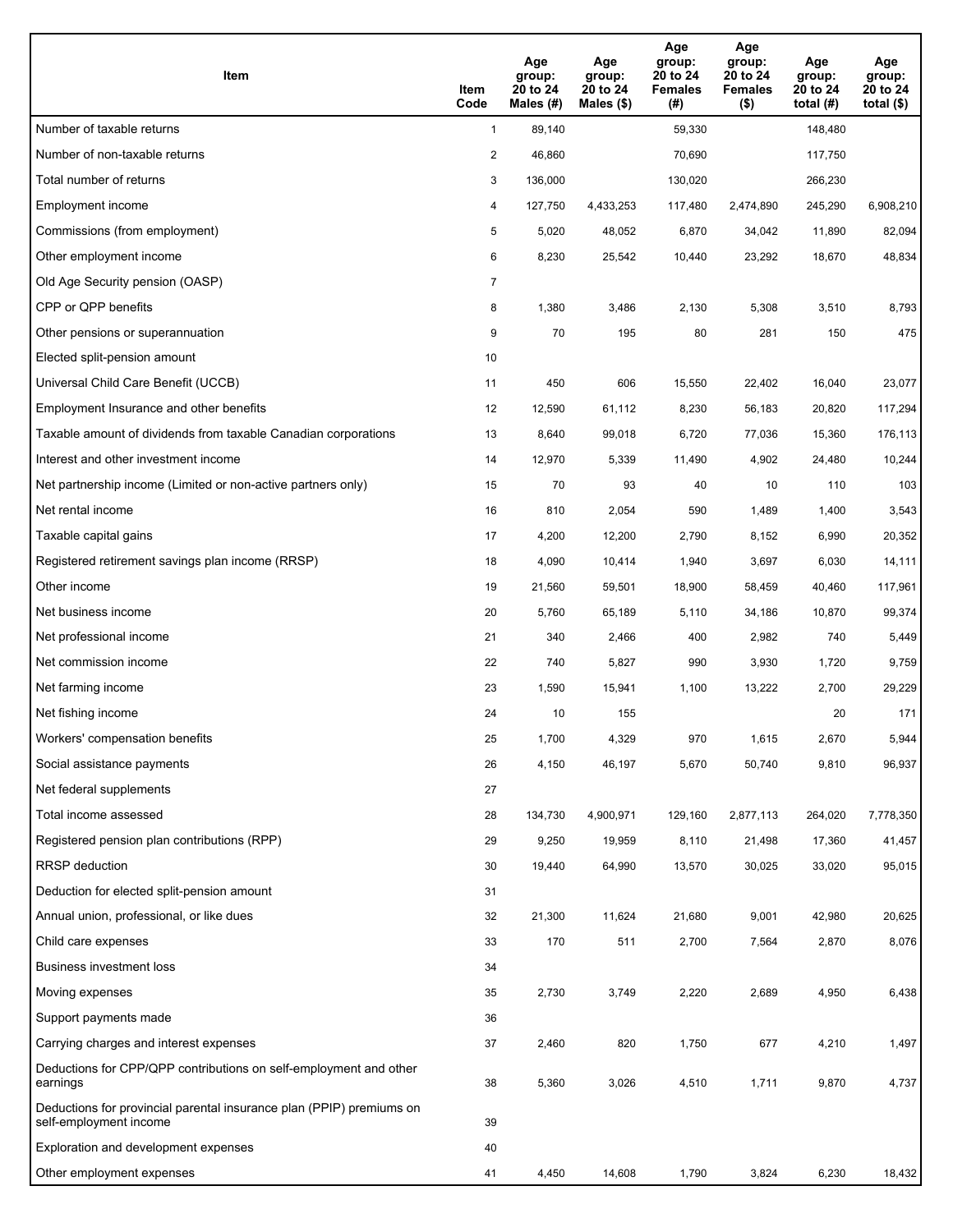| Item                                                              | Item<br>Code | Age<br>group:<br>20 to 24<br>Males (#) | Age<br>group:<br>20 to 24<br>Males (\$) | Age<br>group:<br>20 to 24<br><b>Females</b><br>(#) | Age<br>group:<br>20 to 24<br><b>Females</b><br>$($ \$) | Age<br>group:<br>20 to 24<br>total $(H)$ | Age<br>group:<br>20 to 24<br>total $($)$ |
|-------------------------------------------------------------------|--------------|----------------------------------------|-----------------------------------------|----------------------------------------------------|--------------------------------------------------------|------------------------------------------|------------------------------------------|
| Clergy residence deduction                                        | 42           |                                        |                                         | 30                                                 | 136                                                    | 80                                       | 385                                      |
| Other deductions                                                  | 43           | 1,570                                  | 990                                     | 1,320                                              | 810                                                    | 2,880                                    | 1,800                                    |
| Total deductions before adjustments                               | 44           | 50,060                                 | 120,696                                 | 43,230                                             | 78,203                                                 | 93,290                                   | 198,900                                  |
| Social benefits repayment                                         | 45           | 1,430                                  | 1,767                                   | 120                                                | 136                                                    | 1,550                                    | 1,903                                    |
| Net income after adjustments                                      | 46           | 134,620                                | 4,779,017                               | 129,000                                            | 2,799,197                                              | 263,740                                  | 7,578,479                                |
| Canadian Forces personnel and police deduction                    | 47           | 20                                     | 530                                     |                                                    |                                                        | 30                                       | 563                                      |
| Security options deductions                                       | 48           | 50                                     | 99                                      | 50                                                 | 144                                                    | 100                                      | 243                                      |
| Other payments deductions                                         | 49           | 5,800                                  | 50,526                                  | 6,590                                              | 52,355                                                 | 12,380                                   | 102,882                                  |
| Non-capital losses of other years                                 | 50           |                                        |                                         |                                                    |                                                        |                                          |                                          |
| Net capital losses of other years                                 | 51           | 310                                    | 367                                     | 170                                                | 232                                                    | 490                                      | 599                                      |
| Capital gains deduction                                           | 52           | 110                                    | 7,575                                   | 60                                                 | 4,917                                                  | 170                                      | 12,491                                   |
| Northern residents deductions                                     | 53           | 4,840                                  | 11,716                                  | 2,810                                              | 5,173                                                  | 7,650                                    | 16,888                                   |
| Additional deductions                                             | 54           | 100                                    | 416                                     | 190                                                | 1,624                                                  | 290                                      | 2,040                                    |
| Farming/fishing losses of prior years                             | 55           | 10                                     | 61                                      |                                                    |                                                        | 10                                       | 81                                       |
| Total deductions from net income                                  | 56           | 11,110                                 | 71,398                                  | 9,780                                              | 64,639                                                 | 20,900                                   | 136,037                                  |
| Taxable income assessed                                           | 57           | 133,050                                | 4,707,676                               | 127,690                                            | 2,735,261                                              | 260,870                                  | 7,443,202                                |
| Basic personal amount                                             | 58           | 136,000                                | 1,495,395                               | 130,020                                            | 1,429,065                                              | 266,230                                  | 2,926,427                                |
| Age amount                                                        | 59           |                                        |                                         |                                                    |                                                        |                                          |                                          |
| Spouse or common-law partner amount                               | 60           | 4,780                                  | 37,186                                  | 1,450                                              | 11,961                                                 | 6,230                                    | 49,186                                   |
| Amount for eligible dependant                                     | 61           | 300                                    | 3,055                                   | 6,250                                              | 67,310                                                 | 6,550                                    | 70,365                                   |
| Amount for children 17 and under                                  | 62           | 3,770                                  | 11,472                                  | 9,110                                              | 27,012                                                 | 12,880                                   | 38,510                                   |
| Amount for infirm dependants age 18 or older                      | 63           |                                        |                                         |                                                    |                                                        |                                          |                                          |
| CPP or QPP contributions through employment                       | 64           | 117,850                                | 160,146                                 | 103,680                                            | 96,942                                                 | 221,530                                  | 257,091                                  |
| CPP or QPP contributions on self-employment and other<br>earnings | 65           | 5,360                                  | 3,026                                   | 4,510                                              | 1,711                                                  | 9,870                                    | 4,737                                    |
| Employment Insurance premiums                                     | 66           | 118,430                                | 65,385                                  | 106,650                                            | 42,973                                                 | 225,080                                  | 108,360                                  |
| PPIP premiums paid                                                | 67           |                                        |                                         |                                                    |                                                        |                                          |                                          |
| PPIP premiums payable on employment income                        | 68           |                                        |                                         |                                                    |                                                        |                                          |                                          |
| PPIP premiums payable on self-employment income                   | 69           |                                        |                                         |                                                    |                                                        |                                          |                                          |
| Volunteer firefighters' amount                                    | 70           | 390                                    | 1,155                                   | 50                                                 | 162                                                    | 440                                      | 1,317                                    |
| Canada employment amount                                          | 71           | 124,520                                | 137,962                                 | 113,980                                            | 125,425                                                | 238,510                                  | 263,393                                  |
| Public transit amount                                             | 72           | 15,260                                 | 5,646                                   | 20,580                                             | 7,704                                                  | 35,930                                   | 13,373                                   |
| Children's fitness amount                                         | 73           | 230                                    | 58                                      | 530                                                | 142                                                    | 760                                      | 200                                      |
| Children's arts amount                                            | 74           | 40                                     | 13                                      | 100                                                | 30                                                     | 130                                      | 43                                       |
| Home buyers' amount                                               | 75           | 2,790                                  | 13,018                                  | 1,540                                              | 6,626                                                  | 4,330                                    | 19,643                                   |
| Pension income amount                                             | 76           | 70                                     | 79                                      | 80                                                 | 120                                                    | 150                                      | 200                                      |
| Caregiver amount                                                  | 77           |                                        |                                         |                                                    |                                                        |                                          |                                          |
| Disability amount                                                 | 78           | 1,270                                  | 9,691                                   | 880                                                | 6,691                                                  | 2,140                                    | 16,381                                   |
| Disability amount transferred from a dependant                    | 79           |                                        |                                         | 60                                                 | 711                                                    |                                          |                                          |
| Interest paid on student loans                                    | 80           | 5,240                                  | 2,033                                   | 7,400                                              | 3,093                                                  | 12,650                                   | 5,127                                    |
| Tuition, education, and textbook amounts                          | 81           | 35,730                                 | 221,401                                 | 38,220                                             | 244,036                                                | 73,950                                   | 465,451                                  |
| Tuition, education, and textbook amounts transferred from a child | 82           | 40                                     | 150                                     | 30                                                 | 126                                                    | 70                                       | 276                                      |
| Amounts transferred from spouse or common-law partner             | 83           | 990                                    | 3,717                                   | 640                                                | 2,130                                                  | 1,630                                    | 5,861                                    |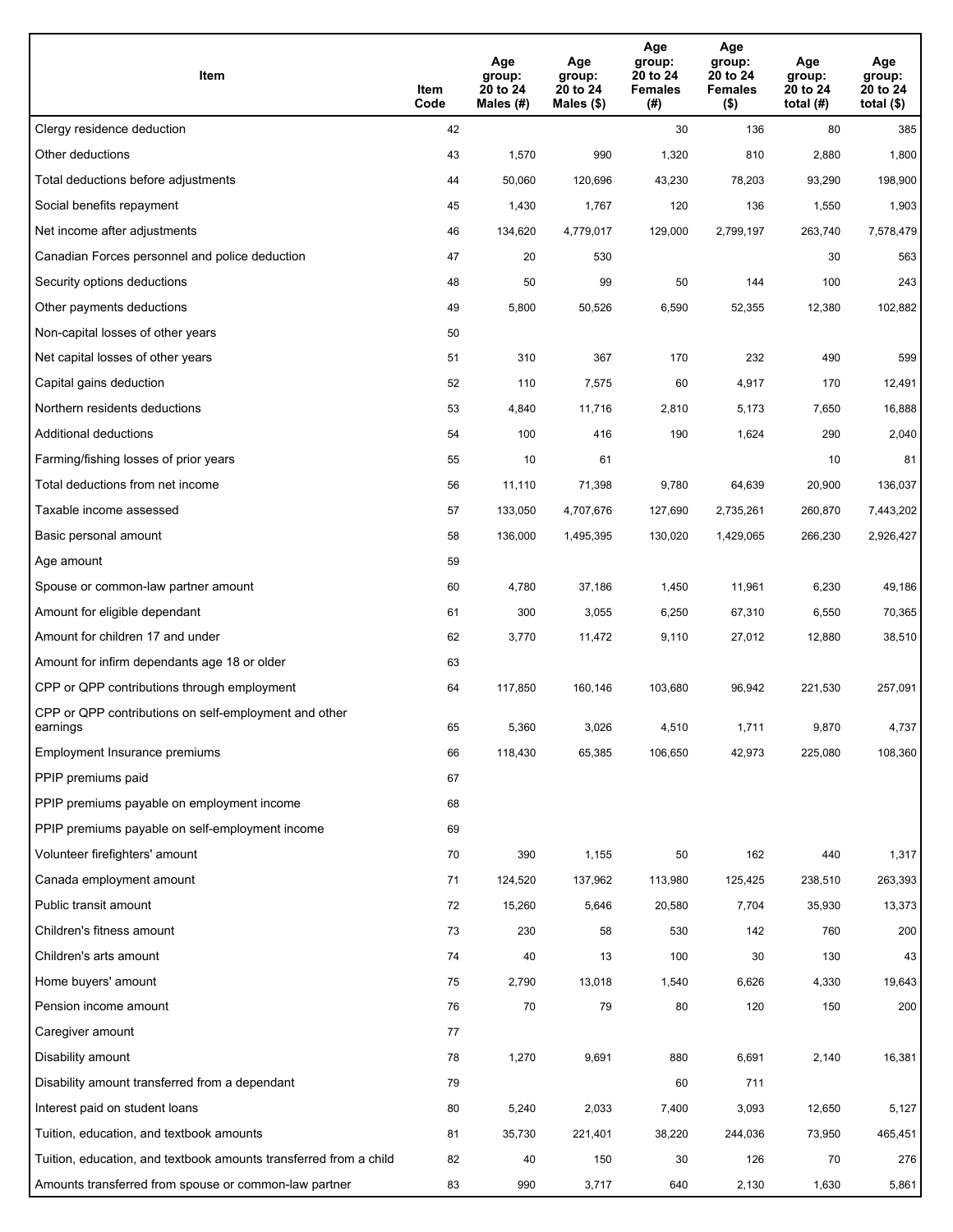| Item                                                | <b>Item</b><br>Code | Age<br>group:<br>20 to 24<br>Males (#) | Age<br>group:<br>20 to 24<br>Males $(\$)$ | Age<br>group:<br>20 to 24<br><b>Females</b><br>(#) | Age<br>group:<br>20 to 24<br><b>Females</b><br>$($ \$) | Age<br>group:<br>20 to 24<br>total $(H)$ | Age<br>group:<br>20 to 24<br>total $($)$ |
|-----------------------------------------------------|---------------------|----------------------------------------|-------------------------------------------|----------------------------------------------------|--------------------------------------------------------|------------------------------------------|------------------------------------------|
| Medical expenses                                    | 84                  | 3,190                                  | 3,955                                     | 5,950                                              | 6,530                                                  | 9,140                                    | 10,486                                   |
| Total tax credits on personal amounts               | 85                  | 136,000                                | 326,295                                   | 130,020                                            | 312,103                                                | 266,230                                  | 638,713                                  |
| Allowable charitable donations and government gifts | 86                  | 10,880                                 | 9,748                                     | 10,380                                             | 7,282                                                  | 21,260                                   | 17,031                                   |
| Eligible cultural and ecological gifts              | 87                  | 10                                     | 3                                         | 10                                                 | $\overline{7}$                                         | 20                                       | 10                                       |
| Total tax credit on donations and gifts             | 88                  | 10,770                                 | 2,709                                     | 10,240                                             | 1,997                                                  | 21,010                                   | 4,706                                    |
| Total federal non-refundable tax credits            | 89                  | 136,000                                | 329,005                                   | 130,020                                            | 314,099                                                | 266,230                                  | 643,419                                  |
| Federal dividend tax credit                         | 90                  | 7,880                                  | 11,964                                    | 5,490                                              | 9,048                                                  | 13,380                                   | 21,020                                   |
| Overseas employment tax credit                      | 91                  |                                        |                                           |                                                    |                                                        |                                          |                                          |
| Minimum tax carryover                               | 92                  | 40                                     | 123                                       | 30                                                 | 83                                                     | 60                                       | 206                                      |
| Basic federal tax                                   | 93                  | 86,810                                 | 487,643                                   | 56,830                                             | 164,859                                                | 143,650                                  | 652,509                                  |
| Federal Foreign Tax Credit                          | 94                  | 1,970                                  | 2,592                                     | 790                                                | 127                                                    | 2,750                                    | 2,719                                    |
| Federal Political contribution tax credit           | 95                  |                                        |                                           |                                                    |                                                        |                                          |                                          |
| <b>Investment Tax Credit</b>                        | 96                  |                                        |                                           |                                                    |                                                        |                                          |                                          |
| Labour-sponsored funds tax credit                   | 97                  |                                        |                                           |                                                    |                                                        |                                          |                                          |
| Alternative minimum tax payable                     | 98                  | 50                                     | 445                                       | 30                                                 | 302                                                    | 80                                       | 747                                      |
| Net federal tax                                     | 99                  | 86,690                                 | 485,047                                   | 56,720                                             | 164,738                                                | 143,420                                  | 649,792                                  |
| CPP contributions on self-employment                | 100                 | 5,360                                  | 6,051                                     | 4,510                                              | 3,422                                                  | 9,870                                    | 9,474                                    |
| Social Benefits repayment                           | 101                 | 1,430                                  | 1,767                                     | 120                                                | 136                                                    | 1,550                                    | 1,903                                    |
| <b>Net Provincial Tax</b>                           | 102                 | 73,610                                 | 220,215                                   | 40,390                                             | 68,269                                                 | 114,000                                  | 288,489                                  |
| Total tax payable                                   | 103                 | 89,140                                 | 713,080                                   | 59,330                                             | 236,568                                                | 148,480                                  | 949,662                                  |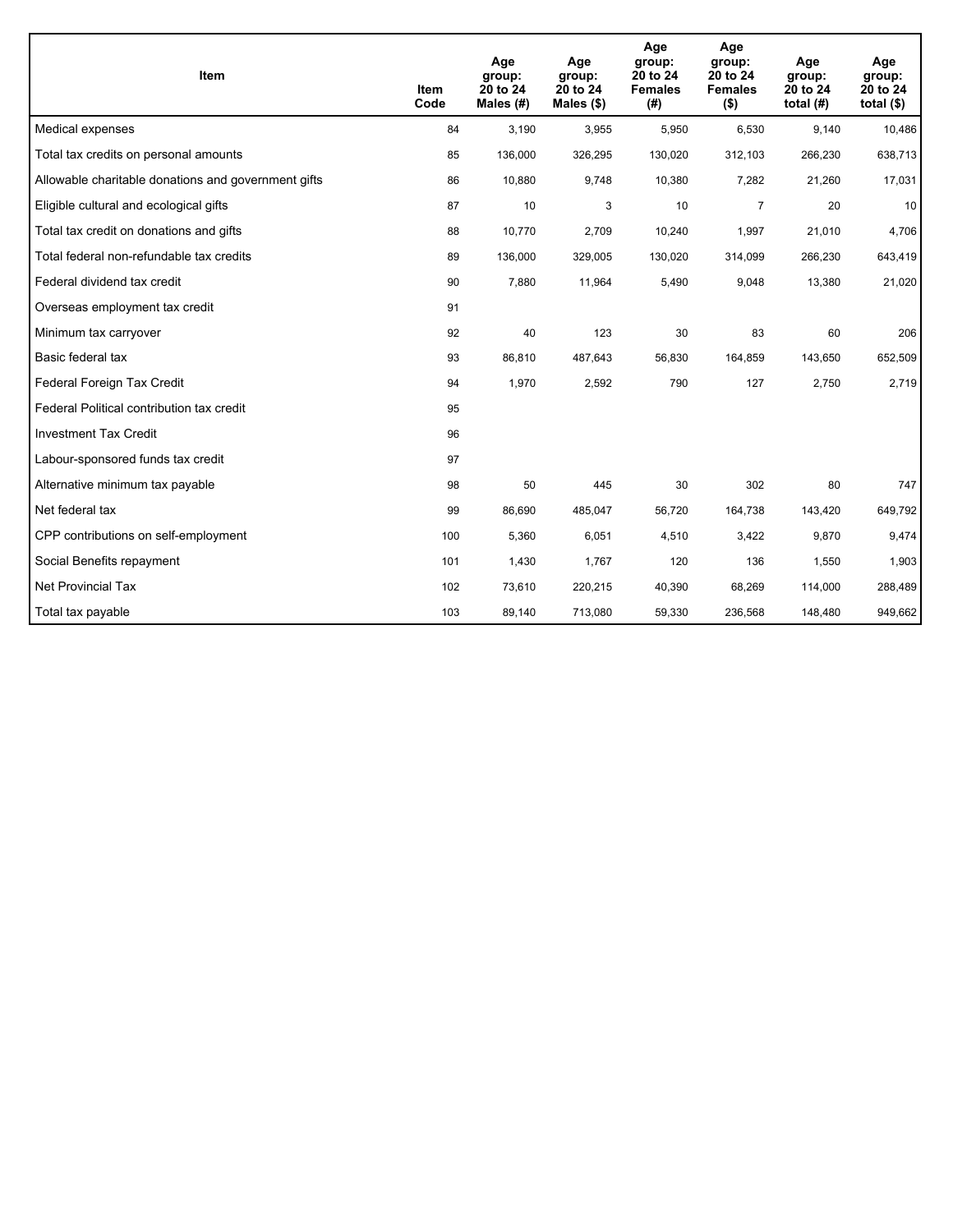| <b>Item</b>                                                                                    | Item<br>Code   | Age<br>group:<br>25 to 29<br>Males (#) | Age<br>group:<br>25 to 29<br>Males (\$) | Age<br>group:<br>25 to 29<br><b>Females</b><br>(#) | Age<br>group:<br>25 to 29<br><b>Females</b><br>$($ \$) | Age<br>group:<br>25 to 29<br>total $(H)$ | Age<br>group:<br>25 to 29<br>total $($ |
|------------------------------------------------------------------------------------------------|----------------|----------------------------------------|-----------------------------------------|----------------------------------------------------|--------------------------------------------------------|------------------------------------------|----------------------------------------|
| Number of taxable returns                                                                      | $\mathbf{1}$   | 130,160                                |                                         | 100,180                                            |                                                        | 230,350                                  |                                        |
| Number of non-taxable returns                                                                  | $\overline{2}$ | 27,200                                 |                                         | 52,230                                             |                                                        | 79,590                                   |                                        |
| Total number of returns                                                                        | 3              | 157,360                                |                                         | 152,410                                            |                                                        | 309,940                                  |                                        |
| Employment income                                                                              | 4              | 146,690                                | 8,414,003                               | 130,380                                            | 4.689.868                                              | 277,130                                  | 13,103,954                             |
| Commissions (from employment)                                                                  | 5              | 5,690                                  | 127,263                                 | 5,970                                              | 73,442                                                 | 11,660                                   | 200,704                                |
| Other employment income                                                                        | 6              | 12,810                                 | 44,329                                  | 11,410                                             | 35,345                                                 | 24,220                                   | 79,674                                 |
| Old Age Security pension (OASP)                                                                | $\overline{7}$ |                                        |                                         |                                                    |                                                        |                                          |                                        |
| CPP or QPP benefits                                                                            | 8              | 380                                    | 2,161                                   | 440                                                | 1,866                                                  | 830                                      | 4,027                                  |
| Other pensions or superannuation                                                               | 9              | 90                                     | 428                                     | 80                                                 | 439                                                    | 170                                      | 867                                    |
| Elected split-pension amount                                                                   | 10             |                                        |                                         |                                                    |                                                        |                                          |                                        |
| Universal Child Care Benefit (UCCB)                                                            | 11             | 2,430                                  | 3,368                                   | 41.660                                             | 67,123                                                 | 44,150                                   | 70,602                                 |
| Employment Insurance and other benefits                                                        | 12             | 14,140                                 | 76,151                                  | 21,010                                             | 186,063                                                | 35,150                                   | 262,214                                |
| Taxable amount of dividends from taxable Canadian corporations                                 | 13             | 17,470                                 | 289,734                                 | 11,970                                             | 147,071                                                | 29,450                                   | 436,913                                |
| Interest and other investment income                                                           | 14             | 20,560                                 | 10,057                                  | 18,480                                             | 8,062                                                  | 39,050                                   | 18,120                                 |
| Net partnership income (Limited or non-active partners only)                                   | 15             | 180                                    | 249                                     |                                                    |                                                        | 300                                      | 244                                    |
| Net rental income                                                                              | 16             | 4,330                                  | 8,227                                   | 3,900                                              | 7,636                                                  | 8,230                                    | 15,870                                 |
| Taxable capital gains                                                                          | 17             | 7,750                                  | 20,192                                  | 5,010                                              | 11,612                                                 | 12,760                                   | 31,804                                 |
| Registered retirement savings plan income (RRSP)                                               | 18             | 10,930                                 | 37,525                                  | 6,490                                              | 16,409                                                 | 17,430                                   | 53,934                                 |
| Other income                                                                                   | 19             | 19,420                                 | 53,666                                  | 15,360                                             | 45,978                                                 | 34,780                                   | 99,651                                 |
| Net business income                                                                            | 20             | 8,980                                  | 147,417                                 | 8,880                                              | 81,784                                                 | 17,860                                   | 229,218                                |
| Net professional income                                                                        | 21             | 870                                    | 25,859                                  | 1,100                                              | 29,156                                                 | 1,970                                    | 55,015                                 |
| Net commission income                                                                          | 22             | 980                                    | 16,088                                  | 1,640                                              | 9,609                                                  | 2,620                                    | 25,696                                 |
| Net farming income                                                                             | 23             | 2,160                                  | 19,262                                  | 1,340                                              | 10,056                                                 | 3,500                                    | 29,359                                 |
| Net fishing income                                                                             | 24             | 20                                     | 155                                     |                                                    |                                                        | 20                                       | 162                                    |
| Workers' compensation benefits                                                                 | 25             | 2,130                                  | 8,745                                   | 1,230                                              | 3,161                                                  | 3,360                                    | 11,906                                 |
| Social assistance payments                                                                     | 26             | 4,490                                  | 48,144                                  | 6,040                                              | 55,729                                                 | 10,530                                   | 103,880                                |
| Net federal supplements                                                                        | 27             |                                        |                                         |                                                    |                                                        |                                          |                                        |
| Total income assessed                                                                          | 28             | 156,540                                | 9,353,065                               | 151,840                                            | 5,482,026                                              | 308,510                                  | 14,835,473                             |
| Registered pension plan contributions (RPP)                                                    | 29             | 22,510                                 | 82,651                                  | 26,230                                             | 110,963                                                | 48,730                                   | 193,614                                |
| RRSP deduction                                                                                 | 30             | 44,340                                 | 220,420                                 | 36,880                                             | 123,804                                                | 81,220                                   | 344,223                                |
| Deduction for elected split-pension amount                                                     | 31             |                                        |                                         |                                                    |                                                        | 10                                       | 22                                     |
| Annual union, professional, or like dues                                                       | 32             | 31,060                                 | 26,358                                  | 34,960                                             | 24,215                                                 | 66,010                                   | 50,573                                 |
| Child care expenses                                                                            | 33             | 1,170                                  | 4,588                                   | 11,890                                             | 41,967                                                 | 13,060                                   | 46,555                                 |
| Business investment loss                                                                       | 34             |                                        |                                         | 20                                                 | 271                                                    | 70                                       | 808                                    |
| Moving expenses                                                                                | 35             | 3,460                                  | 8,387                                   | 2,460                                              | 4,979                                                  | 5,920                                    | 13,366                                 |
| Support payments made                                                                          | 36             |                                        |                                         |                                                    |                                                        |                                          |                                        |
| Carrying charges and interest expenses                                                         | 37             | 5,610                                  | 3,532                                   | 3,350                                              | 1,663                                                  | 8,960                                    | 5,195                                  |
| Deductions for CPP/QPP contributions on self-employment and other<br>earnings                  | 38             | 7,620                                  | 6,582                                   | 7,150                                              | 4,247                                                  | 14,780                                   | 10,830                                 |
| Deductions for provincial parental insurance plan (PPIP) premiums on<br>self-employment income | 39             |                                        |                                         |                                                    |                                                        |                                          |                                        |
| Exploration and development expenses                                                           | 40             | 60                                     | 881                                     | 30                                                 | 147                                                    | 90                                       | 1,028                                  |
| Other employment expenses                                                                      | 41             | 8,280                                  | 39,705                                  | 4,030                                              | 11,867                                                 | 12,310                                   | 51,571                                 |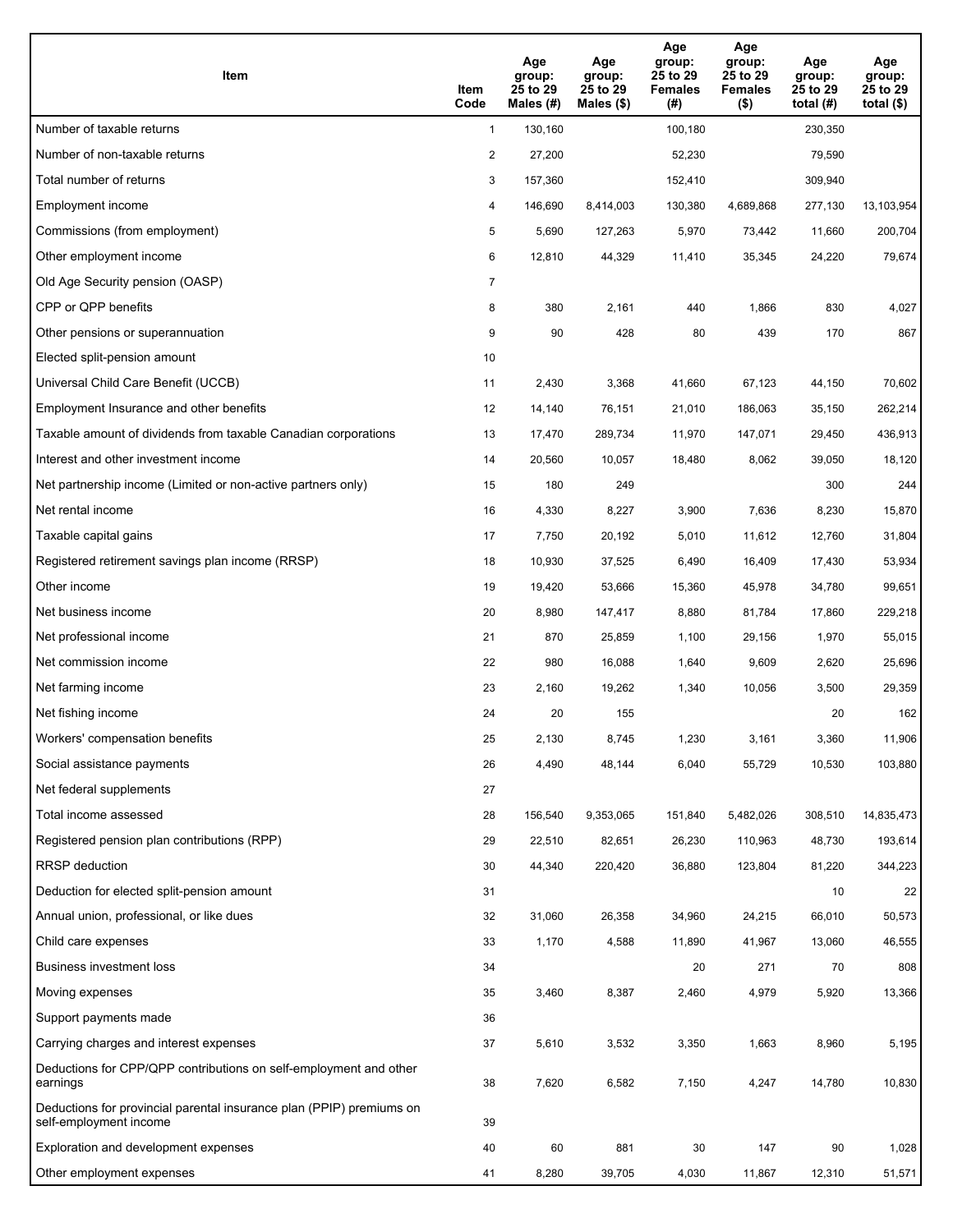| Item                                                              | Item<br>Code | Age<br>group:<br>25 to 29<br>Males (#) | Age<br>group:<br>25 to 29<br>Males (\$) | Age<br>group:<br>25 to 29<br><b>Females</b><br>(#) | Age<br>group:<br>25 to 29<br><b>Females</b><br>$($ \$) | Age<br>group:<br>25 to 29<br>total $(H)$ | Age<br>group:<br>25 to 29<br>total $($)$ |
|-------------------------------------------------------------------|--------------|----------------------------------------|-----------------------------------------|----------------------------------------------------|--------------------------------------------------------|------------------------------------------|------------------------------------------|
| Clergy residence deduction                                        | 42           | 200                                    | 1,803                                   | 60                                                 | 440                                                    | 260                                      | 2,244                                    |
| Other deductions                                                  | 43           | 2,760                                  | 3,194                                   | 2,660                                              | 2,065                                                  | 5,420                                    | 5,259                                    |
| Total deductions before adjustments                               | 44           | 85,140                                 | 399,136                                 | 79,870                                             | 327,036                                                | 165,010                                  | 726,174                                  |
| Social benefits repayment                                         | 45           | 3,260                                  | 4,013                                   | 320                                                | 361                                                    | 3,590                                    | 4,375                                    |
| Net income after adjustments                                      | 46           | 156,360                                | 8,951,884                               | 151,470                                            | 5,155,959                                              | 307,960                                  | 14,108,224                               |
| Canadian Forces personnel and police deduction                    | 47           | 60                                     | 1,804                                   | 10                                                 | 239                                                    | 80                                       | 2,043                                    |
| Security options deductions                                       | 48           | 340                                    | 1,698                                   | 250                                                | 1,681                                                  | 590                                      | 3,380                                    |
| Other payments deductions                                         | 49           | 6,550                                  | 56,890                                  | 7,210                                              | 58,890                                                 | 13,750                                   | 115,787                                  |
| Non-capital losses of other years                                 | 50           | 70                                     | 278                                     | 90                                                 | 233                                                    | 150                                      | 511                                      |
| Net capital losses of other years                                 | 51           | 1,040                                  | 1,180                                   | 530                                                | 502                                                    | 1,560                                    | 1,682                                    |
| Capital gains deduction                                           | 52           | 190                                    | 9,154                                   | 110                                                | 4,350                                                  | 300                                      | 13,504                                   |
| Northern residents deductions                                     | 53           | 8,790                                  | 24,007                                  | 4,660                                              | 9,640                                                  | 13,450                                   | 33,647                                   |
| Additional deductions                                             | 54           | 150                                    | 1,667                                   | 240                                                | 1,814                                                  | 390                                      | 3,482                                    |
| Farming/fishing losses of prior years                             | 55           | 40                                     | 383                                     |                                                    |                                                        | 40                                       | 396                                      |
| Total deductions from net income                                  | 56           | 16,810                                 | 97,066                                  | 12,900                                             | 77,364                                                 | 29,710                                   | 174,438                                  |
| Taxable income assessed                                           | 57           | 154,780                                | 8,854,919                               | 150,170                                            | 5,078,658                                              | 305,080                                  | 13,933,950                               |
| Basic personal amount                                             | 58           | 157,360                                | 1,723,001                               | 152,400                                            | 1,668,777                                              | 309,920                                  | 3,393,406                                |
| Age amount                                                        | 59           |                                        |                                         |                                                    |                                                        |                                          |                                          |
| Spouse or common-law partner amount                               | 60           | 17,470                                 | 137,779                                 | 4,070                                              | 33,390                                                 | 21,540                                   | 171,244                                  |
| Amount for eligible dependant                                     | 61           | 900                                    | 9,477                                   | 10,930                                             | 117,567                                                | 11,830                                   | 127,044                                  |
| Amount for children 17 and under                                  | 62           | 19,920                                 | 73,302                                  | 21,080                                             | 74,224                                                 | 41,010                                   | 147,583                                  |
| Amount for infirm dependants age 18 or older                      | 63           | 10                                     | 59                                      |                                                    |                                                        | 20                                       | 85                                       |
| CPP or QPP contributions through employment                       | 64           | 139,790                                | 255,245                                 | 118,130                                            | 172,993                                                | 257,920                                  | 428,238                                  |
| CPP or QPP contributions on self-employment and other<br>earnings | 65           | 7,620                                  | 6,582                                   | 7,150                                              | 4,247                                                  | 14,780                                   | 10,830                                   |
| Employment Insurance premiums                                     | 66           | 137,140                                | 98,028                                  | 118,940                                            | 70,012                                                 | 256,080                                  | 168,040                                  |
| PPIP premiums paid                                                | 67           |                                        |                                         |                                                    |                                                        |                                          |                                          |
| PPIP premiums payable on employment income                        | 68           |                                        |                                         |                                                    |                                                        |                                          |                                          |
| PPIP premiums payable on self-employment income                   | 69           |                                        |                                         |                                                    |                                                        |                                          |                                          |
| Volunteer firefighters' amount                                    | 70           | 480                                    | 1,449                                   | 70                                                 | 219                                                    | 560                                      | 1,668                                    |
| Canada employment amount                                          | 71           | 144,530                                | 160,582                                 | 127,080                                            | 139,891                                                | 271,610                                  | 300,478                                  |
| Public transit amount                                             | 72           | 13,770                                 | 7,508                                   | 15,470                                             | 8,660                                                  | 29,250                                   | 16,170                                   |
| Children's fitness amount                                         | 73           | 3,670                                  | 1,280                                   | 4,700                                              | 1,590                                                  | 8,370                                    | 2,870                                    |
| Children's arts amount                                            | 74           | 890                                    | 322                                     | 1,110                                              | 394                                                    | 2,000                                    | 716                                      |
| Home buyers' amount                                               | 75           | 5,970                                  | 27,564                                  | 3,680                                              | 16,052                                                 | 9,650                                    | 43,616                                   |
| Pension income amount                                             | 76           | 90                                     | 106                                     | 100                                                | 139                                                    | 180                                      | 246                                      |
| Caregiver amount                                                  | 77           | 210                                    | 925                                     | 130                                                | 589                                                    | 340                                      | 1,514                                    |
| Disability amount                                                 | 78           | 1,190                                  | 9,125                                   | 850                                                | 6,536                                                  | 2,040                                    | 15,661                                   |
| Disability amount transferred from a dependant                    | 79           | 380                                    | 4,329                                   | 330                                                | 3,744                                                  | 710                                      | 8,073                                    |
| Interest paid on student loans                                    | 80           | 10,230                                 | 5,976                                   | 15,730                                             | 9,835                                                  | 25,960                                   | 15,811                                   |
| Tuition, education, and textbook amounts                          | 81           | 25,190                                 | 194,699                                 | 27,740                                             | 213,186                                                | 52,930                                   | 407,886                                  |
| Tuition, education, and textbook amounts transferred from a child | 82           |                                        |                                         |                                                    |                                                        | 90                                       | 109                                      |
| Amounts transferred from spouse or common-law partner             | 83           | 3,150                                  | 12,314                                  | 2,110                                              | 8,318                                                  | 5,270                                    | 20,678                                   |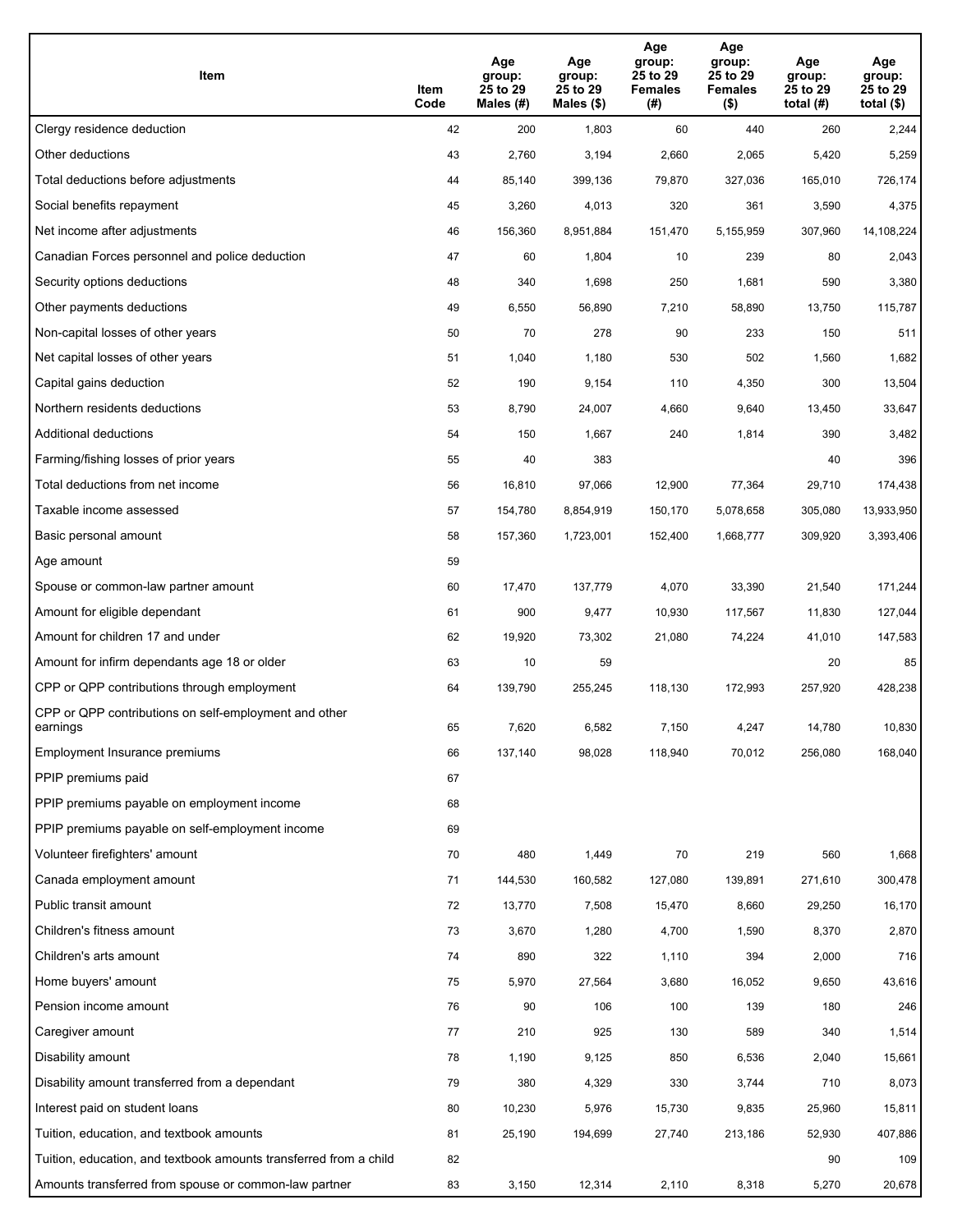| <b>Item</b>                                         | Item<br>Code | Age<br>group:<br>25 to 29<br>Males (#) | Age<br>group:<br>25 to 29<br>Males $(\$)$ | Age<br>group:<br>25 to 29<br><b>Females</b><br>(#) | Age<br>group:<br>25 to 29<br><b>Females</b><br>$($ \$) | Age<br>group:<br>25 to 29<br>total $(H)$ | Age<br>group:<br>25 to 29<br>total $($)$ |
|-----------------------------------------------------|--------------|----------------------------------------|-------------------------------------------|----------------------------------------------------|--------------------------------------------------------|------------------------------------------|------------------------------------------|
| Medical expenses                                    | 84           | 4,860                                  | 7,500                                     | 10,010                                             | 14,947                                                 | 14,870                                   | 22,452                                   |
| Total tax credits on personal amounts               | 85           | 157,360                                | 410,586                                   | 152,400                                            | 384,824                                                | 309,930                                  | 795,683                                  |
| Allowable charitable donations and government gifts | 86           | 23,860                                 | 29,143                                    | 22,600                                             | 16,933                                                 | 46,460                                   | 46,078                                   |
| Eligible cultural and ecological gifts              | 87           |                                        |                                           | 20                                                 | 6                                                      | 30                                       | 13                                       |
| Total tax credit on donations and gifts             | 88           | 23,740                                 | 8,068                                     | 22,480                                             | 4,559                                                  | 46,220                                   | 12,627                                   |
| Total federal non-refundable tax credits            | 89           | 157,360                                | 418,654                                   | 152,400                                            | 389,383                                                | 309,930                                  | 808,311                                  |
| Federal dividend tax credit                         | 90           | 17,140                                 | 37,332                                    | 11,230                                             | 18,783                                                 | 28,370                                   | 56,131                                   |
| Overseas employment tax credit                      | 91           | 110                                    | 1,025                                     |                                                    |                                                        | 110                                      | 1,084                                    |
| Minimum tax carryover                               | 92           | 100                                    | 202                                       | 40                                                 | 114                                                    | 140                                      | 317                                      |
| Basic federal tax                                   | 93           | 127,440                                | 1,190,456                                 | 97,030                                             | 499.067                                                | 224,470                                  | 1,689,542                                |
| Federal Foreign Tax Credit                          | 94           | 4,320                                  | 4,719                                     | 2,270                                              | 1,282                                                  | 6,590                                    | 6,002                                    |
| Federal Political contribution tax credit           | 95           | 220                                    | 33                                        | 80                                                 | 10                                                     | 290                                      | 43                                       |
| <b>Investment Tax Credit</b>                        | 96           | 60                                     | 30                                        | 40                                                 | 25                                                     | 100                                      | 56                                       |
| Labour-sponsored funds tax credit                   | 97           |                                        |                                           |                                                    |                                                        |                                          |                                          |
| Alternative minimum tax payable                     | 98           | 180                                    | 439                                       | 60                                                 | 234                                                    | 240                                      | 673                                      |
| Net federal tax                                     | 99           | 127,280                                | 1,185,683                                 | 96,880                                             | 497,768                                                | 224,170                                  | 1,683,470                                |
| CPP contributions on self-employment                | 100          | 7,620                                  | 13,164                                    | 7,150                                              | 8,495                                                  | 14,780                                   | 21,659                                   |
| Social Benefits repayment                           | 101          | 3,260                                  | 4,013                                     | 320                                                | 361                                                    | 3,590                                    | 4,375                                    |
| Net Provincial Tax                                  | 102          | 117,980                                | 535,218                                   | 82,720                                             | 226.899                                                | 200,700                                  | 762,126                                  |
| Total tax payable                                   | 103          | 130,160                                | 1,738,080                                 | 100,180                                            | 733,584                                                | 230,350                                  | 2,471,693                                |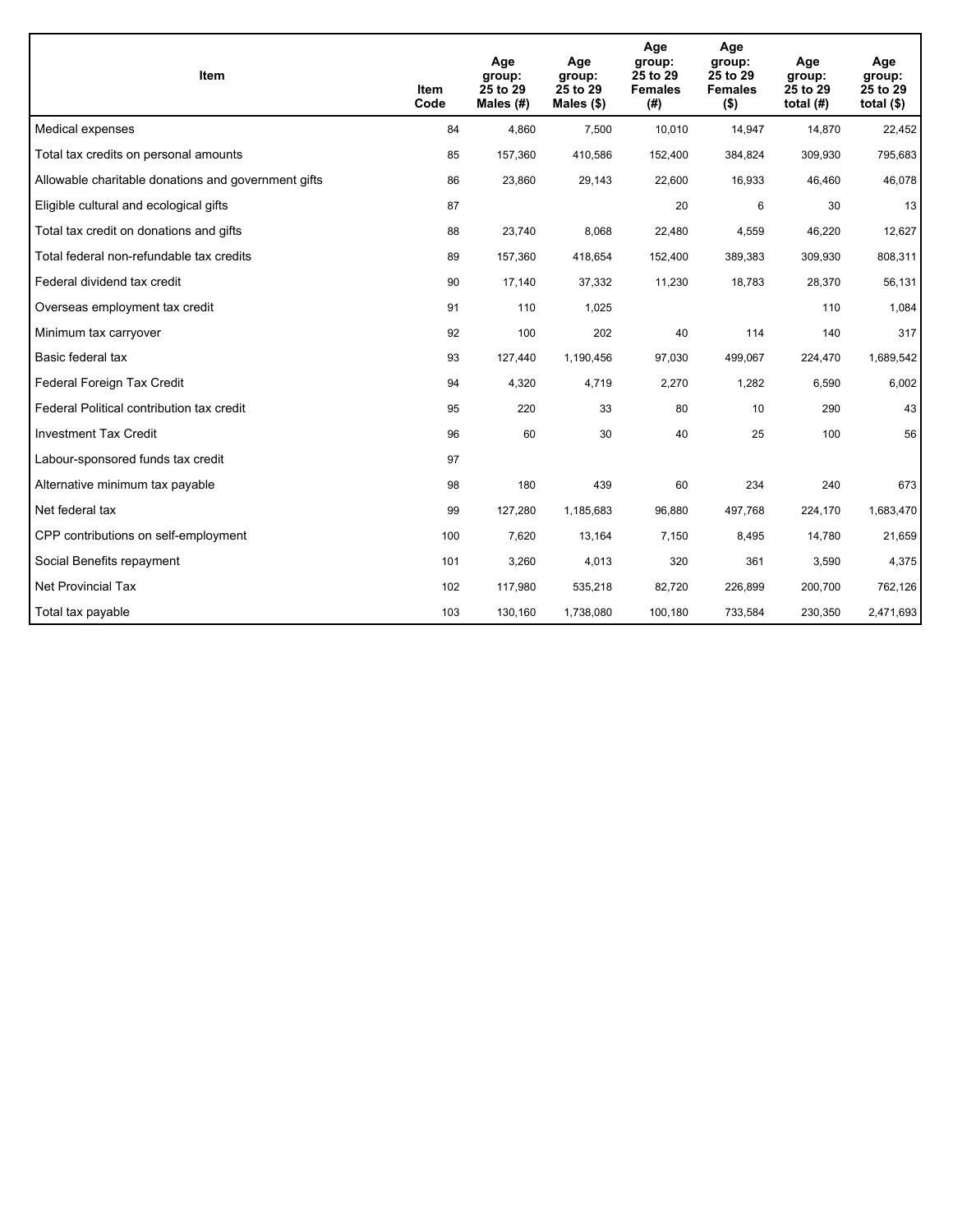| Item                                                                                           | Item<br>Code   | Age<br>group:<br>30 to 34<br>Males (#) | Age<br>group:<br>30 to 34<br>Males $(\$)$ | Age<br>group:<br>30 to 34<br><b>Females</b><br>(#) | Age<br>group:<br>30 to 34<br><b>Females</b><br>$($ \$) | Age<br>group:<br>30 to 34<br>total $(H)$ | Age<br>group:<br>30 to 34<br>total $(\$)$ |
|------------------------------------------------------------------------------------------------|----------------|----------------------------------------|-------------------------------------------|----------------------------------------------------|--------------------------------------------------------|------------------------------------------|-------------------------------------------|
| Number of taxable returns                                                                      | $\mathbf{1}$   | 139,440                                |                                           | 105,030                                            |                                                        | 244,480                                  |                                           |
| Number of non-taxable returns                                                                  | $\overline{2}$ | 18,510                                 |                                           | 49,320                                             |                                                        | 67,990                                   |                                           |
| Total number of returns                                                                        | 3              | 157,950                                |                                           | 154,340                                            |                                                        | 312,470                                  |                                           |
| Employment income                                                                              | 4              | 144,350                                | 10,198,115                                | 124,660                                            | 5,007,613                                              | 269,070                                  | 15,205,870                                |
| Commissions (from employment)                                                                  | 5              | 6,020                                  | 233,320                                   | 4,110                                              | 73,305                                                 | 10,130                                   | 306,625                                   |
| Other employment income                                                                        | 6              | 13,210                                 | 81,563                                    | 9,860                                              | 36,880                                                 | 23,080                                   | 118,460                                   |
| Old Age Security pension (OASP)                                                                | $\overline{7}$ |                                        |                                           |                                                    |                                                        |                                          |                                           |
| CPP or QPP benefits                                                                            | 8              | 500                                    | 3,904                                     | 630                                                | 4,281                                                  | 1,130                                    | 8,185                                     |
| Other pensions or superannuation                                                               | 9              | 110                                    | 1,041                                     | 110                                                | 912                                                    | 220                                      | 1,971                                     |
| Elected split-pension amount                                                                   | 10             | 30                                     | 180                                       | 90                                                 | 587                                                    | 120                                      | 766                                       |
| Universal Child Care Benefit (UCCB)                                                            | 11             | 6,660                                  | 10,156                                    | 63,630                                             | 105,330                                                | 70,360                                   | 115,628                                   |
| Employment Insurance and other benefits                                                        | 12             | 12,330                                 | 70,195                                    | 26,430                                             | 260,266                                                | 38,760                                   | 330,461                                   |
| Taxable amount of dividends from taxable Canadian corporations                                 | 13             | 23,430                                 | 645,889                                   | 16,300                                             | 352,817                                                | 39,730                                   | 999,026                                   |
| Interest and other investment income                                                           | 14             | 23,110                                 | 15,598                                    | 21,850                                             | 11,013                                                 | 44,960                                   | 26,617                                    |
| Net partnership income (Limited or non-active partners only)                                   | 15             | 350                                    | 402                                       | 210                                                | 74                                                     | 560                                      | 487                                       |
| Net rental income                                                                              | 16             | 8,290                                  | 14,656                                    | 7,650                                              | 14,782                                                 | 15,940                                   | 29,440                                    |
| Taxable capital gains                                                                          | 17             | 9,290                                  | 47,622                                    | 6,300                                              | 23,123                                                 | 15,590                                   | 70,745                                    |
| Registered retirement savings plan income (RRSP)                                               | 18             | 16,680                                 | 65,594                                    | 11,300                                             | 33,425                                                 | 27,980                                   | 99,019                                    |
| Other income                                                                                   | 19             | 18,630                                 | 84,092                                    | 15,600                                             | 53,128                                                 | 34,230                                   | 137,223                                   |
| Net business income                                                                            | 20             | 10,650                                 | 201,160                                   | 11,230                                             | 112,380                                                | 21,870                                   | 313,572                                   |
| Net professional income                                                                        | 21             | 1,140                                  | 60,769                                    | 1,550                                              | 61,362                                                 | 2,690                                    | 122,131                                   |
| Net commission income                                                                          | 22             | 1,060                                  | 22,509                                    | 2,010                                              | 13,344                                                 | 3,070                                    | 35,854                                    |
| Net farming income                                                                             | 23             | 2,590                                  | 19,070                                    | 1,520                                              | 8,316                                                  | 4,110                                    | 27,386                                    |
| Net fishing income                                                                             | 24             | 10                                     | 99                                        |                                                    |                                                        | 10                                       | 130                                       |
| Workers' compensation benefits                                                                 | 25             | 2,240                                  | 11,243                                    | 1,260                                              | 4,464                                                  | 3,500                                    | 15,707                                    |
| Social assistance payments                                                                     | 26             | 4,430                                  | 48,128                                    | 6,040                                              | 61,980                                                 | 10,470                                   | 110,108                                   |
| Net federal supplements                                                                        | 27             |                                        |                                           |                                                    |                                                        |                                          |                                           |
| Total income assessed                                                                          | 28             | 157,350                                | 11,835,405                                | 153,770                                            | 6,243,596                                              | 311,260                                  | 18,079,691                                |
| Registered pension plan contributions (RPP)                                                    | 29             | 26,850                                 | 129,881                                   | 30,190                                             | 147,795                                                | 57,040                                   | 277,676                                   |
| RRSP deduction                                                                                 | 30             | 53,820                                 | 322,708                                   | 43,560                                             | 168,366                                                | 97,380                                   | 491,074                                   |
| Deduction for elected split-pension amount                                                     | 31             |                                        |                                           |                                                    |                                                        | 50                                       | 166                                       |
| Annual union, professional, or like dues                                                       | 32             | 32,560                                 | 30,637                                    | 35,560                                             | 25,181                                                 | 68,110                                   | 55,818                                    |
| Child care expenses                                                                            | 33             | 4,350                                  | 20,866                                    | 26,040                                             | 113,958                                                | 30,390                                   | 134,832                                   |
| Business investment loss                                                                       | 34             | 90                                     | 1,670                                     | 40                                                 | 563                                                    | 130                                      | 2,234                                     |
| Moving expenses                                                                                | 35             | 2,640                                  | 11,638                                    | 1,320                                              | 4,394                                                  | 3,960                                    | 16,035                                    |
| Support payments made                                                                          | 36             | 320                                    | 1,916                                     |                                                    |                                                        | 340                                      | 2,007                                     |
| Carrying charges and interest expenses                                                         | 37             | 8,940                                  | 10,421                                    | 5,270                                              | 4,971                                                  | 14,210                                   | 15,393                                    |
| Deductions for CPP/QPP contributions on self-employment and other<br>earnings                  | 38             | 8,470                                  | 8,527                                     | 8,600                                              | 5,635                                                  | 17,070                                   | 14,164                                    |
| Deductions for provincial parental insurance plan (PPIP) premiums on<br>self-employment income | 39             |                                        |                                           |                                                    |                                                        |                                          |                                           |
| Exploration and development expenses                                                           | 40             | 140                                    | 2,091                                     | 50                                                 | 373                                                    | 180                                      | 2,464                                     |
| Other employment expenses                                                                      | 41             | 10,210                                 | 58,499                                    | 4,560                                              | 15,288                                                 | 14,770                                   | 73,786                                    |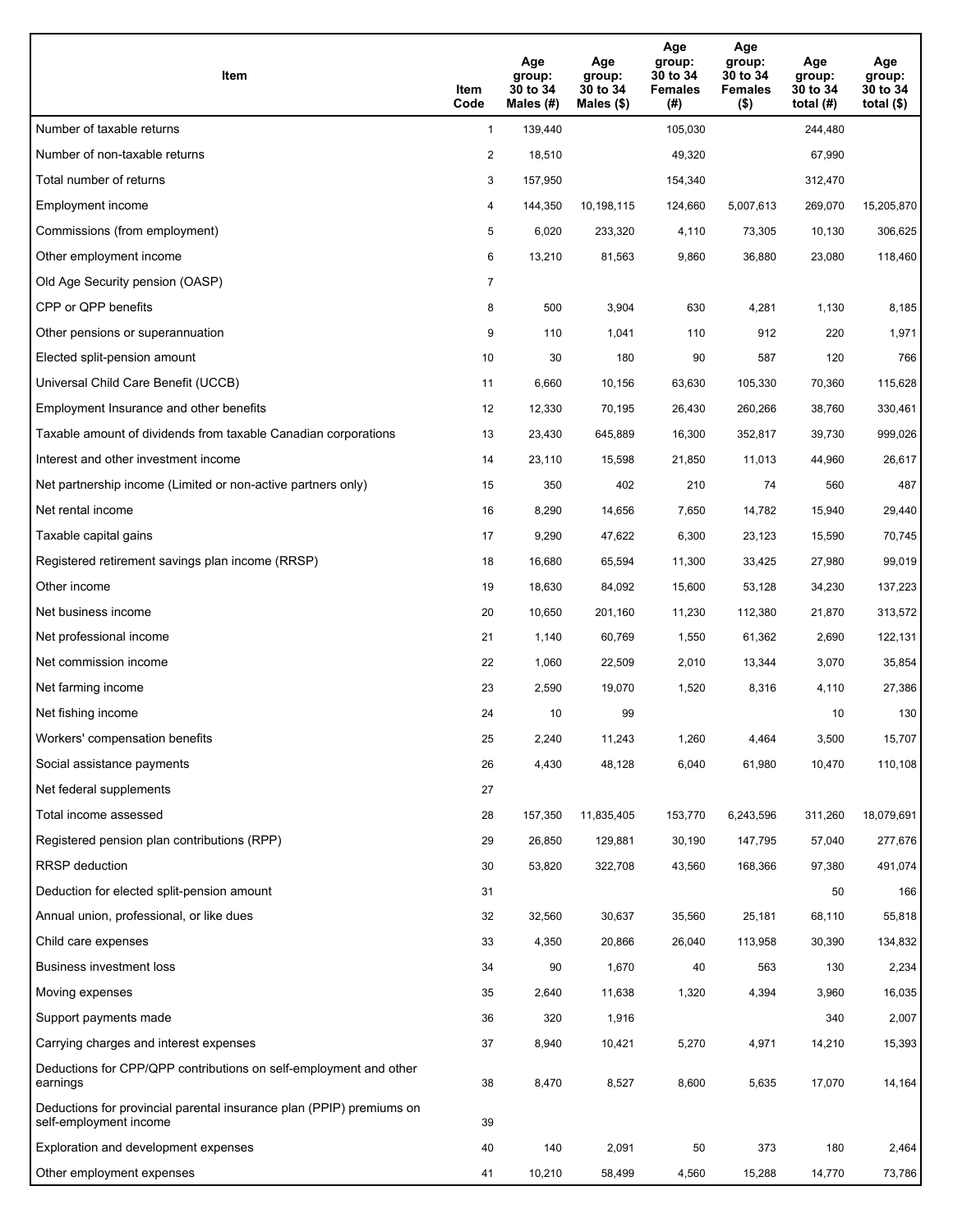| Item                                                              | Item<br>Code | Age<br>group:<br>30 to 34<br>Males (#) | Age<br>group:<br>30 to 34<br>Males (\$) | Age<br>group:<br>30 to 34<br><b>Females</b><br>(# ) | Age<br>group:<br>30 to 34<br><b>Females</b><br>$($ \$) | Age<br>group:<br>30 to 34<br>total $(H)$ | Age<br>group:<br>30 to 34<br>total $($)$ |
|-------------------------------------------------------------------|--------------|----------------------------------------|-----------------------------------------|-----------------------------------------------------|--------------------------------------------------------|------------------------------------------|------------------------------------------|
| Clergy residence deduction                                        | 42           | 330                                    | 4,110                                   | 80                                                  | 487                                                    | 400                                      | 4,597                                    |
| Other deductions                                                  | 43           | 3,070                                  | 3,725                                   | 3,250                                               | 3,604                                                  | 6,320                                    | 7,334                                    |
| Total deductions before adjustments                               | 44           | 96,410                                 | 606,800                                 | 88,930                                              | 491,295                                                | 185,350                                  | 1,098,112                                |
| Social benefits repayment                                         | 45           | 3,000                                  | 3,751                                   | 300                                                 | 346                                                    | 3,300                                    | 4,097                                    |
| Net income after adjustments                                      | 46           | 157,120                                | 11,226,991                              | 153,080                                             | 5,755,099                                              | 310,350                                  | 16,982,763                               |
| Canadian Forces personnel and police deduction                    | 47           | 60                                     | 1,457                                   |                                                     |                                                        | 70                                       | 1,696                                    |
| Security options deductions                                       | 48           | 790                                    | 13,222                                  | 420                                                 | 3,351                                                  | 1,210                                    | 16,573                                   |
| Other payments deductions                                         | 49           | 6,580                                  | 59,444                                  | 7,230                                               | 66,455                                                 | 13,810                                   | 125,899                                  |
| Non-capital losses of other years                                 | 50           | 120                                    | 988                                     | 140                                                 | 529                                                    | 250                                      | 1,532                                    |
| Net capital losses of other years                                 | 51           | 1,770                                  | 2,348                                   | 950                                                 | 727                                                    | 2,720                                    | 3,076                                    |
| Capital gains deduction                                           | 52           | 280                                    | 15,475                                  | 140                                                 | 7,911                                                  | 430                                      | 23,386                                   |
| Northern residents deductions                                     | 53           | 9,450                                  | 27,483                                  | 4,390                                               | 9,516                                                  | 13,840                                   | 37,000                                   |
| Additional deductions                                             | 54           | 210                                    | 2,789                                   | 250                                                 | 2,947                                                  | 460                                      | 5,738                                    |
| Farming/fishing losses of prior years                             | 55           | 60                                     | 457                                     | 20                                                  | 103                                                    | 80                                       | 560                                      |
| Total deductions from net income                                  | 56           | 18,730                                 | 123,674                                 | 13,260                                              | 91,779                                                 | 31,990                                   | 215,470                                  |
| Taxable income assessed                                           | 57           | 155,700                                | 11,103,475                              | 151,530                                             | 5,664,165                                              | 307,380                                  | 16,768,295                               |
| Basic personal amount                                             | 58           | 157,940                                | 1,725,422                               | 154,340                                             | 1,688,941                                              | 312,450                                  | 3,416,113                                |
| Age amount                                                        | 59           |                                        |                                         |                                                     |                                                        |                                          |                                          |
| Spouse or common-law partner amount                               | 60           | 30,330                                 | 241,769                                 | 5,810                                               | 48,754                                                 | 36,150                                   | 290,660                                  |
| Amount for eligible dependant                                     | 61           | 1,760                                  | 19,000                                  | 14,030                                              | 151,317                                                | 15,800                                   | 170,328                                  |
| Amount for children 17 and under                                  | 62           | 47,740                                 | 201,721                                 | 34,910                                              | 141,544                                                | 82,670                                   | 343,350                                  |
| Amount for infirm dependants age 18 or older                      | 63           |                                        |                                         |                                                     |                                                        | 20                                       | 100                                      |
| CPP or QPP contributions through employment                       | 64           | 138,570                                | 273,015                                 | 112,440                                             | 172,067                                                | 251,010                                  | 445,088                                  |
| CPP or QPP contributions on self-employment and other<br>earnings | 65           | 8,470                                  | 8,527                                   | 8,600                                               | 5,635                                                  | 17.070                                   | 14,164                                   |
| Employment Insurance premiums                                     | 66           | 132,080                                | 101,189                                 | 110,710                                             | 67,289                                                 | 242,790                                  | 168,480                                  |
| PPIP premiums paid                                                | 67           |                                        |                                         |                                                     |                                                        |                                          |                                          |
| PPIP premiums payable on employment income                        | 68           |                                        |                                         |                                                     |                                                        |                                          |                                          |
| PPIP premiums payable on self-employment income                   | 69           |                                        |                                         |                                                     |                                                        |                                          |                                          |
| Volunteer firefighters' amount                                    | 70           | 440                                    | 1,320                                   | 70                                                  | 201                                                    | 510                                      | 1,521                                    |
| Canada employment amount                                          | 71           | 142,820                                | 158,717                                 | 121,160                                             | 133,304                                                | 263,980                                  | 292,030                                  |
| Public transit amount                                             | 72           | 12,910                                 | 8,386                                   | 12,020                                              | 7,679                                                  | 24,940                                   | 16,067                                   |
| Children's fitness amount                                         | 73           | 16,600                                 | 7,568                                   | 14,520                                              | 6,544                                                  | 31,120                                   | 14,112                                   |
| Children's arts amount                                            | 74           | 5,360                                  | 2,373                                   | 4,610                                               | 1,954                                                  | 9,970                                    | 4,327                                    |
| Home buyers' amount                                               | 75           | 4,130                                  | 19,245                                  | 2,220                                               | 9,770                                                  | 6,350                                    | 29,014                                   |
| Pension income amount                                             | 76           | 130                                    | 210                                     | 180                                                 | 312                                                    | 310                                      | 524                                      |
| Caregiver amount                                                  | 77           | 550                                    | 2,692                                   | 390                                                 | 1,879                                                  | 940                                      | 4,571                                    |
| Disability amount                                                 | 78           | 1,160                                  | 8,901                                   | 980                                                 | 7,498                                                  | 2,140                                    | 16,399                                   |
| Disability amount transferred from a dependant                    | 79           | 1,080                                  | 13,263                                  | 850                                                 | 10,106                                                 | 1,930                                    | 23,370                                   |
| Interest paid on student loans                                    | 80           | 8,960                                  | 5,125                                   | 12,180                                              | 7,021                                                  | 21,140                                   | 12,146                                   |
| Tuition, education, and textbook amounts                          | 81           | 13,160                                 | 85,014                                  | 14,220                                              | 82,060                                                 | 27,390                                   | 167,074                                  |
| Tuition, education, and textbook amounts transferred from a child | 82           | 160                                    | 168                                     | 130                                                 | 133                                                    | 290                                      | 302                                      |
| Amounts transferred from spouse or common-law partner             | 83           | 4,470                                  | 18,125                                  | 3,060                                               | 13,496                                                 | 7,540                                    | 31,679                                   |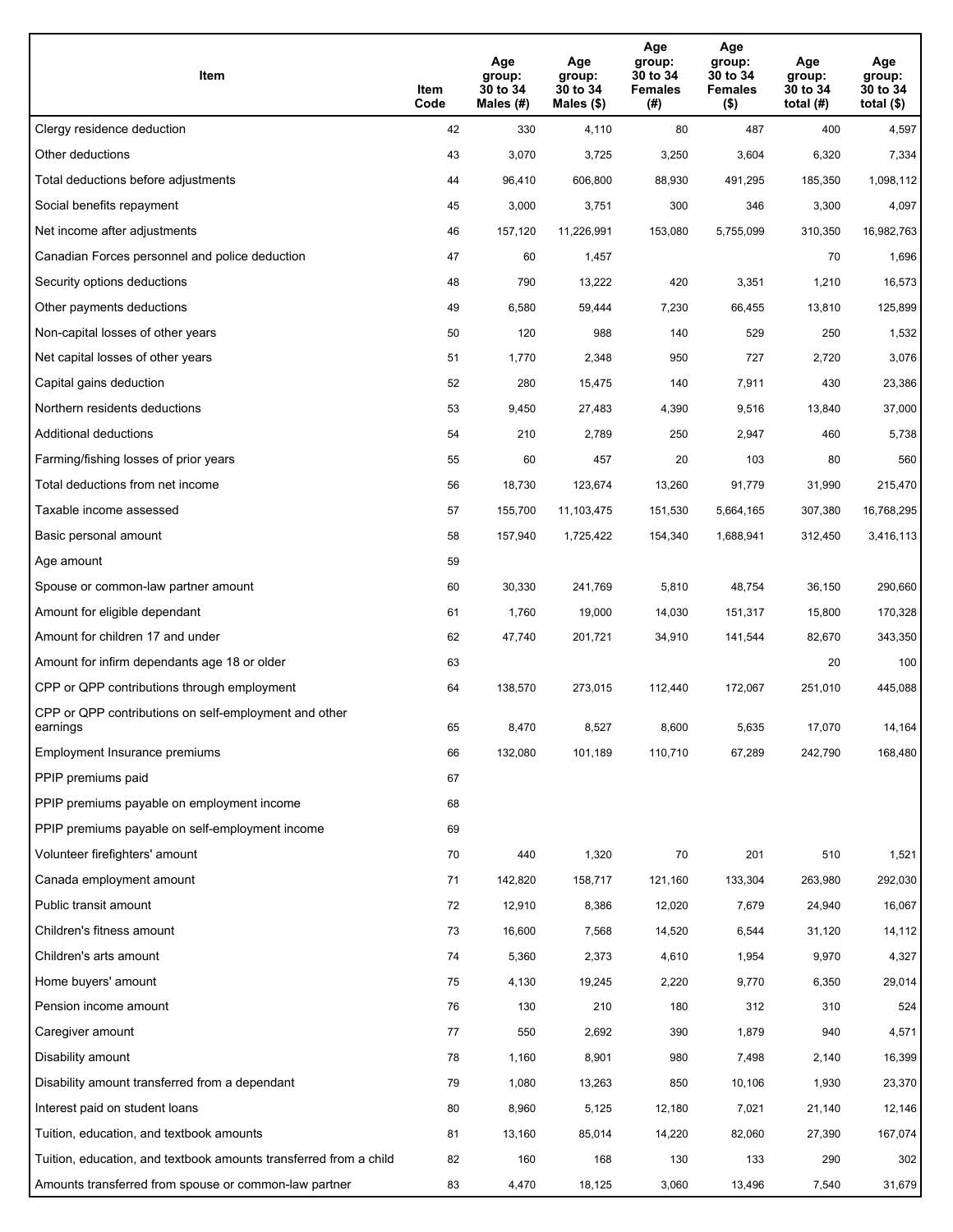| <b>Item</b>                                         | Item<br>Code | Age<br>group:<br>30 to 34<br>Males (#) | Age<br>group:<br>30 to 34<br>Males $(\$)$ | Age<br>group:<br>30 to 34<br><b>Females</b><br>(#) | Age<br>group:<br>30 to 34<br><b>Females</b><br>$($ \$) | Age<br>group:<br>30 to 34<br>total $(H)$ | Age<br>group:<br>30 to 34<br>total $($)$ |
|-----------------------------------------------------|--------------|----------------------------------------|-------------------------------------------|----------------------------------------------------|--------------------------------------------------------|------------------------------------------|------------------------------------------|
| Medical expenses                                    | 84           | 6,660                                  | 12,018                                    | 13,010                                             | 20,893                                                 | 19,670                                   | 32,912                                   |
| Total tax credits on personal amounts               | 85           | 157,940                                | 437,121                                   | 154,340                                            | 386,795                                                | 312,460                                  | 824,225                                  |
| Allowable charitable donations and government gifts | 86           | 33,170                                 | 53,369                                    | 25,340                                             | 22,826                                                 | 58,520                                   | 76,196                                   |
| Eligible cultural and ecological gifts              | 87           | 20                                     | $\overline{7}$                            | 20                                                 | 16                                                     | 40                                       | 23                                       |
| Total tax credit on donations and gifts             | 88           | 33,070                                 | 14,856                                    | 25,290                                             | 6,167                                                  | 58,360                                   | 21,023                                   |
| Total federal non-refundable tax credits            | 89           | 157,940                                | 451,977                                   | 154,340                                            | 392,962                                                | 312,460                                  | 845,248                                  |
| Federal dividend tax credit                         | 90           | 23,160                                 | 84,909                                    | 15,420                                             | 46,210                                                 | 38,580                                   | 131,161                                  |
| Overseas employment tax credit                      | 91           | 190                                    | 1,987                                     |                                                    |                                                        | 190                                      | 2,029                                    |
| Minimum tax carryover                               | 92           | 240                                    | 473                                       | 90                                                 | 129                                                    | 330                                      | 602                                      |
| Basic federal tax                                   | 93           | 136,080                                | 1,634,198                                 | 100,860                                            | 611,251                                                | 236,940                                  | 2,245,479                                |
| Federal Foreign Tax Credit                          | 94           | 5,260                                  | 12,050                                    | 3,040                                              | 1,208                                                  | 8,300                                    | 13,258                                   |
| Federal Political contribution tax credit           | 95           | 380                                    | 57                                        | 140                                                | 22                                                     | 520                                      | 80                                       |
| <b>Investment Tax Credit</b>                        | 96           | 100                                    | 74                                        | 40                                                 | 17                                                     | 140                                      | 92                                       |
| Labour-sponsored funds tax credit                   | 97           |                                        |                                           |                                                    |                                                        |                                          |                                          |
| Alternative minimum tax payable                     | 98           | 430                                    | 740                                       | 200                                                | 439                                                    | 630                                      | 1,179                                    |
| Net federal tax                                     | 99           | 135,920                                | 1,622,176                                 | 100,740                                            | 610,061                                                | 236,660                                  | 2,232,268                                |
| CPP contributions on self-employment                | 100          | 8,470                                  | 17,055                                    | 8,600                                              | 11,271                                                 | 17,070                                   | 28,328                                   |
| Social Benefits repayment                           | 101          | 3,000                                  | 3,751                                     | 300                                                | 346                                                    | 3,300                                    | 4,097                                    |
| Net Provincial Tax                                  | 102          | 129,290                                | 718,724                                   | 89,270                                             | 283,947                                                | 218,560                                  | 1,002,691                                |
| Total tax payable                                   | 103          | 139,440                                | 2,361,709                                 | 105,030                                            | 905,710                                                | 244,480                                  | 3,267,474                                |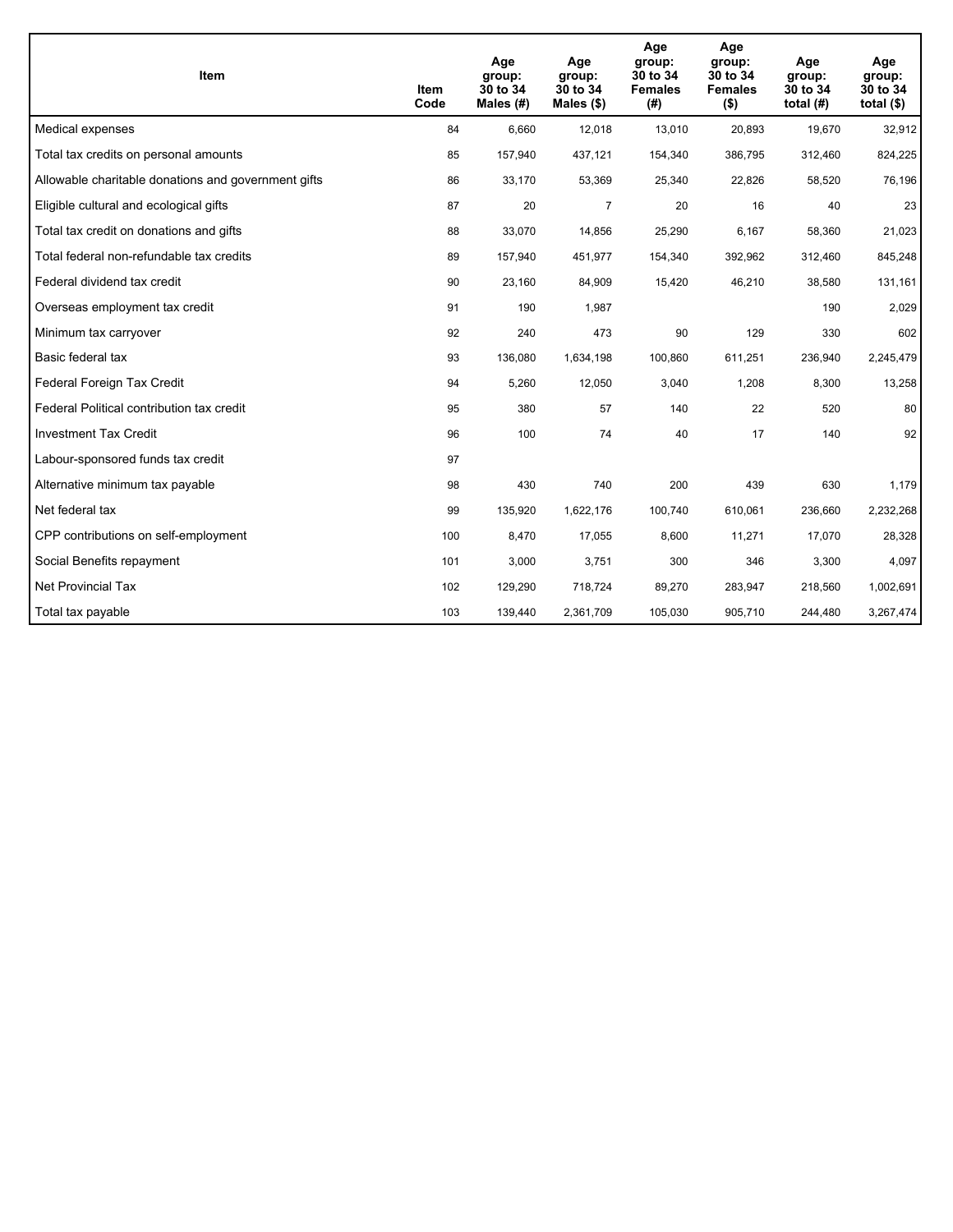| Item                                                                                           | Item<br>Code   | Age<br>group:<br>35 to 39<br>Males (#) | Age<br>group:<br>35 to 39<br>Males (\$) | Age<br>group:<br>35 to 39<br><b>Females</b><br>(#) | Age<br>group:<br>35 to 39<br><b>Females</b><br>$($ \$) | Age<br>group:<br>35 to 39<br>total $(H)$ | Age<br>group:<br>35 to 39<br>total $(\$)$ |
|------------------------------------------------------------------------------------------------|----------------|----------------------------------------|-----------------------------------------|----------------------------------------------------|--------------------------------------------------------|------------------------------------------|-------------------------------------------|
| Number of taxable returns                                                                      | $\mathbf{1}$   | 126,460                                |                                         | 94,590                                             |                                                        | 221,050                                  |                                           |
| Number of non-taxable returns                                                                  | 2              | 14,840                                 |                                         | 41,990                                             |                                                        | 56,970                                   |                                           |
| Total number of returns                                                                        | 3              | 141,290                                |                                         | 136,570                                            |                                                        | 278,020                                  |                                           |
| Employment income                                                                              | 4              | 126,700                                | 10,289,261                              | 110,050                                            | 4,872,138                                              | 236,800                                  | 15, 161, 438                              |
| Commissions (from employment)                                                                  | 5              | 4,990                                  | 287,918                                 | 2,920                                              | 67,235                                                 | 7,910                                    | 355,154                                   |
| Other employment income                                                                        | 6              | 12,310                                 | 87,677                                  | 7,980                                              | 34,534                                                 | 20,300                                   | 122,268                                   |
| Old Age Security pension (OASP)                                                                | $\overline{7}$ |                                        |                                         |                                                    |                                                        |                                          |                                           |
| CPP or QPP benefits                                                                            | 8              | 710                                    | 5,377                                   | 1,220                                              | 7,830                                                  | 1,920                                    | 13,208                                    |
| Other pensions or superannuation                                                               | 9              | 190                                    | 2,642                                   | 180                                                | 2,453                                                  | 370                                      | 5,118                                     |
| Elected split-pension amount                                                                   | 10             |                                        |                                         | 210                                                | 1,883                                                  | 240                                      | 1,987                                     |
| Universal Child Care Benefit (UCCB)                                                            | 11             | 8,750                                  | 13,382                                  | 48,240                                             | 75,143                                                 | 57,040                                   | 88,623                                    |
| Employment Insurance and other benefits                                                        | 12             | 9,550                                  | 56,367                                  | 16,020                                             | 144,616                                                | 25,570                                   | 200,983                                   |
| Taxable amount of dividends from taxable Canadian corporations                                 | 13             | 26,130                                 | 916,553                                 | 18,260                                             | 507,550                                                | 44,400                                   | 1,424,153                                 |
| Interest and other investment income                                                           | 14             | 23,320                                 | 22,795                                  | 21,680                                             | 17,696                                                 | 45,010                                   | 40,496                                    |
| Net partnership income (Limited or non-active partners only)                                   | 15             | 610                                    | 873                                     | 360                                                | 172                                                    | 970                                      | 1,044                                     |
| Net rental income                                                                              | 16             | 8,910                                  | 15,763                                  | 8,300                                              | 18,749                                                 | 17,200                                   | 34,509                                    |
| Taxable capital gains                                                                          | 17             | 9,960                                  | 71,951                                  | 6,850                                              | 35,015                                                 | 16,810                                   | 106,966                                   |
| Registered retirement savings plan income (RRSP)                                               | 18             | 19,140                                 | 81,161                                  | 14,210                                             | 47,329                                                 | 33,350                                   | 128,491                                   |
| Other income                                                                                   | 19             | 17,340                                 | 85,184                                  | 14,940                                             | 58,069                                                 | 32,280                                   | 143,254                                   |
| Net business income                                                                            | 20             | 10,370                                 | 205,926                                 | 11,580                                             | 126,734                                                | 21,950                                   | 332,665                                   |
| Net professional income                                                                        | 21             | 1,140                                  | 83,317                                  | 1,500                                              | 63,545                                                 | 2,640                                    | 146,862                                   |
| Net commission income                                                                          | 22             | 1,050                                  | 27,044                                  | 1,880                                              | 19,410                                                 | 2,930                                    | 46,454                                    |
| Net farming income                                                                             | 23             | 3,110                                  | 18,147                                  | 1,780                                              | 8,109                                                  | 4,890                                    | 26,256                                    |
| Net fishing income                                                                             | 24             | 10                                     | 188                                     |                                                    |                                                        | 20                                       | 193                                       |
| Workers' compensation benefits                                                                 | 25             | 2,100                                  | 13,110                                  | 1,200                                              | 6,295                                                  | 3,300                                    | 19,406                                    |
| Social assistance payments                                                                     | 26             | 4,190                                  | 45,540                                  | 5,170                                              | 55,870                                                 | 9,350                                    | 101,419                                   |
| Net federal supplements                                                                        | 27             |                                        |                                         |                                                    |                                                        |                                          |                                           |
| Total income assessed                                                                          | 28             | 140,760                                | 12,330,447                              | 135,930                                            | 6,179,602                                              | 276,810                                  | 18,510,352                                |
| Registered pension plan contributions (RPP)                                                    | 29             | 26,300                                 | 150,763                                 | 28,420                                             | 156,027                                                | 54,720                                   | 306,790                                   |
| RRSP deduction                                                                                 | 30             | 52,970                                 | 375,498                                 | 40,960                                             | 187,640                                                | 93,940                                   | 563,138                                   |
| Deduction for elected split-pension amount                                                     | 31             | 50                                     | 224                                     | 30                                                 | 185                                                    | 90                                       | 409                                       |
| Annual union, professional, or like dues                                                       | 32             | 30,300                                 | 29,266                                  | 32,290                                             | 22,967                                                 | 62,590                                   | 52,233                                    |
| Child care expenses                                                                            | 33             | 7,440                                  | 40,921                                  | 27,110                                             | 127,213                                                | 34,550                                   | 168,134                                   |
| <b>Business investment loss</b>                                                                | 34             | 130                                    | 2,252                                   | 50                                                 | 671                                                    | 190                                      | 2,923                                     |
| Moving expenses                                                                                | 35             | 1,870                                  | 10,810                                  | 840                                                | 4,048                                                  | 2,710                                    | 14,858                                    |
| Support payments made                                                                          | 36             | 630                                    | 5,888                                   | 20                                                 | 137                                                    | 650                                      | 6,025                                     |
| Carrying charges and interest expenses                                                         | 37             | 11,620                                 | 19,620                                  | 6,630                                              | 8,802                                                  | 18,250                                   | 28,422                                    |
| Deductions for CPP/QPP contributions on self-employment and other<br>earnings                  | 38             | 8,240                                  | 8,584                                   | 9,200                                              | 6,326                                                  | 17,440                                   | 14,911                                    |
| Deductions for provincial parental insurance plan (PPIP) premiums on<br>self-employment income | 39             |                                        |                                         |                                                    |                                                        |                                          |                                           |
| Exploration and development expenses                                                           | 40             | 250                                    | 5,226                                   | 100                                                | 974                                                    | 350                                      | 6,199                                     |
| Other employment expenses                                                                      | 41             | 10,030                                 | 63,489                                  | 4,150                                              | 14,690                                                 | 14,180                                   | 78,179                                    |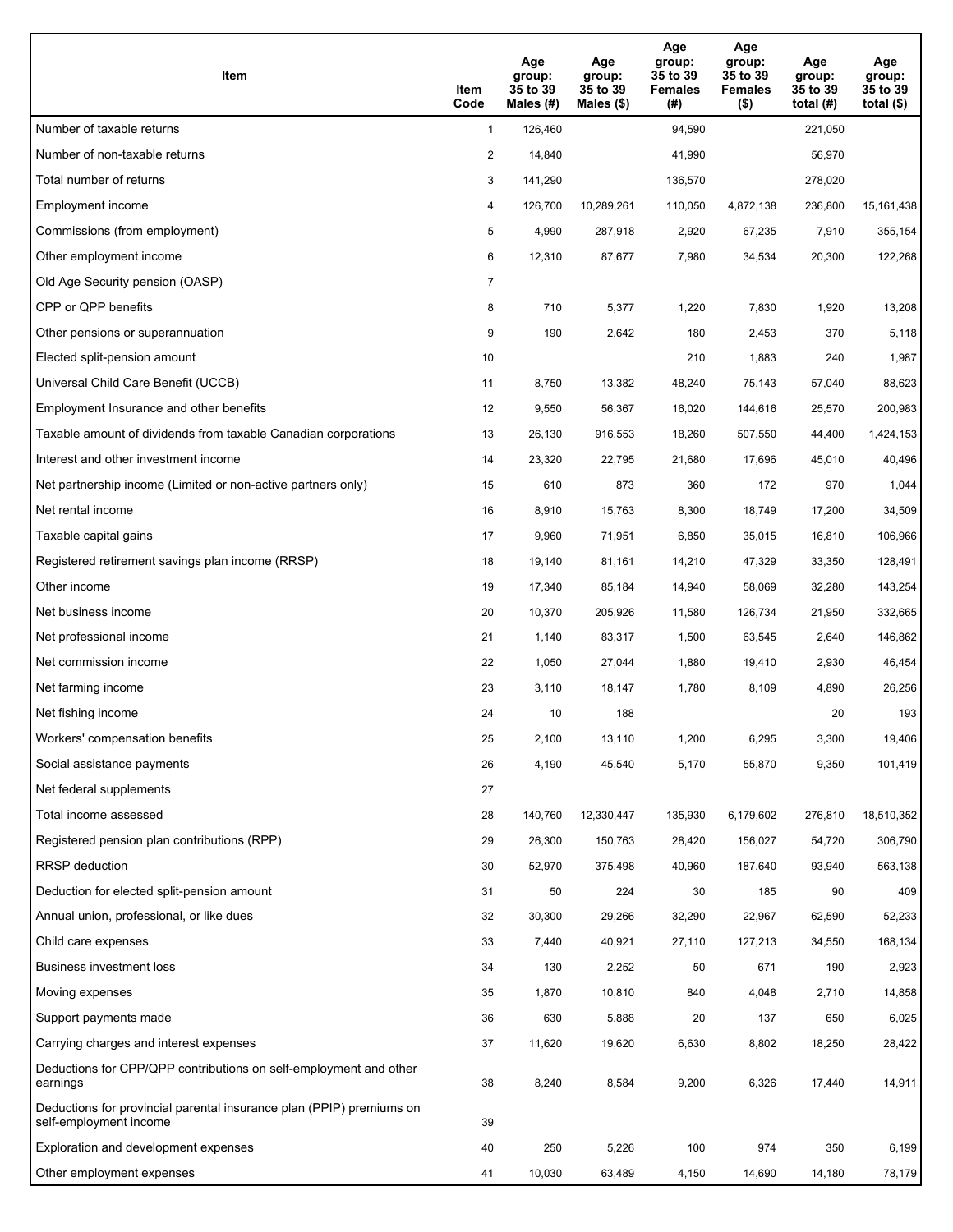| Item                                                              | Item<br>Code | Age<br>group:<br>35 to 39<br>Males (#) | Age<br>group:<br>35 to 39<br>Males (\$) | Age<br>group:<br>35 to 39<br><b>Females</b><br>(# ) | Age<br>group:<br>35 to 39<br><b>Females</b><br>$($ \$) | Age<br>group:<br>35 to 39<br>total $(H)$ | Age<br>group:<br>35 to 39<br>total $($)$ |
|-------------------------------------------------------------------|--------------|----------------------------------------|-----------------------------------------|-----------------------------------------------------|--------------------------------------------------------|------------------------------------------|------------------------------------------|
| Clergy residence deduction                                        | 42           | 340                                    | 4,946                                   | 90                                                  | 933                                                    | 430                                      | 5,879                                    |
| Other deductions                                                  | 43           | 2,810                                  | 4,888                                   | 2,720                                               | 2,476                                                  | 5,530                                    | 7,365                                    |
| Total deductions before adjustments                               | 44           | 93,270                                 | 722,419                                 | 82,320                                              | 533,387                                                | 175,590                                  | 1,255,807                                |
| Social benefits repayment                                         | 45           | 2,180                                  | 2,773                                   | 300                                                 | 347                                                    | 2,480                                    | 3,120                                    |
| Net income after adjustments                                      | 46           | 140,520                                | 11,607,817                              | 135,110                                             | 5,650,231                                              | 275,750                                  | 17,258,351                               |
| Canadian Forces personnel and police deduction                    | 47           | 30                                     | 939                                     |                                                     |                                                        | 40                                       | 974                                      |
| Security options deductions                                       | 48           | 1,180                                  | 23,699                                  | 490                                                 | 6,455                                                  | 1,670                                    | 30,154                                   |
| Other payments deductions                                         | 49           | 6,190                                  | 58,650                                  | 6,290                                               | 62,165                                                 | 12,490                                   | 120,825                                  |
| Non-capital losses of other years                                 | 50           | 100                                    | 877                                     | 210                                                 | 1,146                                                  | 300                                      | 2,023                                    |
| Net capital losses of other years                                 | 51           | 2,280                                  | 4,575                                   | 1,120                                               | 1,678                                                  | 3,410                                    | 6,253                                    |
| Capital gains deduction                                           | 52           | 400                                    | 25,985                                  | 230                                                 | 14,223                                                 | 620                                      | 40,208                                   |
| Northern residents deductions                                     | 53           | 8,210                                  | 24,797                                  | 3,800                                               | 8,845                                                  | 12,010                                   | 33,643                                   |
| Additional deductions                                             | 54           | 180                                    | 1,784                                   | 210                                                 | 1,618                                                  | 390                                      | 3,405                                    |
| Farming/fishing losses of prior years                             | 55           | 110                                    | 1,417                                   | 50                                                  | 333                                                    | 160                                      | 1,750                                    |
| Total deductions from net income                                  | 56           | 17,940                                 | 142,735                                 | 12,100                                              | 96,504                                                 | 30,040                                   | 239,253                                  |
| Taxable income assessed                                           | 57           | 139,110                                | 11,465,614                              | 133,460                                             | 5,553,892                                              | 272,680                                  | 17,019,796                               |
| Basic personal amount                                             | 58           | 141,290                                | 1,545,307                               | 136,570                                             | 1,497,045                                              | 278,000                                  | 3,043,873                                |
| Age amount                                                        | 59           |                                        |                                         |                                                     |                                                        |                                          |                                          |
| Spouse or common-law partner amount                               | 60           | 32,000                                 | 260,836                                 | 5,890                                               | 49,529                                                 | 37,900                                   | 310,426                                  |
| Amount for eligible dependant                                     | 61           | 2,610                                  | 28,002                                  | 15,370                                              | 164,616                                                | 17,970                                   | 192,640                                  |
| Amount for children 17 and under                                  | 62           | 60,740                                 | 286,587                                 | 38,980                                              | 168,054                                                | 99,740                                   | 454,737                                  |
| Amount for infirm dependants age 18 or older                      | 63           | 20                                     | 124                                     | 20                                                  | 112                                                    | 50                                       | 237                                      |
| CPP or QPP contributions through employment                       | 64           | 121,810                                | 247,262                                 | 98,690                                              | 158,074                                                | 220,510                                  | 405,337                                  |
| CPP or QPP contributions on self-employment and other<br>earnings | 65           | 8,240                                  | 8,584                                   | 9,200                                               | 6,326                                                  | 17.440                                   | 14,911                                   |
| Employment Insurance premiums                                     | 66           | 112,820                                | 88,960                                  | 94,770                                              | 60,074                                                 | 207,590                                  | 149,035                                  |
| PPIP premiums paid                                                | 67           |                                        |                                         |                                                     |                                                        |                                          |                                          |
| PPIP premiums payable on employment income                        | 68           |                                        |                                         |                                                     |                                                        |                                          |                                          |
| PPIP premiums payable on self-employment income                   | 69           |                                        |                                         |                                                     |                                                        |                                          |                                          |
| Volunteer firefighters' amount                                    | 70           | 420                                    | 1,269                                   | 60                                                  | 183                                                    | 480                                      | 1,452                                    |
| Canada employment amount                                          | 71           | 125,590                                | 139,613                                 | 105,820                                             | 116,575                                                | 231,420                                  | 256,198                                  |
| Public transit amount                                             | 72           | 11,550                                 | 7,962                                   | 10,250                                              | 7,044                                                  | 21,800                                   | 15,007                                   |
| Children's fitness amount                                         | 73           | 29,380                                 | 17,873                                  | 21,150                                              | 12,112                                                 | 50,530                                   | 29,985                                   |
| Children's arts amount                                            | 74           | 11,840                                 | 6,418                                   | 8,400                                               | 4,316                                                  | 20,250                                   | 10,735                                   |
| Home buyers' amount                                               | 75           | 2,570                                  | 11,930                                  | 1,220                                               | 5,384                                                  | 3,790                                    | 17,314                                   |
| Pension income amount                                             | 76           | 210                                    | 332                                     | 370                                                 | 656                                                    | 580                                      | 989                                      |
| Caregiver amount                                                  | $77\,$       | 1,090                                  | 5,684                                   | 780                                                 | 3,975                                                  | 1,870                                    | 9,659                                    |
| Disability amount                                                 | 78           | 1,020                                  | 7,860                                   | 940                                                 | 7,204                                                  | 1,960                                    | 15,064                                   |
| Disability amount transferred from a dependant                    | 79           | 2,030                                  | 25,416                                  | 1,410                                               | 16,964                                                 | 3,440                                    | 42,380                                   |
| Interest paid on student loans                                    | 80           | 4,660                                  | 2,406                                   | 5,980                                               | 3,075                                                  | 10,640                                   | 5,481                                    |
| Tuition, education, and textbook amounts                          | 81           | 7,690                                  | 39,608                                  | 9,110                                               | 40,979                                                 | 16,810                                   | 80,587                                   |
| Tuition, education, and textbook amounts transferred from a child | 82           | 580                                    | 1,253                                   | 520                                                 | 1,442                                                  | 1,100                                    | 2,695                                    |
| Amounts transferred from spouse or common-law partner             | 83           | 4,470                                  | 18,524                                  | 3,010                                               | 14,757                                                 | 7,500                                    | 33,368                                   |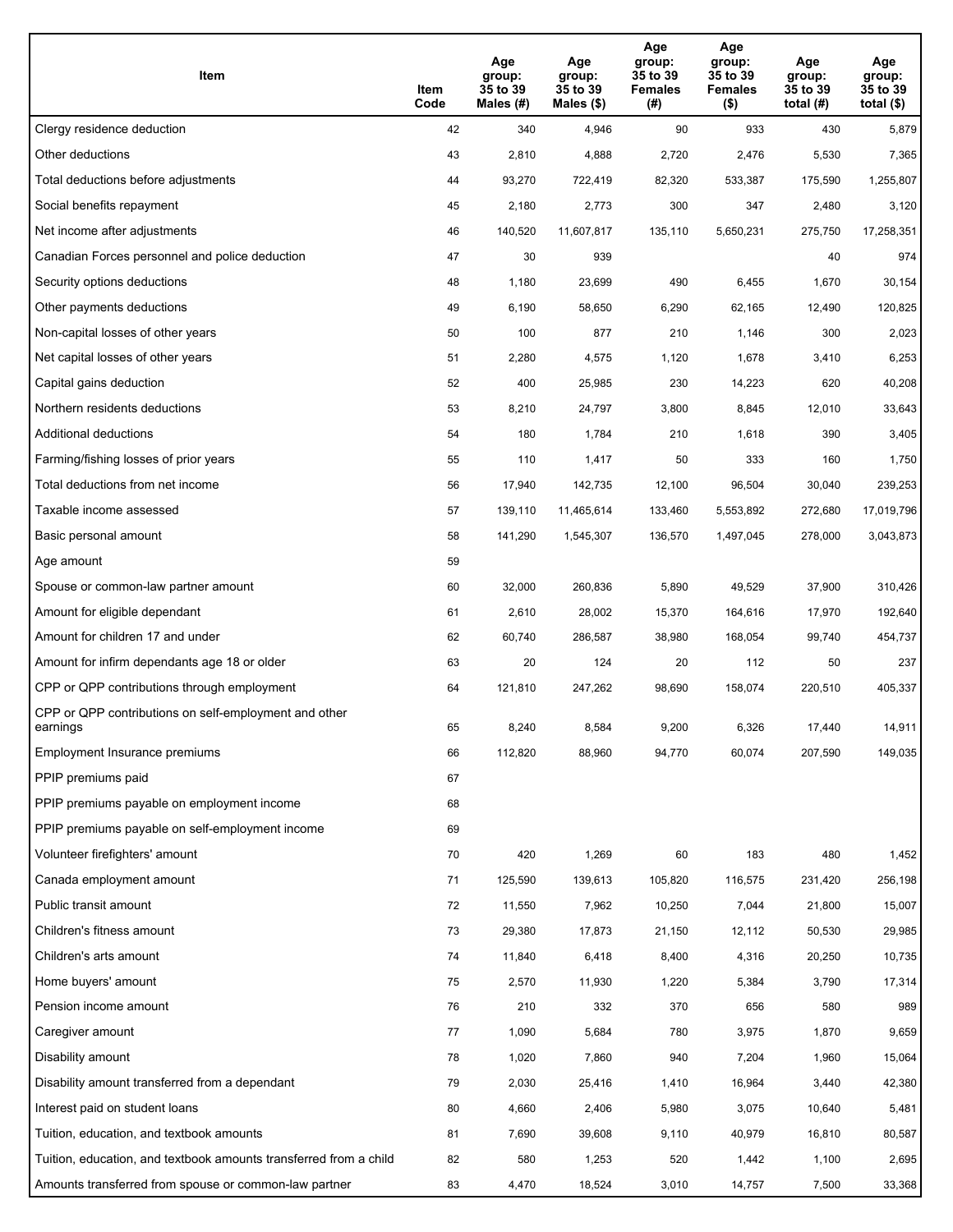| <b>Item</b>                                         | Item<br>Code | Age<br>group:<br>35 to 39<br>Males (#) | Age<br>group:<br>35 to 39<br>Males $(\$)$ | Age<br>group:<br>35 to 39<br><b>Females</b><br>(#) | Age<br>group:<br>35 to 39<br><b>Females</b><br>$($ \$) | Age<br>group:<br>35 to 39<br>total $(H)$ | Age<br>group:<br>35 to 39<br>total $($)$ |
|-----------------------------------------------------|--------------|----------------------------------------|-------------------------------------------|----------------------------------------------------|--------------------------------------------------------|------------------------------------------|------------------------------------------|
| Medical expenses                                    | 84           | 8,250                                  | 17,901                                    | 14,610                                             | 26,568                                                 | 22,870                                   | 44,469                                   |
| Total tax credits on personal amounts               | 85           | 141,290                                | 415,535                                   | 136,570                                            | 354,794                                                | 278,010                                  | 770,599                                  |
| Allowable charitable donations and government gifts | 86           | 36,310                                 | 66,692                                    | 24,990                                             | 27,566                                                 | 61,300                                   | 94,258                                   |
| Eligible cultural and ecological gifts              | 87           | 30                                     | 13                                        |                                                    |                                                        |                                          |                                          |
| Total tax credit on donations and gifts             | 88           | 36,220                                 | 18,626                                    | 24,910                                             | 7,536                                                  | 61,130                                   | 26,162                                   |
| Total federal non-refundable tax credits            | 89           | 141,290                                | 434,161                                   | 136,570                                            | 362,329                                                | 278,010                                  | 796,761                                  |
| Federal dividend tax credit                         | 90           | 25,790                                 | 121,725                                   | 17,040                                             | 67,002                                                 | 42,820                                   | 188,733                                  |
| Overseas employment tax credit                      | 91           | 170                                    | 1,923                                     |                                                    |                                                        | 180                                      | 2,004                                    |
| Minimum tax carryover                               | 92           | 390                                    | 692                                       | 180                                                | 379                                                    | 570                                      | 1,071                                    |
| Basic federal tax                                   | 93           | 122,650                                | 1,783,644                                 | 90,100                                             | 630,210                                                | 212,750                                  | 2,413,861                                |
| Federal Foreign Tax Credit                          | 94           | 5,700                                  | 11,669                                    | 3,220                                              | 1,458                                                  | 8,930                                    | 13,132                                   |
| Federal Political contribution tax credit           | 95           | 390                                    | 67                                        | 180                                                | 31                                                     | 570                                      | 97                                       |
| <b>Investment Tax Credit</b>                        | 96           | 130                                    | 175                                       | 40                                                 | 30                                                     | 170                                      | 205                                      |
| Labour-sponsored funds tax credit                   | 97           |                                        |                                           |                                                    |                                                        |                                          |                                          |
| Alternative minimum tax payable                     | 98           | 580                                    | 1,262                                     | 280                                                | 752                                                    | 860                                      | 2,014                                    |
| Net federal tax                                     | 99           | 122,500                                | 1,772,396                                 | 89,980                                             | 628,711                                                | 212,480                                  | 2,401,109                                |
| CPP contributions on self-employment                | 100          | 8,240                                  | 17,168                                    | 9,200                                              | 12,653                                                 | 17,440                                   | 29,821                                   |
| Social Benefits repayment                           | 101          | 2,180                                  | 2,773                                     | 300                                                | 347                                                    | 2,480                                    | 3,120                                    |
| Net Provincial Tax                                  | 102          | 117,940                                | 765,107                                   | 80,710                                             | 289,554                                                | 198,650                                  | 1,054,663                                |
| Total tax payable                                   | 103          | 126,460                                | 2,557,453                                 | 94,590                                             | 931,311                                                | 221,050                                  | 3,488,768                                |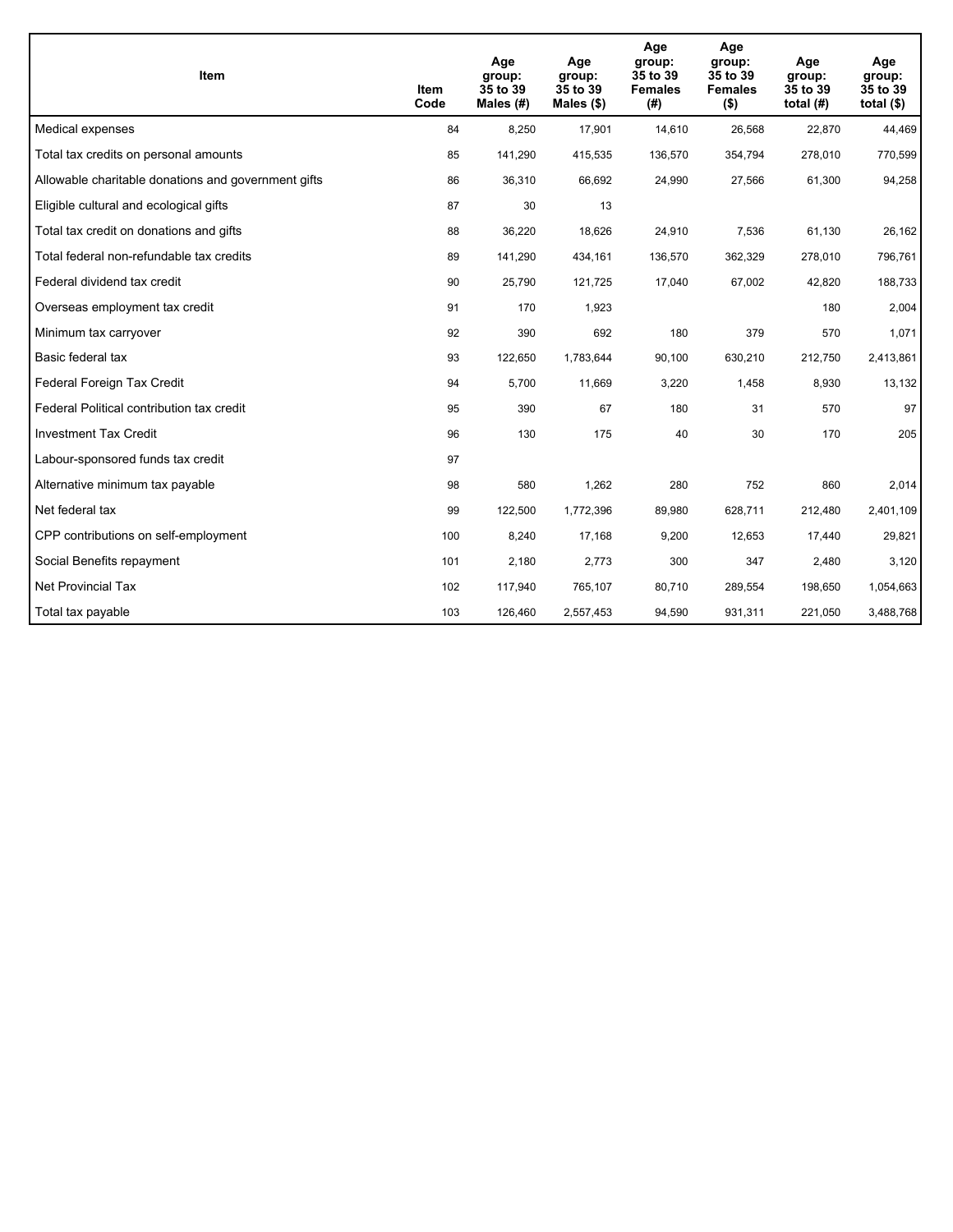| Item                                                                                           | Item<br>Code   | Age<br>group:<br>40 to 44<br>Males $(\#)$ | Age<br>group:<br>40 to 44<br>Males $(\$)$ | Age<br>group:<br>40 to 44<br><b>Females</b><br>(#) | Age<br>group:<br>40 to 44<br><b>Females</b><br>$($ \$) | Age<br>group:<br>40 to 44<br>total $(H)$ | Age<br>group:<br>40 to 44<br>total $($ |
|------------------------------------------------------------------------------------------------|----------------|-------------------------------------------|-------------------------------------------|----------------------------------------------------|--------------------------------------------------------|------------------------------------------|----------------------------------------|
| Number of taxable returns                                                                      | $\mathbf{1}$   | 119,840                                   |                                           | 94,180                                             |                                                        | 214,030                                  |                                        |
| Number of non-taxable returns                                                                  | $\overline{c}$ | 14,220                                    |                                           | 34,160                                             |                                                        | 48,450                                   |                                        |
| Total number of returns                                                                        | 3              | 134,060                                   |                                           | 128,350                                            |                                                        | 262,480                                  |                                        |
| Employment income                                                                              | 4              | 118,240                                   | 10,558,828                                | 106,900                                            | 5,223,580                                              | 225,170                                  | 15,782,505                             |
| Commissions (from employment)                                                                  | 5              | 4,780                                     | 332,260                                   | 2,600                                              | 70,253                                                 | 7,380                                    | 402,513                                |
| Other employment income                                                                        | 6              | 12,220                                    | 104,375                                   | 8,010                                              | 45,146                                                 | 20,230                                   | 149,613                                |
| Old Age Security pension (OASP)                                                                | $\overline{7}$ |                                           |                                           |                                                    |                                                        |                                          |                                        |
| CPP or QPP benefits                                                                            | 8              | 1,230                                     | 9,411                                     | 2,240                                              | 14,872                                                 | 3,460                                    | 24,282                                 |
| Other pensions or superannuation                                                               | 9              | 550                                       | 10,693                                    | 320                                                | 3,857                                                  | 870                                      | 14,550                                 |
| Elected split-pension amount                                                                   | 10             | 70                                        | 288                                       | 660                                                | 6,123                                                  | 730                                      | 6,422                                  |
| Universal Child Care Benefit (UCCB)                                                            | 11             | 6,220                                     | 8,828                                     | 20,730                                             | 27,988                                                 | 26,970                                   | 36,856                                 |
| Employment Insurance and other benefits                                                        | 12             | 8,150                                     | 48,895                                    | 8,970                                              | 58,611                                                 | 17,120                                   | 107,506                                |
| Taxable amount of dividends from taxable Canadian corporations                                 | 13             | 28,110                                    | 1,068,040                                 | 20,430                                             | 592,789                                                | 48,540                                   | 1,660,933                              |
| Interest and other investment income                                                           | 14             | 25,390                                    | 35,271                                    | 24,570                                             | 33,198                                                 | 49,960                                   | 68,472                                 |
| Net partnership income (Limited or non-active partners only)                                   | 15             | 910                                       | $-728$                                    | 560                                                | 145                                                    | 1,470                                    | $-583$                                 |
| Net rental income                                                                              | 16             | 9,480                                     | 20,040                                    | 8,710                                              | 21,565                                                 | 18,190                                   | 41,608                                 |
| Taxable capital gains                                                                          | 17             | 11,020                                    | 106,480                                   | 8,470                                              | 53,669                                                 | 19,490                                   | 160,159                                |
| Registered retirement savings plan income (RRSP)                                               | 18             | 18,970                                    | 102,355                                   | 14,600                                             | 64,192                                                 | 33,570                                   | 166,547                                |
| Other income                                                                                   | 19             | 17,830                                    | 100,959                                   | 15,720                                             | 67,968                                                 | 33,560                                   | 169,013                                |
| Net business income                                                                            | 20             | 10,760                                    | 220,022                                   | 11,190                                             | 134,580                                                | 21,960                                   | 354,659                                |
| Net professional income                                                                        | 21             | 1,140                                     | 93,494                                    | 1,510                                              | 76,623                                                 | 2,650                                    | 170,117                                |
| Net commission income                                                                          | 22             | 1,060                                     | 32,248                                    | 1,590                                              | 20,902                                                 | 2,650                                    | 53,149                                 |
| Net farming income                                                                             | 23             | 3,470                                     | 18,749                                    | 2,040                                              | 9,173                                                  | 5,510                                    | 27,922                                 |
| Net fishing income                                                                             | 24             | 10                                        | 152                                       |                                                    |                                                        | 20                                       | 119                                    |
| Workers' compensation benefits                                                                 | 25             | 2,260                                     | 15,431                                    | 1,440                                              | 8,022                                                  | 3,700                                    | 23,453                                 |
| Social assistance payments                                                                     | 26             | 4,310                                     | 48,089                                    | 4,910                                              | 57,012                                                 | 9,220                                    | 105,100                                |
| Net federal supplements                                                                        | 27             |                                           |                                           |                                                    |                                                        |                                          |                                        |
| Total income assessed                                                                          | 28             | 133,470                                   | 12,934,345                                | 127,560                                            | 6,604,516                                              | 261,100                                  | 19,539,363                             |
| Registered pension plan contributions (RPP)                                                    | 29             | 26,770                                    | 166,326                                   | 29,610                                             | 172,722                                                | 56,370                                   | 339,048                                |
| RRSP deduction                                                                                 | 30             | 53,250                                    | 433,489                                   | 41,720                                             | 228,456                                                | 94,980                                   | 661,945                                |
| Deduction for elected split-pension amount                                                     | 31             | 280                                       | 2,360                                     | 70                                                 | 232                                                    | 340                                      | 2,591                                  |
| Annual union, professional, or like dues                                                       | 32             | 28,920                                    | 28,134                                    | 32,110                                             | 23,970                                                 | 61,030                                   | 52,105                                 |
| Child care expenses                                                                            | 33             | 7,110                                     | 35,538                                    | 18,400                                             | 71,038                                                 | 25,520                                   | 106,577                                |
| Business investment loss                                                                       | 34             | 160                                       | 3,913                                     | 70                                                 | 1,170                                                  | 230                                      | 5,083                                  |
| Moving expenses                                                                                | 35             | 1,540                                     | 10,008                                    | 630                                                | 3,197                                                  | 2,180                                    | 13,205                                 |
| Support payments made                                                                          | 36             | 880                                       | 11,291                                    | 20                                                 | 214                                                    | 900                                      | 11,505                                 |
| Carrying charges and interest expenses                                                         | 37             | 13,920                                    | 30,276                                    | 8,690                                              | 14,483                                                 | 22,610                                   | 44,759                                 |
| Deductions for CPP/QPP contributions on self-employment and other<br>earnings                  | 38             | 8,670                                     | 9,301                                     | 9,140                                              | 6,849                                                  | 17,810                                   | 16,152                                 |
| Deductions for provincial parental insurance plan (PPIP) premiums on<br>self-employment income | 39             |                                           |                                           |                                                    |                                                        |                                          |                                        |
| Exploration and development expenses                                                           | 40             | 460                                       | 7,637                                     | 180                                                | 1,971                                                  | 650                                      | 9,608                                  |
| Other employment expenses                                                                      | 41             | 9,690                                     | 62,312                                    | 4,380                                              | 18,699                                                 | 14,070                                   | 81,011                                 |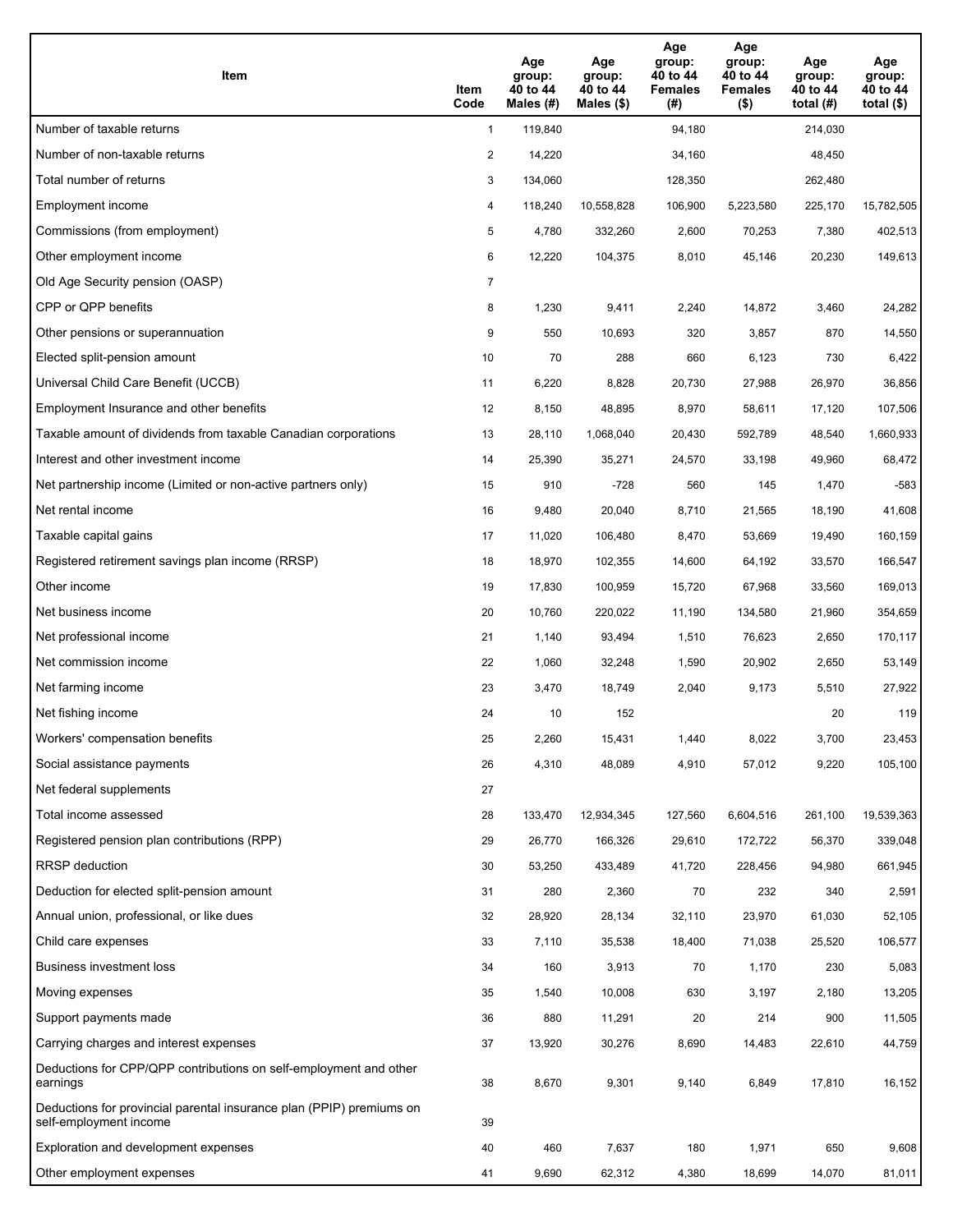| Item                                                              | Item<br>Code | Age<br>group:<br>40 to 44<br>Males (#) | Age<br>group:<br>40 to 44<br>Males (\$) | Age<br>group:<br>40 to 44<br><b>Females</b><br>(#) | Age<br>group:<br>40 to 44<br><b>Females</b><br>$($ \$) | Age<br>group:<br>40 to 44<br>total $(H)$ | Age<br>group:<br>40 to 44<br>total $($)$ |
|-------------------------------------------------------------------|--------------|----------------------------------------|-----------------------------------------|----------------------------------------------------|--------------------------------------------------------|------------------------------------------|------------------------------------------|
| Clergy residence deduction                                        | 42           | 340                                    | 5,431                                   | 70                                                 | 831                                                    | 400                                      | 6,261                                    |
| Other deductions                                                  | 43           | 2,780                                  | 5,427                                   | 2,450                                              | 2,698                                                  | 5,230                                    | 8,126                                    |
| Total deductions before adjustments                               | 44           | 91,710                                 | 811,499                                 | 79,750                                             | 546,692                                                | 171,460                                  | 1,358,196                                |
| Social benefits repayment                                         | 45           | 2,000                                  | 2,512                                   | 370                                                | 410                                                    | 2,370                                    | 2,921                                    |
| Net income after adjustments                                      | 46           | 133,150                                | 12,125,250                              | 126,700                                            | 6,061,825                                              | 259,920                                  | 18,187,581                               |
| Canadian Forces personnel and police deduction                    | 47           | 30                                     | 1,004                                   |                                                    |                                                        | 40                                       | 1,159                                    |
| Security options deductions                                       | 48           | 1,380                                  | 42,220                                  | 490                                                | 9,952                                                  | 1,870                                    | 52,172                                   |
| Other payments deductions                                         | 49           | 6,480                                  | 63,527                                  | 6,270                                              | 65,034                                                 | 12,750                                   | 128,561                                  |
| Non-capital losses of other years                                 | 50           | 140                                    | 1,677                                   | 270                                                | 1,470                                                  | 410                                      | 3,147                                    |
| Net capital losses of other years                                 | 51           | 2,840                                  | 8,110                                   | 1,610                                              | 3,184                                                  | 4,460                                    | 11,294                                   |
| Capital gains deduction                                           | 52           | 500                                    | 29,896                                  | 320                                                | 20,233                                                 | 820                                      | 50,130                                   |
| Northern residents deductions                                     | 53           | 7,450                                  | 22,644                                  | 3,680                                              | 8,760                                                  | 11,130                                   | 31,403                                   |
| Additional deductions                                             | 54           | 130                                    | 2,426                                   | 140                                                | 1,143                                                  | 280                                      | 3,568                                    |
| Farming/fishing losses of prior years                             | 55           | 130                                    | 1,753                                   | 70                                                 | 560                                                    | 210                                      | 2,313                                    |
| Total deductions from net income                                  | 56           | 18,240                                 | 173,360                                 | 12,540                                             | 110,493                                                | 30,770                                   | 283,854                                  |
| Taxable income assessed                                           | 57           | 131,560                                | 11,952,299                              | 124,780                                            | 5,951,563                                              | 256,400                                  | 17,904,368                               |
| Basic personal amount                                             | 58           | 134,050                                | 1,468,940                               | 128,350                                            | 1,409,868                                              | 262,470                                  | 2,879,596                                |
| Age amount                                                        | 59           |                                        |                                         |                                                    |                                                        |                                          |                                          |
| Spouse or common-law partner amount                               | 60           | 27,670                                 | 230,621                                 | 5,490                                              | 46,450                                                 | 33,170                                   | 277,136                                  |
| Amount for eligible dependant                                     | 61           | 3,150                                  | 33,343                                  | 14,600                                             | 154,420                                                | 17,750                                   | 187,763                                  |
| Amount for children 17 and under                                  | 62           | 59,790                                 | 280,137                                 | 35,650                                             | 143,248                                                | 95,450                                   | 423,441                                  |
| Amount for infirm dependants age 18 or older                      | 63           | 30                                     | 171                                     | 30                                                 | 220                                                    | 60                                       | 391                                      |
| CPP or QPP contributions through employment                       | 64           | 113,430                                | 233,419                                 | 96,300                                             | 162,219                                                | 209,730                                  | 395,640                                  |
| CPP or QPP contributions on self-employment and other<br>earnings | 65           | 8,670                                  | 9,301                                   | 9,140                                              | 6,849                                                  | 17.810                                   | 16,152                                   |
| Employment Insurance premiums                                     | 66           | 102,850                                | 82,196                                  | 90,990                                             | 60,495                                                 | 193,840                                  | 142,691                                  |
| PPIP premiums paid                                                | 67           |                                        |                                         |                                                    |                                                        |                                          |                                          |
| PPIP premiums payable on employment income                        | 68           |                                        |                                         |                                                    |                                                        |                                          |                                          |
| PPIP premiums payable on self-employment income                   | 69           |                                        |                                         |                                                    |                                                        |                                          |                                          |
| Volunteer firefighters' amount                                    | 70           | 400                                    | 1,200                                   | 60                                                 | 183                                                    | 460                                      | 1,383                                    |
| Canada employment amount                                          | 71           | 117,110                                | 130,216                                 | 101,980                                            | 112,627                                                | 219,100                                  | 242,851                                  |
| Public transit amount                                             | 72           | 11,920                                 | 8,449                                   | 10,570                                             | 7,506                                                  | 22,490                                   | 15,955                                   |
| Children's fitness amount                                         | 73           | 31,650                                 | 21,609                                  | 20,520                                             | 12,734                                                 | 52,170                                   | 34,344                                   |
| Children's arts amount                                            | 74           | 14,110                                 | 8,580                                   | 8,990                                              | 5,109                                                  | 23,100                                   | 13,689                                   |
| Home buyers' amount                                               | 75           | 1,700                                  | 7,948                                   | 790                                                | 3,426                                                  | 2,490                                    | 11,374                                   |
| Pension income amount                                             | 76           | 590                                    | 1,079                                   | 950                                                | 1,789                                                  | 1,540                                    | 2,870                                    |
| Caregiver amount                                                  | 77           | 1,690                                  | 9,150                                   | 1,130                                              | 5,886                                                  | 2,810                                    | 15,036                                   |
| Disability amount                                                 | 78           | 1,250                                  | 9,549                                   | 1,170                                              | 8,968                                                  | 2,420                                    | 18,518                                   |
| Disability amount transferred from a dependant                    | 79           | 2,440                                  | 30,473                                  | 1,580                                              | 18,074                                                 | 4,020                                    | 48,546                                   |
| Interest paid on student loans                                    | 80           | 2,310                                  | 1,280                                   | 2,760                                              | 1,406                                                  | 5,070                                    | 2,686                                    |
| Tuition, education, and textbook amounts                          | 81           | 5,250                                  | 22,338                                  | 7,200                                              | 29,011                                                 | 12,450                                   | 51,349                                   |
| Tuition, education, and textbook amounts transferred from a child | 82           | 2,150                                  | 7,717                                   | 2,410                                              | 9,686                                                  | 4,560                                    | 17,403                                   |
| Amounts transferred from spouse or common-law partner             | 83           | 3,870                                  | 16,421                                  | 2,640                                              | 12,815                                                 | 6,520                                    | 29,270                                   |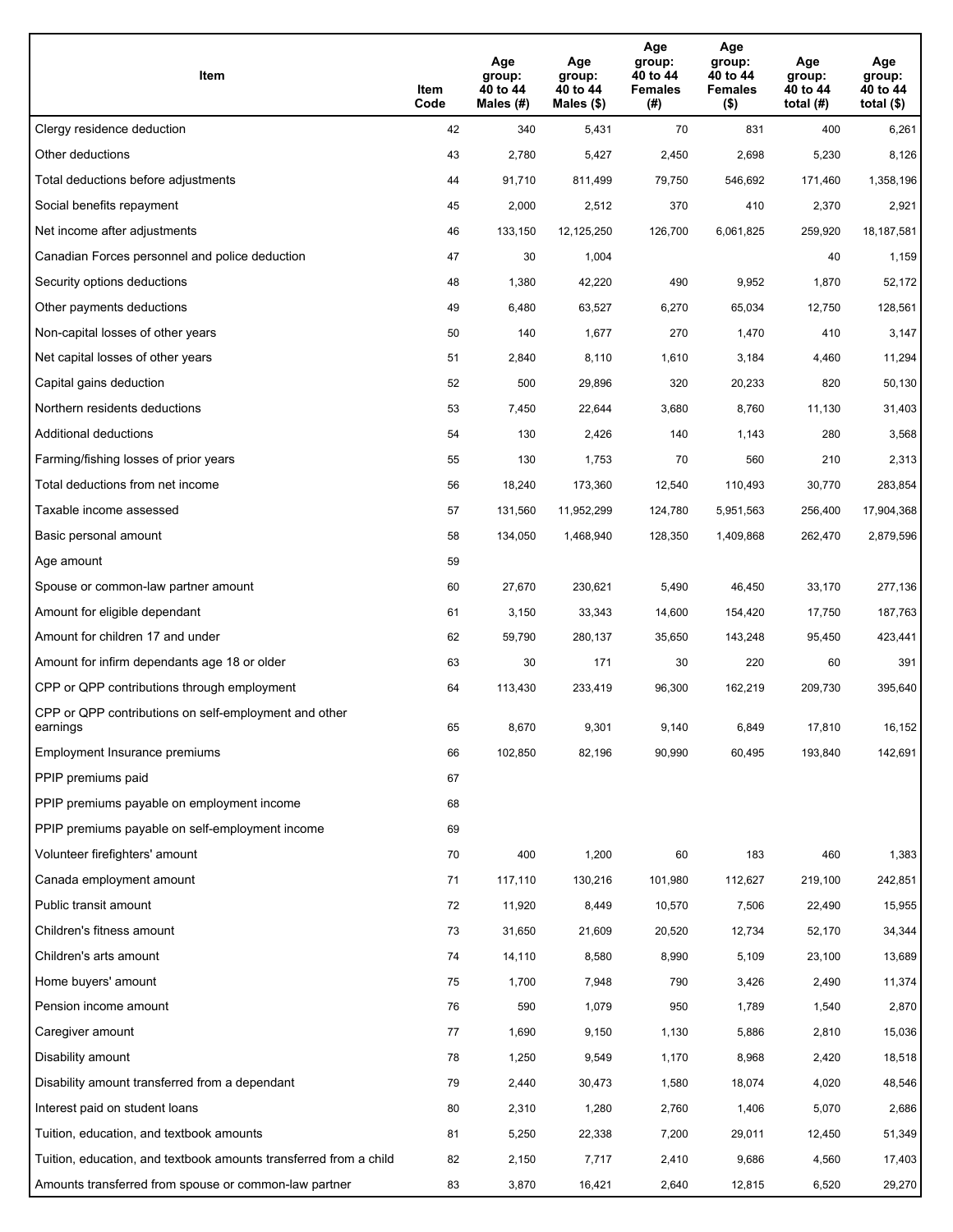| <b>Item</b>                                         | Item<br>Code | Age<br>group:<br>40 to 44<br>Males (#) | Age<br>group:<br>40 to 44<br>Males $(\$)$ | Age<br>group:<br>40 to 44<br><b>Females</b><br>(#) | Age<br>group:<br>40 to 44<br><b>Females</b><br>$($ \$) | Age<br>group:<br>40 to 44<br>total $(H)$ | Age<br>group:<br>40 to 44<br>total $($)$ |
|-----------------------------------------------------|--------------|----------------------------------------|-------------------------------------------|----------------------------------------------------|--------------------------------------------------------|------------------------------------------|------------------------------------------|
| Medical expenses                                    | 84           | 9,880                                  | 24,311                                    | 16,060                                             | 33,867                                                 | 25,940                                   | 58,181                                   |
| Total tax credits on personal amounts               | 85           | 134,050                                | 395,820                                   | 128,350                                            | 337,044                                                | 262,480                                  | 733,009                                  |
| Allowable charitable donations and government gifts | 86           | 37,810                                 | 78,495                                    | 26,240                                             | 32,744                                                 | 64,050                                   | 111,242                                  |
| Eligible cultural and ecological gifts              | 87           |                                        |                                           | 20                                                 | 5                                                      |                                          |                                          |
| Total tax credit on donations and gifts             | 88           | 37,730                                 | 21,992                                    | 26,160                                             | 8,966                                                  | 63,890                                   | 30,958                                   |
| Total federal non-refundable tax credits            | 89           | 134,050                                | 417,812                                   | 128,350                                            | 346,010                                                | 262,480                                  | 763,967                                  |
| Federal dividend tax credit                         | 90           | 27,590                                 | 143,059                                   | 19,030                                             | 78,771                                                 | 46,620                                   | 221,844                                  |
| Overseas employment tax credit                      | 91           | 160                                    | 1,797                                     |                                                    |                                                        | 160                                      | 1,840                                    |
| Minimum tax carryover                               | 92           | 470                                    | 1,027                                     | 300                                                | 690                                                    | 770                                      | 1,717                                    |
| Basic federal tax                                   | 93           | 116,080                                | 1,960,026                                 | 90,190                                             | 726,312                                                | 206,280                                  | 2,686,377                                |
| Federal Foreign Tax Credit                          | 94           | 6,700                                  | 15,277                                    | 4,080                                              | 2,280                                                  | 10,780                                   | 17,573                                   |
| Federal Political contribution tax credit           | 95           | 560                                    | 96                                        | 230                                                | 37                                                     | 790                                      | 133                                      |
| <b>Investment Tax Credit</b>                        | 96           | 170                                    | 166                                       | 90                                                 | 70                                                     | 260                                      | 236                                      |
| Labour-sponsored funds tax credit                   | 97           |                                        |                                           |                                                    |                                                        |                                          |                                          |
| Alternative minimum tax payable                     | 98           | 650                                    | 1,303                                     | 380                                                | 989                                                    | 1,030                                    | 2,293                                    |
| Net federal tax                                     | 99           | 115,880                                | 1,944,829                                 | 90,090                                             | 724,766                                                | 205,970                                  | 2,669,618                                |
| CPP contributions on self-employment                | 100          | 8,670                                  | 18,602                                    | 9,150                                              | 13,699                                                 | 17,820                                   | 32,305                                   |
| Social Benefits repayment                           | 101          | 2,000                                  | 2,512                                     | 370                                                | 410                                                    | 2,370                                    | 2,921                                    |
| Net Provincial Tax                                  | 102          | 112,100                                | 819,486                                   | 81,630                                             | 325,351                                                | 193,730                                  | 1,144,852                                |
| Total tax payable                                   | 103          | 119,840                                | 2,785,431                                 | 94,180                                             | 1,064,234                                              | 214,030                                  | 3,849,708                                |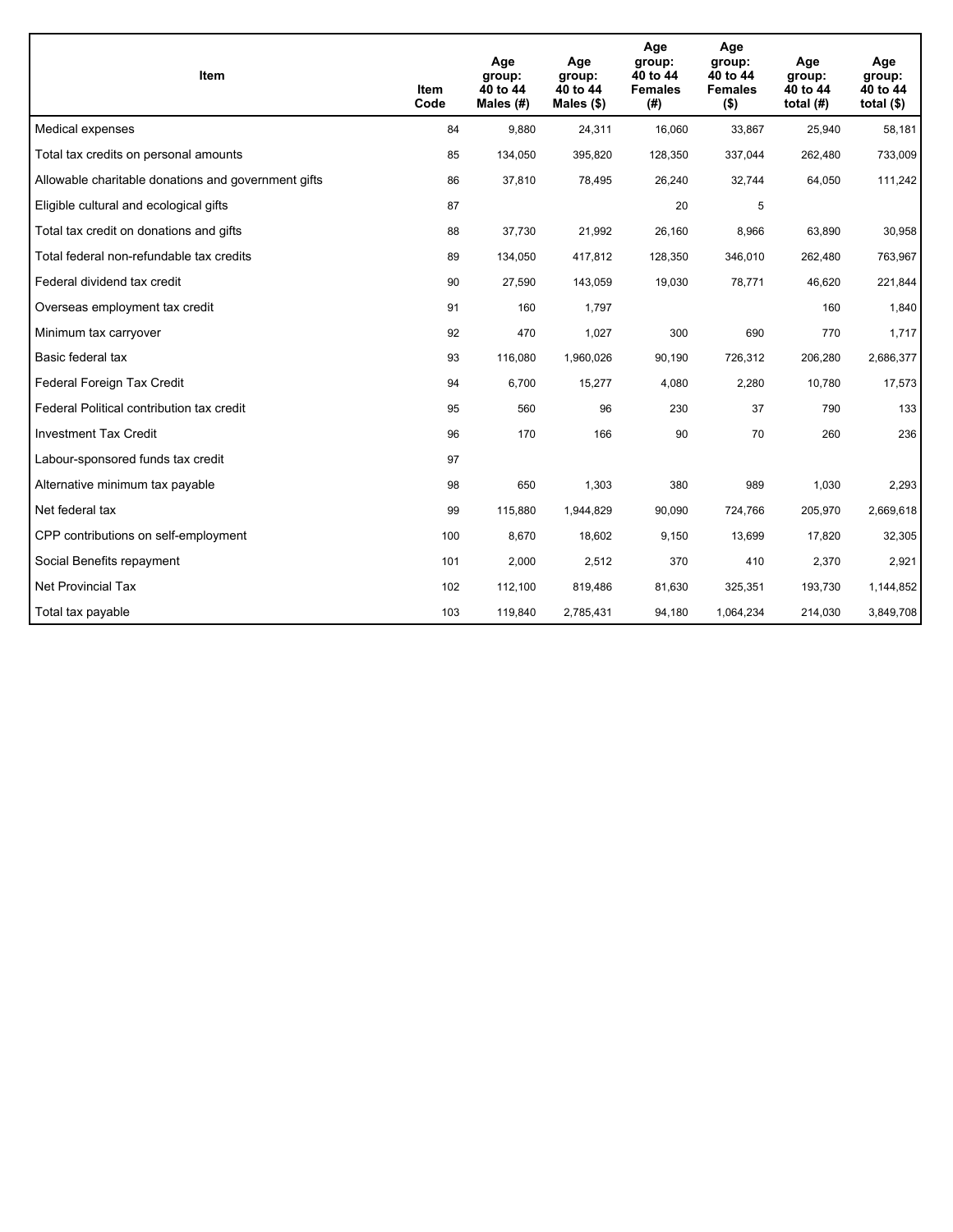| Item                                                                                           | Item<br>Code   | Age<br>group:<br>45 to 49<br>Males (#) | Age<br>group:<br>45 to 49<br>Males $(\$)$ | Age<br>group:<br>45 to 49<br><b>Females</b><br>(#) | Age<br>group:<br>45 to 49<br><b>Females</b><br>$($ \$) | Age<br>group:<br>45 to 49<br>total $(H)$ | Age<br>group:<br>45 to 49<br>total $($)$ |
|------------------------------------------------------------------------------------------------|----------------|----------------------------------------|-------------------------------------------|----------------------------------------------------|--------------------------------------------------------|------------------------------------------|------------------------------------------|
| Number of taxable returns                                                                      | $\mathbf{1}$   | 114,770                                |                                           | 96,820                                             |                                                        | 211,600                                  |                                          |
| Number of non-taxable returns                                                                  | $\overline{c}$ | 14,150                                 |                                           | 28,490                                             |                                                        | 42,680                                   |                                          |
| Total number of returns                                                                        | 3              | 128,920                                |                                           | 125,310                                            |                                                        | 254,280                                  |                                          |
| Employment income                                                                              | 4              | 111,280                                | 10,605,424                                | 105,610                                            | 5,412,687                                              | 216,900                                  | 16,018,113                               |
| Commissions (from employment)                                                                  | 5              | 4,070                                  | 266,725                                   | 2,490                                              | 73,627                                                 | 6,560                                    | 340,352                                  |
| Other employment income                                                                        | 6              | 12,140                                 | 128,623                                   | 8,160                                              | 46,323                                                 | 20,300                                   | 174,973                                  |
| Old Age Security pension (OASP)                                                                | $\overline{7}$ |                                        |                                           |                                                    |                                                        |                                          |                                          |
| CPP or QPP benefits                                                                            | 8              | 2,140                                  | 16,697                                    | 3,940                                              | 27,091                                                 | 6,070                                    | 43,792                                   |
| Other pensions or superannuation                                                               | 9              | 1,310                                  | 29,217                                    | 570                                                | 7,954                                                  | 1,880                                    | 37,192                                   |
| Elected split-pension amount                                                                   | 10             | 170                                    | 821                                       | 1,480                                              | 14,436                                                 | 1,650                                    | 15,256                                   |
| Universal Child Care Benefit (UCCB)                                                            | 11             | 2,640                                  | 3,500                                     | 4,320                                              | 5,236                                                  | 6,970                                    | 8,741                                    |
| Employment Insurance and other benefits                                                        | 12             | 7,520                                  | 46,968                                    | 7,560                                              | 40,801                                                 | 15,080                                   | 87,769                                   |
| Taxable amount of dividends from taxable Canadian corporations                                 | 13             | 30,310                                 | 1,239,225                                 | 24,180                                             | 602,317                                                | 54,490                                   | 1,841,562                                |
| Interest and other investment income                                                           | 14             | 29,030                                 | 61,760                                    | 30,530                                             | 47,788                                                 | 59,570                                   | 109,576                                  |
| Net partnership income (Limited or non-active partners only)                                   | 15             | 1,150                                  | 7,467                                     | 750                                                | 467                                                    | 1,910                                    | 7,935                                    |
| Net rental income                                                                              | 16             | 9,680                                  | 26,504                                    | 9,420                                              | 25,941                                                 | 19,100                                   | 52,468                                   |
| Taxable capital gains                                                                          | 17             | 12,560                                 | 192,581                                   | 11,030                                             | 87,561                                                 | 23,590                                   | 280,184                                  |
| Registered retirement savings plan income (RRSP)                                               | 18             | 15,070                                 | 115,418                                   | 12,330                                             | 77,204                                                 | 27,400                                   | 192,623                                  |
| Other income                                                                                   | 19             | 19,600                                 | 144,902                                   | 17,860                                             | 83,789                                                 | 37,450                                   | 228,718                                  |
| Net business income                                                                            | 20             | 11,030                                 | 233,330                                   | 11,110                                             | 145,291                                                | 22,140                                   | 378,703                                  |
| Net professional income                                                                        | 21             | 1,110                                  | 90,525                                    | 1,400                                              | 63,314                                                 | 2,510                                    | 153,839                                  |
| Net commission income                                                                          | 22             | 1,070                                  | 30,991                                    | 1,360                                              | 20,886                                                 | 2,420                                    | 51,876                                   |
| Net farming income                                                                             | 23             | 4,770                                  | 38,489                                    | 2,700                                              | 10,941                                                 | 7,470                                    | 49,431                                   |
| Net fishing income                                                                             | 24             | 20                                     | 126                                       |                                                    |                                                        | 30                                       | 152                                      |
| Workers' compensation benefits                                                                 | 25             | 2,550                                  | 21,424                                    | 1,660                                              | 8,854                                                  | 4,210                                    | 30,279                                   |
| Social assistance payments                                                                     | 26             | 4,910                                  | 56,976                                    | 5,110                                              | 61,096                                                 | 10,020                                   | 118,084                                  |
| Net federal supplements                                                                        | 27             |                                        |                                           |                                                    |                                                        |                                          |                                          |
| Total income assessed                                                                          | 28             | 128,360                                | 13,358,080                                | 124,420                                            | 6,882,711                                              | 252,810                                  | 20,241,087                               |
| Registered pension plan contributions (RPP)                                                    | 29             | 26,680                                 | 174,264                                   | 31,400                                             | 186,602                                                | 58,080                                   | 360,867                                  |
| RRSP deduction                                                                                 | 30             | 52,800                                 | 467,817                                   | 44,890                                             | 272,731                                                | 97,690                                   | 740,549                                  |
| Deduction for elected split-pension amount                                                     | 31             | 730                                    | 6,980                                     | 110                                                | 344                                                    | 840                                      | 7,324                                    |
| Annual union, professional, or like dues                                                       | 32             | 28,090                                 | 27,714                                    | 31,840                                             | 24,392                                                 | 59,930                                   | 52,107                                   |
| Child care expenses                                                                            | 33             | 4,190                                  | 16,484                                    | 7,790                                              | 20,807                                                 | 11,980                                   | 37,290                                   |
| Business investment loss                                                                       | 34             | 140                                    | 2,911                                     | 80                                                 | 1,268                                                  | 220                                      | 4,180                                    |
| Moving expenses                                                                                | 35             | 1,180                                  | 8,491                                     | 610                                                | 3,595                                                  | 1,780                                    | 12,086                                   |
| Support payments made                                                                          | 36             | 1,020                                  | 16,453                                    | 40                                                 | 474                                                    | 1,060                                    | 16,927                                   |
| Carrying charges and interest expenses                                                         | 37             | 16,020                                 | 43,627                                    | 10,940                                             | 21,665                                                 | 26,960                                   | 65,305                                   |
| Deductions for CPP/QPP contributions on self-employment and other<br>earnings                  | 38             | 9,370                                  | 10,235                                    | 9,170                                              | 7,276                                                  | 18,540                                   | 17,514                                   |
| Deductions for provincial parental insurance plan (PPIP) premiums on<br>self-employment income | 39             |                                        |                                           |                                                    |                                                        |                                          |                                          |
| Exploration and development expenses                                                           | 40             | 680                                    | 17,912                                    | 270                                                | 2,569                                                  | 950                                      | 20,481                                   |
| Other employment expenses                                                                      | 41             | 9,380                                  | 65,303                                    | 4,380                                              | 17,547                                                 | 13,760                                   | 82,850                                   |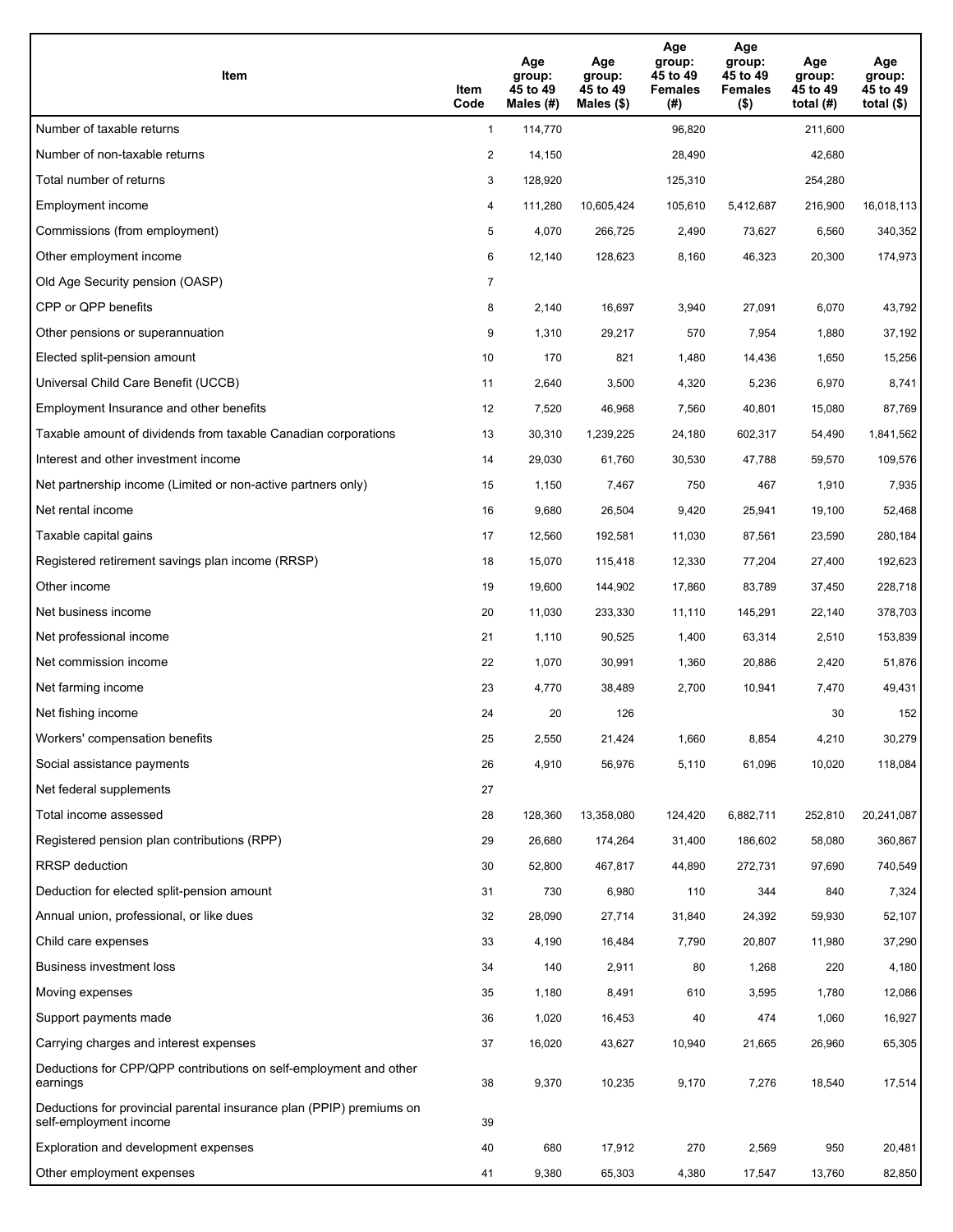| Item                                                              | Item<br>Code | Age<br>group:<br>45 to 49<br>Males (#) | Age<br>group:<br>45 to 49<br>Males (\$) | Age<br>group:<br>45 to 49<br><b>Females</b><br>(#) | Age<br>group:<br>45 to 49<br><b>Females</b><br>$($ \$) | Age<br>group:<br>45 to 49<br>total $(H)$ | Age<br>group:<br>45 to 49<br>total $($)$ |
|-------------------------------------------------------------------|--------------|----------------------------------------|-----------------------------------------|----------------------------------------------------|--------------------------------------------------------|------------------------------------------|------------------------------------------|
| Clergy residence deduction                                        | 42           | 350                                    | 5,563                                   | 70                                                 | 852                                                    | 420                                      | 6,415                                    |
| Other deductions                                                  | 43           | 2,850                                  | 6,723                                   | 2,570                                              | 3,501                                                  | 5,430                                    | 10,236                                   |
| Total deductions before adjustments                               | 44           | 89,500                                 | 870,501                                 | 79,600                                             | 563,697                                                | 169,110                                  | 1,434,226                                |
| Social benefits repayment                                         | 45           | 2,010                                  | 2,652                                   | 430                                                | 514                                                    | 2,440                                    | 3,165                                    |
| Net income after adjustments                                      | 46           | 127,930                                | 12,492,085                              | 123,570                                            | 6,324,430                                              | 251,520                                  | 18,816,786                               |
| Canadian Forces personnel and police deduction                    | 47           | 40                                     | 1,077                                   |                                                    |                                                        | 40                                       | 1,230                                    |
| Security options deductions                                       | 48           | 1,400                                  | 79,602                                  | 500                                                | 16,437                                                 | 1,900                                    | 96,039                                   |
| Other payments deductions                                         | 49           | 7,330                                  | 78,547                                  | 6,690                                              | 69,951                                                 | 14,020                                   | 148,510                                  |
| Non-capital losses of other years                                 | 50           | 180                                    | 2,295                                   | 300                                                | 2,109                                                  | 480                                      | 4,403                                    |
| Net capital losses of other years                                 | 51           | 3,330                                  | 10,697                                  | 2,280                                              | 5,356                                                  | 5,610                                    | 16,053                                   |
| Capital gains deduction                                           | 52           | 650                                    | 52,192                                  | 440                                                | 28,453                                                 | 1,090                                    | 80,645                                   |
| Northern residents deductions                                     | 53           | 7,130                                  | 21,329                                  | 3,810                                              | 9,173                                                  | 10,940                                   | 30,502                                   |
| Additional deductions                                             | 54           | 140                                    | 2,273                                   | 120                                                | 1,200                                                  | 260                                      | 3,473                                    |
| Farming/fishing losses of prior years                             | 55           | 210                                    | 2,426                                   | 120                                                | 1,130                                                  | 330                                      | 3,555                                    |
| Total deductions from net income                                  | 56           | 19,450                                 | 250,482                                 | 13,850                                             | 133,975                                                | 33,300                                   | 384,469                                  |
| Taxable income assessed                                           | 57           | 125,910                                | 12,242,351                              | 121,270                                            | 6,190,933                                              | 247,220                                  | 18,433,543                               |
| Basic personal amount                                             | 58           | 128,920                                | 1,416,236                               | 125,310                                            | 1,378,890                                              | 254,280                                  | 2,795,588                                |
| Age amount                                                        | 59           |                                        |                                         |                                                    |                                                        |                                          |                                          |
| Spouse or common-law partner amount                               | 60           | 21,700                                 | 182,663                                 | 5,010                                              | 41,554                                                 | 26,710                                   | 224,258                                  |
| Amount for eligible dependant                                     | 61           | 2,820                                  | 29,077                                  | 10,520                                             | 108,782                                                | 13,330                                   | 137,882                                  |
| Amount for children 17 and under                                  | 62           | 46,300                                 | 195,937                                 | 24,330                                             | 85,570                                                 | 70,630                                   | 281,530                                  |
| Amount for infirm dependants age 18 or older                      | 63           | 60                                     | 318                                     | 60                                                 | 361                                                    | 120                                      | 679                                      |
| CPP or QPP contributions through employment                       | 64           | 106,470                                | 220,728                                 | 95,750                                             | 166,103                                                | 202,220                                  | 386,831                                  |
| CPP or QPP contributions on self-employment and other<br>earnings | 65           | 9,370                                  | 10,235                                  | 9,170                                              | 7.276                                                  | 18,540                                   | 17,514                                   |
| Employment Insurance premiums                                     | 66           | 94,940                                 | 76,479                                  | 89,520                                             | 61,201                                                 | 184,460                                  | 137,680                                  |
| PPIP premiums paid                                                | 67           |                                        |                                         |                                                    |                                                        |                                          |                                          |
| PPIP premiums payable on employment income                        | 68           |                                        |                                         |                                                    |                                                        |                                          |                                          |
| PPIP premiums payable on self-employment income                   | 69           |                                        |                                         |                                                    |                                                        |                                          |                                          |
| Volunteer firefighters' amount                                    | 70           | 290                                    | 879                                     | 50                                                 | 147                                                    | 340                                      | 1,026                                    |
| Canada employment amount                                          | 71           | 110,100                                | 122,392                                 | 100,820                                            | 111,534                                                | 210,930                                  | 233,929                                  |
| Public transit amount                                             | 72           | 11,190                                 | 8,043                                   | 10,490                                             | 7,631                                                  | 21,690                                   | 15,675                                   |
| Children's fitness amount                                         | 73           | 22,840                                 | 14,816                                  | 12,340                                             | 7,194                                                  | 35,170                                   | 22,010                                   |
| Children's arts amount                                            | 74           | 10,000                                 | 6,106                                   | 5,410                                              | 3,055                                                  | 15,410                                   | 9,161                                    |
| Home buyers' amount                                               | 75           | 1,100                                  | 5,083                                   | 610                                                | 2,698                                                  | 1,710                                    | 7,780                                    |
| Pension income amount                                             | 76           | 1,430                                  | 2,746                                   | 1,960                                              | 3,768                                                  | 3,390                                    | 6,517                                    |
| Caregiver amount                                                  | 77           | 1,890                                  | 9,304                                   | 1,250                                              | 5,832                                                  | 3,140                                    | 15,136                                   |
| Disability amount                                                 | 78           | 1,500                                  | 11,492                                  | 1,700                                              | 13,053                                                 | 3,200                                    | 24,545                                   |
| Disability amount transferred from a dependant                    | 79           | 2,310                                  | 27,010                                  | 1,450                                              | 15,289                                                 | 3,760                                    | 42,298                                   |
| Interest paid on student loans                                    | 80           | 1,120                                  | 572                                     | 1,430                                              | 652                                                    | 2,550                                    | 1,224                                    |
| Tuition, education, and textbook amounts                          | 81           | 3,520                                  | 13,487                                  | 5,410                                              | 19,784                                                 | 8,930                                    | 33,271                                   |
| Tuition, education, and textbook amounts transferred from a child | 82           | 7,840                                  | 37,393                                  | 5,850                                              | 27,722                                                 | 13,690                                   | 65,116                                   |
| Amounts transferred from spouse or common-law partner             | 83           | 2,830                                  | 12,297                                  | 1,940                                              | 8,736                                                  | 4,780                                    | 21,044                                   |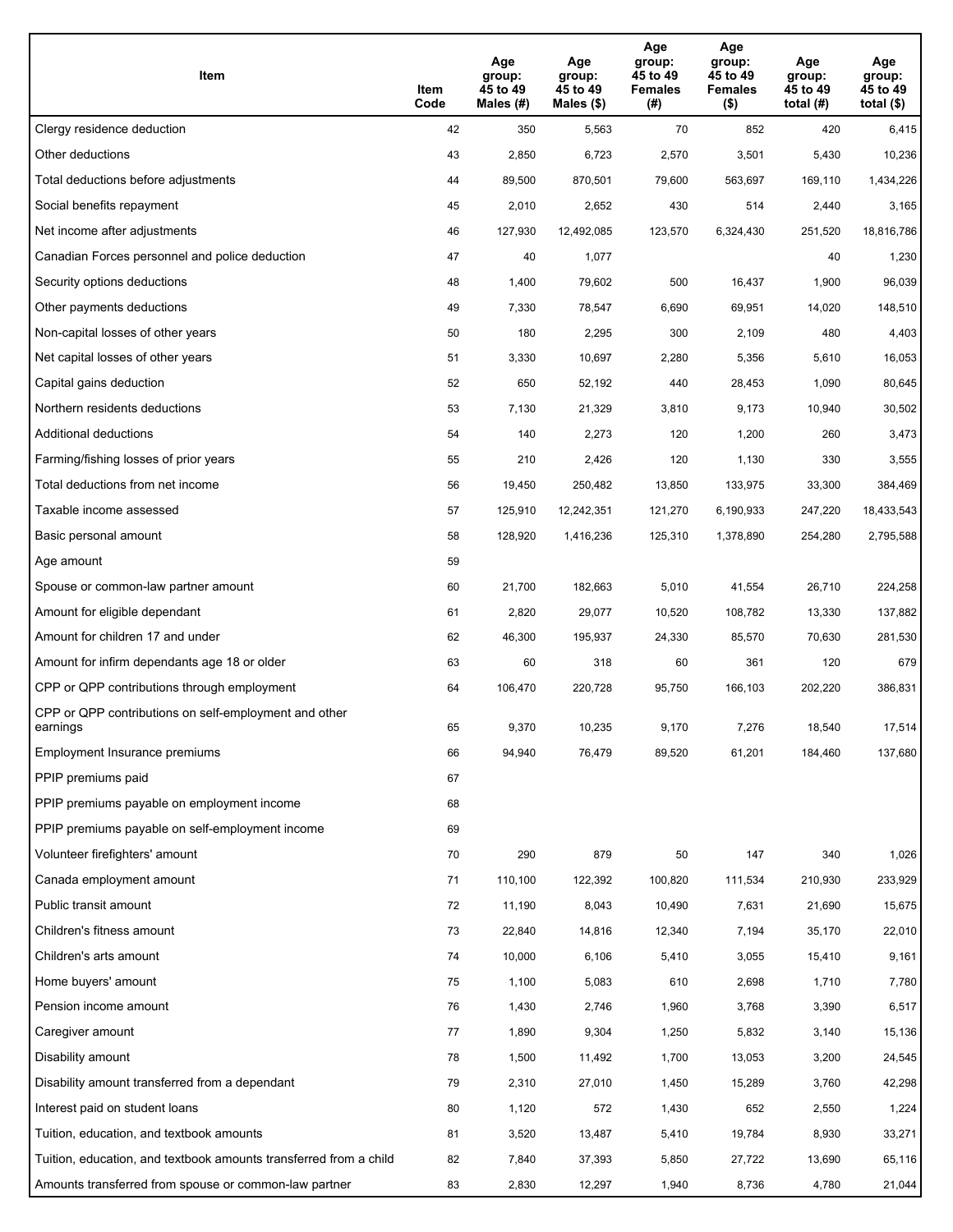| <b>Item</b>                                         | Item<br>Code | Age<br>group:<br>45 to 49<br>Males (#) | Age<br>group:<br>45 to 49<br>Males (\$) | Age<br>group:<br>45 to 49<br><b>Females</b><br>(#) | Age<br>group:<br>45 to 49<br><b>Females</b><br>$($ \$) | Age<br>group:<br>45 to 49<br>total $(H)$ | Age<br>group:<br>45 to 49<br>total $($)$ |
|-----------------------------------------------------|--------------|----------------------------------------|-----------------------------------------|----------------------------------------------------|--------------------------------------------------------|------------------------------------------|------------------------------------------|
| Medical expenses                                    | 84           | 10,820                                 | 28,779                                  | 17,060                                             | 37,134                                                 | 27,880                                   | 65,913                                   |
| Total tax credits on personal amounts               | 85           | 128,920                                | 364,851                                 | 125,310                                            | 317,113                                                | 254,280                                  | 682,049                                  |
| Allowable charitable donations and government gifts | 86           | 37,990                                 | 92,072                                  | 28,150                                             | 45,791                                                 | 66,140                                   | 137,864                                  |
| Eligible cultural and ecological gifts              | 87           |                                        |                                         | 40                                                 | 11                                                     |                                          |                                          |
| Total tax credit on donations and gifts             | 88           | 37,910                                 | 25,950                                  | 28,070                                             | 12,694                                                 | 65,980                                   | 38,644                                   |
| Total federal non-refundable tax credits            | 89           | 128,920                                | 390,801                                 | 125,310                                            | 329,807                                                | 254,280                                  | 720,693                                  |
| Federal dividend tax credit                         | 90           | 29,470                                 | 168,571                                 | 22,490                                             | 80,261                                                 | 51,970                                   | 248,834                                  |
| Overseas employment tax credit                      | 91           | 140                                    | 1,679                                   |                                                    |                                                        | 150                                      | 1,751                                    |
| Minimum tax carryover                               | 92           | 550                                    | 1,526                                   | 370                                                | 1,032                                                  | 920                                      | 2,557                                    |
| Basic federal tax                                   | 93           | 110,960                                | 2,085,463                               | 93,290                                             | 782,943                                                | 204,260                                  | 2,868,430                                |
| Federal Foreign Tax Credit                          | 94           | 7,650                                  | 16,925                                  | 5,580                                              | 2,422                                                  | 13,230                                   | 19,364                                   |
| Federal Political contribution tax credit           | 95           | 710                                    | 134                                     | 320                                                | 47                                                     | 1,030                                    | 181                                      |
| <b>Investment Tax Credit</b>                        | 96           | 250                                    | 435                                     | 90                                                 | 97                                                     | 340                                      | 532                                      |
| Labour-sponsored funds tax credit                   | 97           |                                        |                                         |                                                    |                                                        |                                          |                                          |
| Alternative minimum tax payable                     | 98           | 760                                    | 2,588                                   | 430                                                | 1,392                                                  | 1,190                                    | 3,980                                    |
| Net federal tax                                     | 99           | 110,760                                | 2,070,718                               | 93,150                                             | 780,461                                                | 203,920                                  | 2,851,187                                |
| CPP contributions on self-employment                | 100          | 9,380                                  | 20,472                                  | 9,170                                              | 14,552                                                 | 18,540                                   | 35,031                                   |
| Social Benefits repayment                           | 101          | 2,010                                  | 2,652                                   | 430                                                | 514                                                    | 2,440                                    | 3,165                                    |
| Net Provincial Tax                                  | 102          | 107,080                                | 845,125                                 | 84,910                                             | 346,452                                                | 192,000                                  | 1,191,580                                |
| Total tax payable                                   | 103          | 114,770                                | 2,938,971                               | 96,820                                             | 1,141,982                                              | 211,600                                  | 4,080,969                                |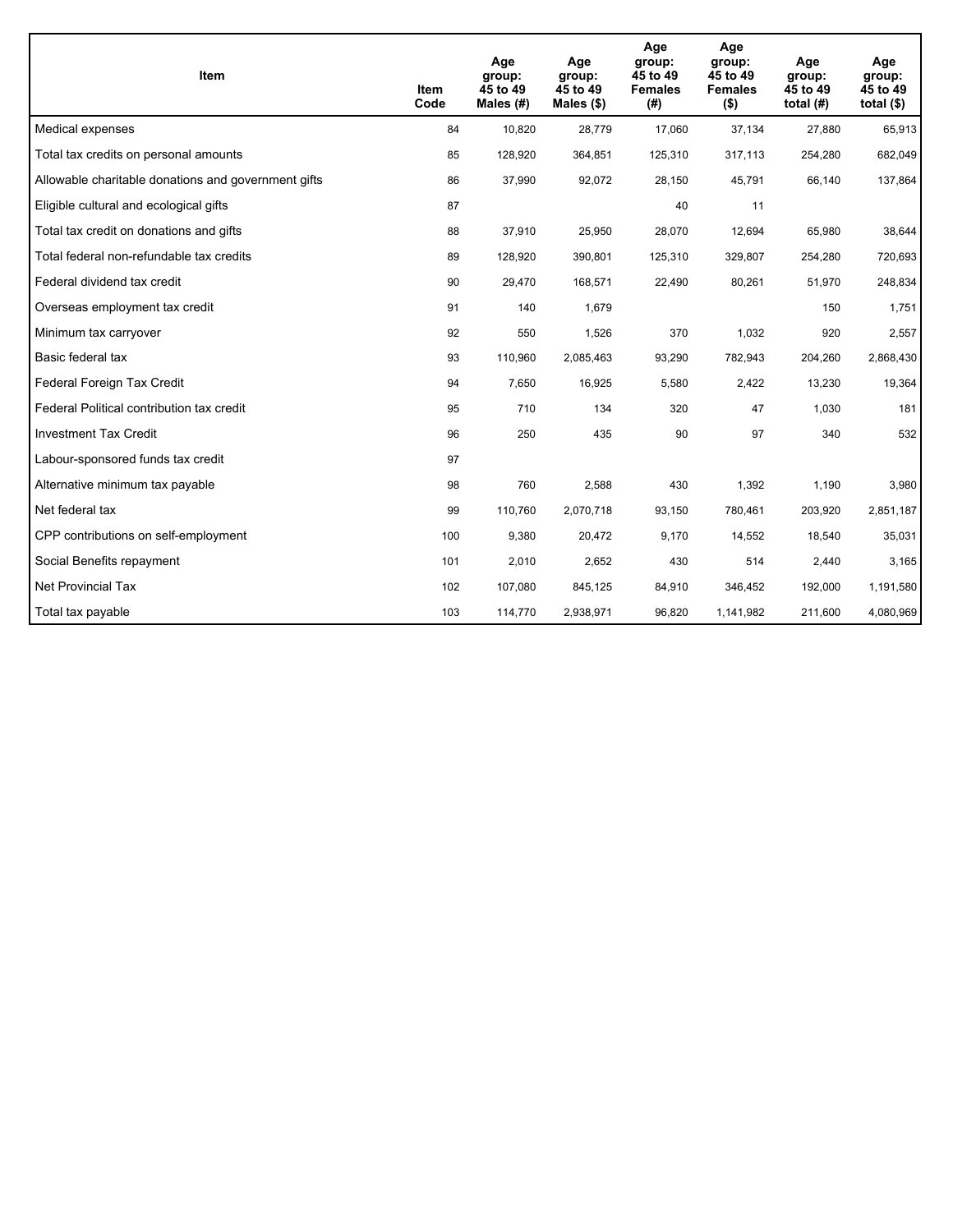| Item                                                                                           | Item<br>Code   | Age<br>group:<br>50 to 54<br>Males (#) | Age<br>group:<br>50 to 54<br>Males $(\$)$ | Age<br>group:<br>50 to 54<br><b>Females</b><br>(#) | Age<br>group:<br>50 to 54<br><b>Females</b><br>$($ \$) | Age<br>group:<br>50 to 54<br>total $(H)$ | Age<br>group:<br>50 to 54<br>total $(\$)$ |
|------------------------------------------------------------------------------------------------|----------------|----------------------------------------|-------------------------------------------|----------------------------------------------------|--------------------------------------------------------|------------------------------------------|-------------------------------------------|
| Number of taxable returns                                                                      | $\mathbf{1}$   | 122,470                                |                                           | 106,710                                            |                                                        | 229,180                                  |                                           |
| Number of non-taxable returns                                                                  | $\overline{c}$ | 15,530                                 |                                           | 28,960                                             |                                                        | 44,510                                   |                                           |
| Total number of returns                                                                        | 3              | 138,000                                |                                           | 135,670                                            |                                                        | 273,690                                  |                                           |
| Employment income                                                                              | 4              | 116.460                                | 11,511,088                                | 111,510                                            | 5,827,593                                              | 227,970                                  | 17,338,875                                |
| Commissions (from employment)                                                                  | 5              | 3,810                                  | 242,496                                   | 2,450                                              | 77,891                                                 | 6,260                                    | 320,387                                   |
| Other employment income                                                                        | 6              | 14,230                                 | 157,480                                   | 9,370                                              | 61,141                                                 | 23,600                                   | 218,744                                   |
| Old Age Security pension (OASP)                                                                | 7              |                                        |                                           |                                                    |                                                        |                                          |                                           |
| CPP or QPP benefits                                                                            | 8              | 3,870                                  | 31,913                                    | 7,280                                              | 53,087                                                 | 11,150                                   | 85,000                                    |
| Other pensions or superannuation                                                               | 9              | 2,470                                  | 62,748                                    | 1,380                                              | 22,373                                                 | 3,850                                    | 85,121                                    |
| Elected split-pension amount                                                                   | 10             | 470                                    | 2,223                                     | 3,870                                              | 42,546                                                 | 4,330                                    | 44,769                                    |
| Universal Child Care Benefit (UCCB)                                                            | 11             | 870                                    | 1,117                                     | 680                                                | 818                                                    | 1,550                                    | 1,935                                     |
| Employment Insurance and other benefits                                                        | 12             | 7,860                                  | 48,979                                    | 7,640                                              | 39,235                                                 | 15,510                                   | 88,214                                    |
| Taxable amount of dividends from taxable Canadian corporations                                 | 13             | 38,610                                 | 1,436,259                                 | 32,250                                             | 767,810                                                | 70,860                                   | 2,204,070                                 |
| Interest and other investment income                                                           | 14             | 38,260                                 | 112,821                                   | 41,400                                             | 83,432                                                 | 79,660                                   | 196,279                                   |
| Net partnership income (Limited or non-active partners only)                                   | 15             | 1,730                                  | 4,177                                     | 1,140                                              | 730                                                    | 2,870                                    | 4,907                                     |
| Net rental income                                                                              | 16             | 11,580                                 | 41,263                                    | 11,230                                             | 37,055                                                 | 22,810                                   | 78,320                                    |
| Taxable capital gains                                                                          | 17             | 16,620                                 | 273,626                                   | 15,480                                             | 124,886                                                | 32,100                                   | 398,513                                   |
| Registered retirement savings plan income (RRSP)                                               | 18             | 13,450                                 | 146,591                                   | 12,270                                             | 120,729                                                | 25,710                                   | 267,320                                   |
| Other income                                                                                   | 19             | 24,470                                 | 220,167                                   | 23,660                                             | 125,232                                                | 48,130                                   | 345,408                                   |
| Net business income                                                                            | 20             | 12,140                                 | 269,498                                   | 11,790                                             | 148,179                                                | 23,930                                   | 417,677                                   |
| Net professional income                                                                        | 21             | 1,200                                  | 96,180                                    | 1,350                                              | 56,423                                                 | 2,560                                    | 152,603                                   |
| Net commission income                                                                          | 22             | 1,090                                  | 37,136                                    | 1,320                                              | 21,376                                                 | 2,400                                    | 58,512                                    |
| Net farming income                                                                             | 23             | 6,540                                  | 47,830                                    | 3,580                                              | 19,597                                                 | 10,120                                   | 67,427                                    |
| Net fishing income                                                                             | 24             | 20                                     | 90                                        |                                                    |                                                        | 20                                       | 150                                       |
| Workers' compensation benefits                                                                 | 25             | 3,290                                  | 30,348                                    | 2,060                                              | 13,041                                                 | 5,360                                    | 43,389                                    |
| Social assistance payments                                                                     | 26             | 5,650                                  | 67,921                                    | 5,740                                              | 71,874                                                 | 11,390                                   | 139,797                                   |
| Net federal supplements                                                                        | 27             |                                        |                                           |                                                    |                                                        |                                          |                                           |
| Total income assessed                                                                          | 28             | 137,350                                | 14,842,269                                | 134,730                                            | 7,745,196                                              | 272,100                                  | 22,587,822                                |
| Registered pension plan contributions (RPP)                                                    | 29             | 29,320                                 | 193,186                                   | 35,930                                             | 213,508                                                | 65,250                                   | 406,705                                   |
| RRSP deduction                                                                                 | 30             | 58,540                                 | 572,839                                   | 51,770                                             | 353,021                                                | 110,300                                  | 925,860                                   |
| Deduction for elected split-pension amount                                                     | 31             | 1,390                                  | 14,383                                    | 230                                                | 1,016                                                  | 1,620                                    | 15,399                                    |
| Annual union, professional, or like dues                                                       | 32             | 31,120                                 | 31,346                                    | 34,310                                             | 26,314                                                 | 65,440                                   | 57,660                                    |
| Child care expenses                                                                            | 33             | 1,820                                  | 5,786                                     | 2,160                                              | 4,485                                                  | 3,970                                    | 10,270                                    |
| Business investment loss                                                                       | 34             | 180                                    | 8,532                                     | 110                                                | 3,861                                                  | 290                                      | 12,393                                    |
| Moving expenses                                                                                | 35             | 970                                    | 6,894                                     | 560                                                | 3,226                                                  | 1,520                                    | 10,121                                    |
| Support payments made                                                                          | 36             | 1,210                                  | 25,117                                    | 30                                                 | 551                                                    | 1,240                                    | 25,668                                    |
| Carrying charges and interest expenses                                                         | 37             | 21,350                                 | 65,656                                    | 15,670                                             | 33,313                                                 | 37,020                                   | 98,977                                    |
| Deductions for CPP/QPP contributions on self-employment and other<br>earnings                  | 38             | 10,810                                 | 11,994                                    | 9,840                                              | 7,708                                                  | 20,650                                   | 19,702                                    |
| Deductions for provincial parental insurance plan (PPIP) premiums on<br>self-employment income | 39             |                                        |                                           |                                                    |                                                        |                                          |                                           |
| Exploration and development expenses                                                           | 40             | 1,180                                  | 21,097                                    | 460                                                | 4,508                                                  | 1,630                                    | 25,605                                    |
| Other employment expenses                                                                      | 41             | 9,160                                  | 56,216                                    | 4,370                                              | 18,370                                                 | 13,530                                   | 74,586                                    |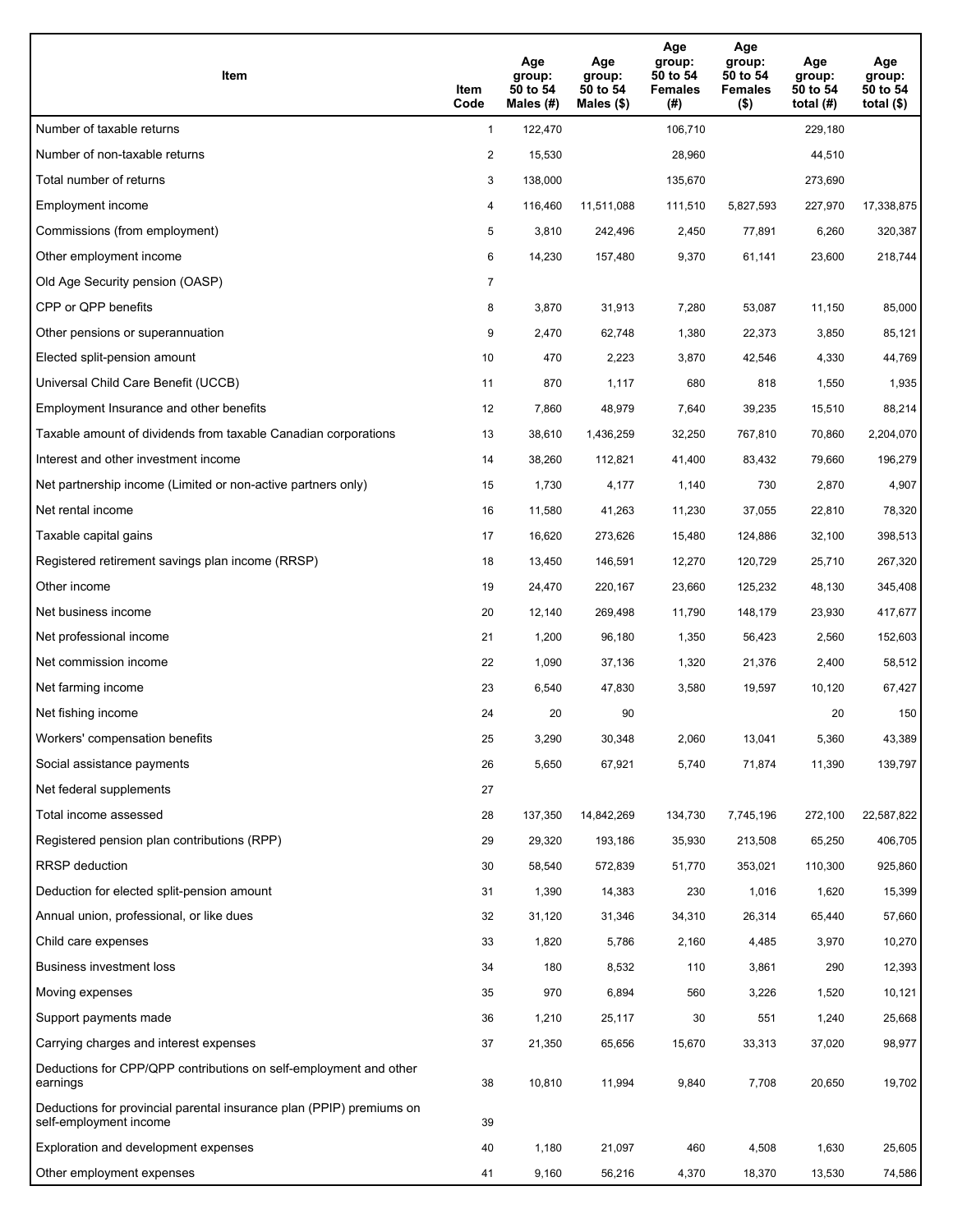| Item                                                              | Item<br>Code | Age<br>group:<br>50 to 54<br>Males (#) | Age<br>group:<br>50 to 54<br>Males (\$) | Age<br>group:<br>50 to 54<br><b>Females</b><br>(#) | Age<br>group:<br>50 to 54<br><b>Females</b><br>$($ \$) | Age<br>group:<br>50 to 54<br>total $(H)$ | Age<br>group:<br>50 to 54<br>total $($)$ |
|-------------------------------------------------------------------|--------------|----------------------------------------|-----------------------------------------|----------------------------------------------------|--------------------------------------------------------|------------------------------------------|------------------------------------------|
| Clergy residence deduction                                        | 42           | 450                                    | 7,895                                   | 120                                                | 1,575                                                  | 560                                      | 9,469                                    |
| Other deductions                                                  | 43           | 3,270                                  | 7,791                                   | 3,020                                              | 4,920                                                  | 6,300                                    | 12,713                                   |
| Total deductions before adjustments                               | 44           | 97,740                                 | 1,028,753                               | 87,270                                             | 676,411                                                | 185,020                                  | 1,705,185                                |
| Social benefits repayment                                         | 45           | 2,140                                  | 2,911                                   | 480                                                | 582                                                    | 2,620                                    | 3,493                                    |
| Net income after adjustments                                      | 46           | 136,820                                | 13,819,573                              | 133,770                                            | 7,075,985                                              | 270,600                                  | 20,895,896                               |
| Canadian Forces personnel and police deduction                    | 47           | 10                                     | 460                                     |                                                    |                                                        | 20                                       | 502                                      |
| Security options deductions                                       | 48           | 1,610                                  | 96,820                                  | 560                                                | 21,316                                                 | 2,170                                    | 118,135                                  |
| Other payments deductions                                         | 49           | 8,810                                  | 98,269                                  | 7,710                                              | 84,915                                                 | 16,530                                   | 183,186                                  |
| Non-capital losses of other years                                 | 50           | 230                                    | 7,154                                   | 300                                                | 2,051                                                  | 520                                      | 9,205                                    |
| Net capital losses of other years                                 | 51           | 4,690                                  | 17,866                                  | 3,450                                              | 9,057                                                  | 8,140                                    | 26,923                                   |
| Capital gains deduction                                           | 52           | 960                                    | 67,799                                  | 640                                                | 41,475                                                 | 1,600                                    | 109,273                                  |
| Northern residents deductions                                     | 53           | 7,710                                  | 22,689                                  | 3,990                                              | 9,517                                                  | 11,700                                   | 32,206                                   |
| Additional deductions                                             | 54           | 120                                    | 1,032                                   | 120                                                | 1,044                                                  | 240                                      | 2,085                                    |
| Farming/fishing losses of prior years                             | 55           | 310                                    | 3,709                                   | 180                                                | 1,940                                                  | 490                                      | 5,649                                    |
| Total deductions from net income                                  | 56           | 23,140                                 | 316,333                                 | 16,350                                             | 171,386                                                | 39,490                                   | 487,730                                  |
| Taxable income assessed                                           | 57           | 134,310                                | 13,504,316                              | 131,090                                            | 6,904,848                                              | 265,410                                  | 20,409,491                               |
| Basic personal amount                                             | 58           | 138,000                                | 1,518,452                               | 135,670                                            | 1,494,283                                              | 273,690                                  | 3,012,990                                |
| Age amount                                                        | 59           |                                        |                                         |                                                    |                                                        |                                          |                                          |
| Spouse or common-law partner amount                               | 60           | 20,090                                 | 168,755                                 | 5,220                                              | 41,234                                                 | 25,310                                   | 209,989                                  |
| Amount for eligible dependant                                     | 61           | 1,910                                  | 19,320                                  | 5,480                                              | 54,793                                                 | 7,390                                    | 74,117                                   |
| Amount for children 17 and under                                  | 62           | 26,820                                 | 98,006                                  | 11,190                                             | 33,968                                                 | 38,010                                   | 131,979                                  |
| Amount for infirm dependants age 18 or older                      | 63           | 90                                     | 504                                     | 60                                                 | 371                                                    | 150                                      | 875                                      |
| CPP or QPP contributions through employment                       | 64           | 111,240                                | 231,101                                 | 101,360                                            | 178,489                                                | 212,600                                  | 409,591                                  |
| CPP or QPP contributions on self-employment and other<br>earnings | 65           | 10,810                                 | 11,994                                  | 9,840                                              | 7,708                                                  | 20,650                                   | 19,702                                   |
| Employment Insurance premiums                                     | 66           | 97,700                                 | 78,902                                  | 93,840                                             | 65,137                                                 | 191,530                                  | 144,040                                  |
| PPIP premiums paid                                                | 67           |                                        |                                         |                                                    |                                                        |                                          |                                          |
| PPIP premiums payable on employment income                        | 68           |                                        |                                         |                                                    |                                                        |                                          |                                          |
| PPIP premiums payable on self-employment income                   | 69           |                                        |                                         |                                                    |                                                        |                                          |                                          |
| Volunteer firefighters' amount                                    | 70           | 250                                    | 762                                     | 50                                                 | 153                                                    | 310                                      | 915                                      |
| Canada employment amount                                          | 71           | 115,360                                | 128,150                                 | 106,810                                            | 118,162                                                | 222,180                                  | 246,316                                  |
| Public transit amount                                             | 72           | 9,130                                  | 6,602                                   | 9,310                                              | 7,088                                                  | 18,440                                   | 13,690                                   |
| Children's fitness amount                                         | 73           | 11,270                                 | 6,626                                   | 4,710                                              | 2,394                                                  | 15,980                                   | 9,020                                    |
| Children's arts amount                                            | 74           | 4,970                                  | 2,891                                   | 2,120                                              | 1,084                                                  | 7,090                                    | 3,976                                    |
| Home buyers' amount                                               | 75           | 670                                    | 3,077                                   | 380                                                | 1,683                                                  | 1,050                                    | 4,760                                    |
| Pension income amount                                             | 76           | 2,870                                  | 5,541                                   | 5,040                                              | 9,738                                                  | 7,910                                    | 15,278                                   |
| Caregiver amount                                                  | 77           | 1,870                                  | 8,714                                   | 1,270                                              | 5,225                                                  | 3,140                                    | 13,939                                   |
| Disability amount                                                 | 78           | 2,190                                  | 16,813                                  | 2,430                                              | 18,654                                                 | 4,620                                    | 35,467                                   |
| Disability amount transferred from a dependant                    | 79           | 1,980                                  | 20,135                                  | 1,250                                              | 11,469                                                 | 3,230                                    | 31,604                                   |
| Interest paid on student loans                                    | 80           | 580                                    | 268                                     | 960                                                | 408                                                    | 1,540                                    | 677                                      |
| Tuition, education, and textbook amounts                          | 81           | 2,420                                  | 7,784                                   | 3,950                                              | 13,055                                                 | 6,380                                    | 20,839                                   |
| Tuition, education, and textbook amounts transferred from a child | 82           | 12,710                                 | 68,399                                  | 7,100                                              | 35,956                                                 | 19,810                                   | 104,355                                  |
| Amounts transferred from spouse or common-law partner             | 83           | 2,350                                  | 10,841                                  | 1,840                                              | 9,112                                                  | 4,190                                    | 19,954                                   |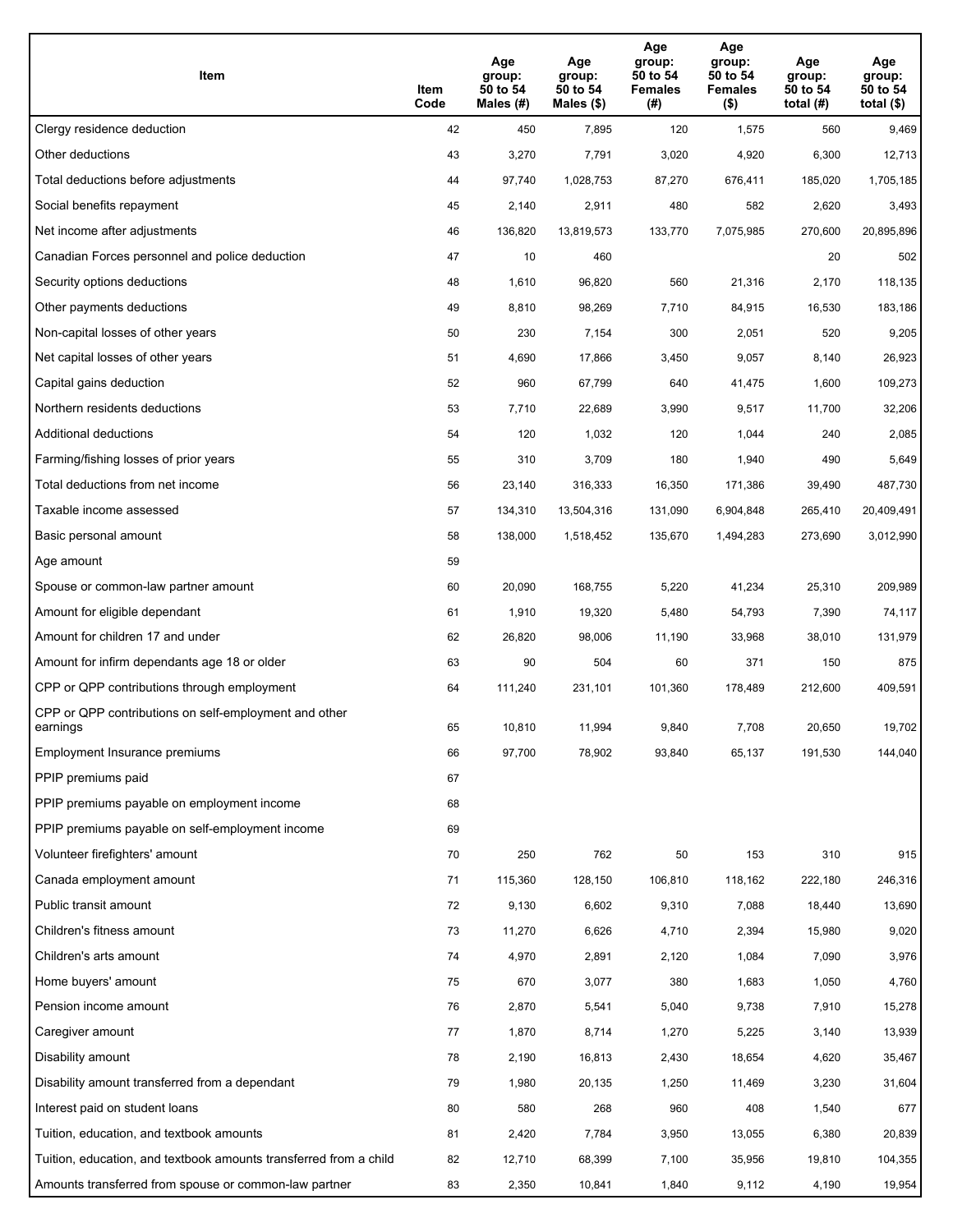| <b>Item</b>                                         | Item<br>Code | Age<br>group:<br>50 to 54<br>Males (#) | Age<br>group:<br>50 to 54<br>Males $(\$)$ | Age<br>group:<br>50 to 54<br><b>Females</b><br>(#) | Age<br>group:<br>50 to 54<br><b>Females</b><br>$($ \$) | Age<br>group:<br>50 to 54<br>total $(H)$ | Age<br>group:<br>50 to 54<br>total $($)$ |
|-----------------------------------------------------|--------------|----------------------------------------|-------------------------------------------|----------------------------------------------------|--------------------------------------------------------|------------------------------------------|------------------------------------------|
| Medical expenses                                    | 84           | 12,650                                 | 33,395                                    | 19,600                                             | 41,969                                                 | 32,250                                   | 75,370                                   |
| Total tax credits on personal amounts               | 85           | 138,000                                | 367,069                                   | 135,670                                            | 322,824                                                | 273,690                                  | 689,934                                  |
| Allowable charitable donations and government gifts | 86           | 43,080                                 | 139,671                                   | 33,230                                             | 57,732                                                 | 76,310                                   | 197,403                                  |
| Eligible cultural and ecological gifts              | 87           | 30                                     | 44                                        | 30                                                 | 15                                                     | 60                                       | 59                                       |
| Total tax credit on donations and gifts             | 88           | 43,000                                 | 39,554                                    | 33,170                                             | 16,024                                                 | 76,170                                   | 55,578                                   |
| Total federal non-refundable tax credits            | 89           | 138,000                                | 406,622                                   | 135,670                                            | 338,848                                                | 273,690                                  | 745,511                                  |
| Federal dividend tax credit                         | 90           | 37,470                                 | 195,772                                   | 29,970                                             | 103,379                                                | 67,430                                   | 299,152                                  |
| Overseas employment tax credit                      | 91           | 200                                    | 2,526                                     |                                                    |                                                        | 210                                      | 2,577                                    |
| Minimum tax carryover                               | 92           | 720                                    | 1,821                                     | 490                                                | 1,085                                                  | 1,210                                    | 2,906                                    |
| Basic federal tax                                   | 93           | 118,590                                | 2,350,602                                 | 103,200                                            | 894,518                                                | 221,790                                  | 3,245,175                                |
| Federal Foreign Tax Credit                          | 94           | 10,350                                 | 25,345                                    | 8,270                                              | 3,592                                                  | 18,620                                   | 28,949                                   |
| Federal Political contribution tax credit           | 95           | 1,040                                  | 200                                       | 520                                                | 77                                                     | 1,570                                    | 276                                      |
| <b>Investment Tax Credit</b>                        | 96           | 360                                    | 470                                       | 170                                                | 162                                                    | 530                                      | 632                                      |
| Labour-sponsored funds tax credit                   | 97           |                                        |                                           |                                                    |                                                        |                                          |                                          |
| Alternative minimum tax payable                     | 98           | 850                                    | 2,884                                     | 530                                                | 2,079                                                  | 1,380                                    | 4,963                                    |
| Net federal tax                                     | 99           | 118,350                                | 2,324,970                                 | 103,030                                            | 890,953                                                | 221,380                                  | 3,215,966                                |
| CPP contributions on self-employment                | 100          | 10,810                                 | 23,987                                    | 9,840                                              | 15,416                                                 | 20,650                                   | 39,403                                   |
| Social Benefits repayment                           | 101          | 2,140                                  | 2,911                                     | 480                                                | 582                                                    | 2,620                                    | 3,493                                    |
| <b>Net Provincial Tax</b>                           | 102          | 114,140                                | 934,930                                   | 94,270                                             | 389.852                                                | 208,410                                  | 1,324,806                                |
| Total tax payable                                   | 103          | 122,470                                | 3,286,801                                 | 106,710                                            | 1,296,805                                              | 229,180                                  | 4,583,674                                |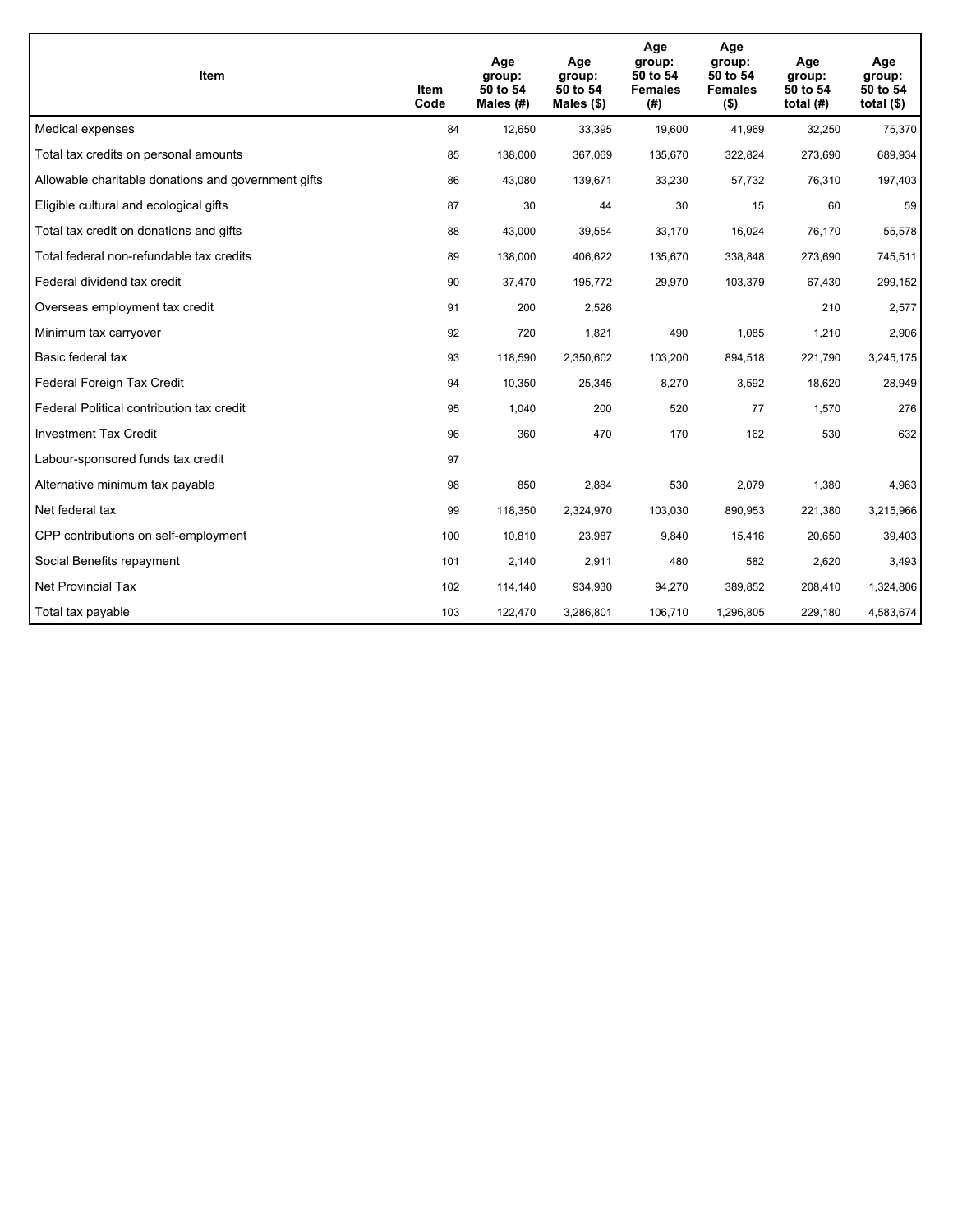| Item                                                                                           | Item<br>Code   | Age<br>group:<br>55 to 59<br>Males (#) | Age<br>group:<br>55 to 59<br>Males $(\$)$ | Age<br>group:<br>55 to 59<br><b>Females</b><br>(#) | Age<br>group:<br>55 to 59<br><b>Females</b><br>$($ \$) | Age<br>group:<br>55 to 59<br>total $(H)$ | Age<br>group:<br>55 to 59<br>total $(\$)$ |
|------------------------------------------------------------------------------------------------|----------------|----------------------------------------|-------------------------------------------|----------------------------------------------------|--------------------------------------------------------|------------------------------------------|-------------------------------------------|
| Number of taxable returns                                                                      | $\mathbf{1}$   | 110,720                                |                                           | 93,970                                             |                                                        | 204,700                                  |                                           |
| Number of non-taxable returns                                                                  | $\overline{2}$ | 15,610                                 |                                           | 27,420                                             |                                                        | 43,050                                   |                                           |
| Total number of returns                                                                        | 3              | 126,330                                |                                           | 121,390                                            |                                                        | 247,740                                  |                                           |
| Employment income                                                                              | 4              | 100,190                                | 9,860,690                                 | 91,840                                             | 4,564,851                                              | 192,040                                  | 14,425,555                                |
| Commissions (from employment)                                                                  | 5              | 3,160                                  | 198,347                                   | 1,690                                              | 51,767                                                 | 4,850                                    | 250,114                                   |
| Other employment income                                                                        | 6              | 14,840                                 | 184,149                                   | 9,300                                              | 58,872                                                 | 24,140                                   | 243,021                                   |
| Old Age Security pension (OASP)                                                                | $\overline{7}$ |                                        |                                           |                                                    |                                                        |                                          |                                           |
| CPP or QPP benefits                                                                            | 8              | 6,050                                  | 53,564                                    | 10,620                                             | 79,555                                                 | 16,660                                   | 133,119                                   |
| Other pensions or superannuation                                                               | 9              | 10,480                                 | 345,823                                   | 8,520                                              | 173,614                                                | 19,000                                   | 519,475                                   |
| Elected split-pension amount                                                                   | 10             | 1,650                                  | 9,331                                     | 9,310                                              | 116,968                                                | 10,960                                   | 126,305                                   |
| Universal Child Care Benefit (UCCB)                                                            | 11             | 310                                    | 380                                       | 250                                                | 308                                                    | 560                                      | 688                                       |
| Employment Insurance and other benefits                                                        | 12             | 6,760                                  | 42,347                                    | 6,040                                              | 31,251                                                 | 12,800                                   | 73,598                                    |
| Taxable amount of dividends from taxable Canadian corporations                                 | 13             | 41,150                                 | 1,691,140                                 | 33,710                                             | 749,073                                                | 74,860                                   | 2,440,213                                 |
| Interest and other investment income                                                           | 14             | 44,030                                 | 182,375                                   | 45,730                                             | 117,736                                                | 89,760                                   | 300,184                                   |
| Net partnership income (Limited or non-active partners only)                                   | 15             | 2,040                                  | 6,559                                     | 1,260                                              | 1,120                                                  | 3,290                                    | 7,680                                     |
| Net rental income                                                                              | 16             | 11,850                                 | 44,869                                    | 11,180                                             | 43,010                                                 | 23,030                                   | 87,890                                    |
| Taxable capital gains                                                                          | 17             | 18,870                                 | 335,673                                   | 17,630                                             | 151,500                                                | 36,490                                   | 487,173                                   |
| Registered retirement savings plan income (RRSP)                                               | 18             | 11,280                                 | 163,364                                   | 11,490                                             | 143,145                                                | 22,770                                   | 306,510                                   |
| Other income                                                                                   | 19             | 28,070                                 | 358,276                                   | 26,110                                             | 148,588                                                | 54,170                                   | 506,870                                   |
| Net business income                                                                            | 20             | 11,870                                 | 248,741                                   | 10,850                                             | 132,802                                                | 22,710                                   | 381,543                                   |
| Net professional income                                                                        | 21             | 1,250                                  | 98,525                                    | 1,390                                              | 57,556                                                 | 2,650                                    | 156,080                                   |
| Net commission income                                                                          | 22             | 1,080                                  | 38,085                                    | 1,120                                              | 21,250                                                 | 2,200                                    | 59,334                                    |
| Net farming income                                                                             | 23             | 7,210                                  | 62,725                                    | 3,760                                              | 23,845                                                 | 10,970                                   | 86,570                                    |
| Net fishing income                                                                             | 24             | 20                                     | 79                                        |                                                    |                                                        | 20                                       | 81                                        |
| Workers' compensation benefits                                                                 | 25             | 3,020                                  | 31,473                                    | 1,770                                              | 12,480                                                 | 4,790                                    | 43,952                                    |
| Social assistance payments                                                                     | 26             | 5,230                                  | 63,418                                    | 5,320                                              | 67,790                                                 | 10,550                                   | 131,208                                   |
| Net federal supplements                                                                        | 27             |                                        |                                           |                                                    |                                                        |                                          |                                           |
| Total income assessed                                                                          | 28             | 125,770                                | 14,020,596                                | 120,560                                            | 6,768,810                                              | 246,340                                  | 20,789,552                                |
| Registered pension plan contributions (RPP)                                                    | 29             | 24,080                                 | 157,249                                   | 29,260                                             | 173,470                                                | 53,340                                   | 330,719                                   |
| RRSP deduction                                                                                 | 30             | 53,510                                 | 570,597                                   | 45,180                                             | 335,850                                                | 98,690                                   | 906,447                                   |
| Deduction for elected split-pension amount                                                     | 31             | 5,740                                  | 75,745                                    | 2,140                                              | 12,694                                                 | 7,880                                    | 88,441                                    |
| Annual union, professional, or like dues                                                       | 32             | 27,800                                 | 26,579                                    | 29,270                                             | 22,193                                                 | 57,070                                   | 48,772                                    |
| Child care expenses                                                                            | 33             | 580                                    | 1,717                                     | 340                                                | 830                                                    | 920                                      | 2,547                                     |
| Business investment loss                                                                       | 34             | 150                                    | 6,244                                     | 90                                                 | 1,571                                                  | 240                                      | 7,815                                     |
| Moving expenses                                                                                | 35             | 700                                    | 5,082                                     | 410                                                | 2,120                                                  | 1,110                                    | 7,202                                     |
| Support payments made                                                                          | 36             | 1,050                                  | 28,230                                    | 10                                                 | 446                                                    | 1,060                                    | 28,676                                    |
| Carrying charges and interest expenses                                                         | 37             | 24,320                                 | 84,077                                    | 17,650                                             | 42,423                                                 | 41,980                                   | 126,526                                   |
| Deductions for CPP/QPP contributions on self-employment and other<br>earnings                  | 38             | 11,140                                 | 12,386                                    | 9,350                                              | 7,203                                                  | 20,490                                   | 19,590                                    |
| Deductions for provincial parental insurance plan (PPIP) premiums on<br>self-employment income | 39             |                                        |                                           |                                                    |                                                        |                                          |                                           |
| Exploration and development expenses                                                           | 40             | 1,640                                  | 31,227                                    | 600                                                | 4,343                                                  | 2,240                                    | 35,570                                    |
| Other employment expenses                                                                      | 41             | 7,570                                  | 48,479                                    | 3,380                                              | 13,274                                                 | 10,950                                   | 61,753                                    |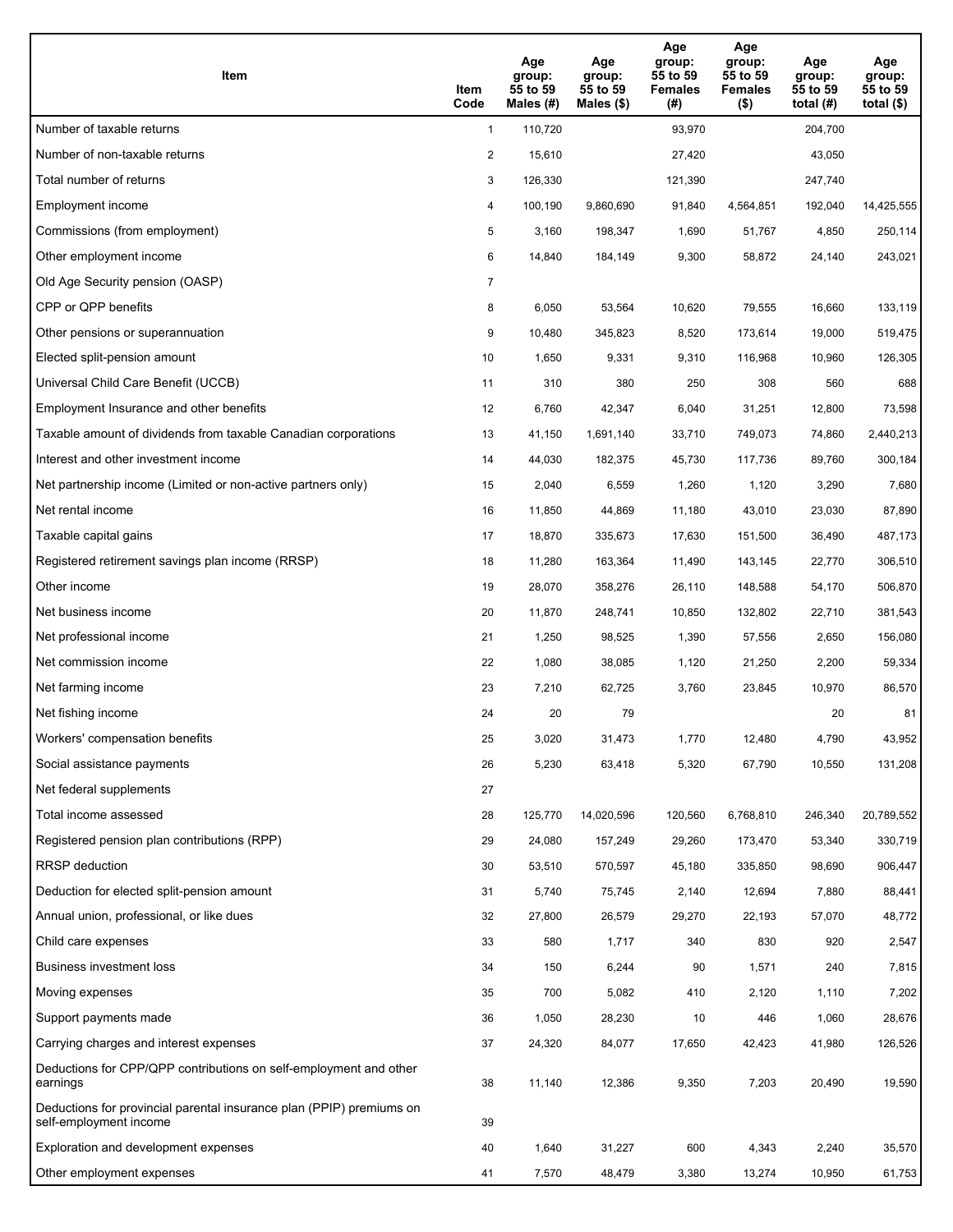| Item                                                              | Item<br>Code | Age<br>group:<br>55 to 59<br>Males (#) | Age<br>group:<br>55 to 59<br>Males (\$) | Age<br>group:<br>55 to 59<br><b>Females</b><br>(#) | Age<br>group:<br>55 to 59<br><b>Females</b><br>$($ \$) | Age<br>group:<br>55 to 59<br>total $(H)$ | Age<br>group:<br>55 to 59<br>total $($)$ |
|-------------------------------------------------------------------|--------------|----------------------------------------|-----------------------------------------|----------------------------------------------------|--------------------------------------------------------|------------------------------------------|------------------------------------------|
| Clergy residence deduction                                        | 42           | 440                                    | 7,477                                   | 110                                                | 1,552                                                  | 550                                      | 9,029                                    |
| Other deductions                                                  | 43           | 3,160                                  | 9,236                                   | 3,150                                              | 6,298                                                  | 6,310                                    | 15,534                                   |
| Total deductions before adjustments                               | 44           | 90,140                                 | 1,064,355                               | 76,560                                             | 624,281                                                | 166,710                                  | 1,688,664                                |
| Social benefits repayment                                         | 45           | 1,860                                  | 2,633                                   | 320                                                | 380                                                    | 2,180                                    | 3,013                                    |
| Net income after adjustments                                      | 46           | 125,170                                | 12,974,447                              | 119,730                                            | 6,150,243                                              | 244,920                                  | 19,124,809                               |
| Canadian Forces personnel and police deduction                    | 47           |                                        |                                         |                                                    |                                                        |                                          |                                          |
| Security options deductions                                       | 48           | 1,440                                  | 138,942                                 | 420                                                | 11,635                                                 | 1,850                                    | 150,577                                  |
| Other payments deductions                                         | 49           | 8,130                                  | 94,940                                  | 7,030                                              | 80,340                                                 | 15,160                                   | 175,280                                  |
| Non-capital losses of other years                                 | 50           | 230                                    | 2,997                                   | 260                                                | 1,915                                                  | 490                                      | 4,912                                    |
| Net capital losses of other years                                 | 51           | 5,600                                  | 25,947                                  | 4,320                                              | 13,277                                                 | 9,920                                    | 39,224                                   |
| Capital gains deduction                                           | 52           | 1,060                                  | 74,117                                  | 690                                                | 42,802                                                 | 1,760                                    | 116,919                                  |
| Northern residents deductions                                     | 53           | 6,420                                  | 18,388                                  | 3,320                                              | 8,290                                                  | 9,730                                    | 26,678                                   |
| Additional deductions                                             | 54           | 110                                    | 2,195                                   | 90                                                 | 1,255                                                  | 200                                      | 3,452                                    |
| Farming/fishing losses of prior years                             | 55           | 370                                    | 4,814                                   | 170                                                | 1,246                                                  | 540                                      | 6,060                                    |
| Total deductions from net income                                  | 56           | 22,020                                 | 362,757                                 | 15,760                                             | 160,791                                                | 37,790                                   | 523,551                                  |
| Taxable income assessed                                           | 57           | 122,720                                | 12,612,600                              | 117,290                                            | 5,989,930                                              | 240,030                                  | 18,602,646                               |
| Basic personal amount                                             | 58           | 126,330                                | 1,391,254                               | 121,390                                            | 1,337,248                                              | 247,740                                  | 2,728,650                                |
| Age amount                                                        | 59           |                                        |                                         |                                                    |                                                        |                                          |                                          |
| Spouse or common-law partner amount                               | 60           | 17,980                                 | 149,008                                 | 4,860                                              | 35,921                                                 | 22,840                                   | 184,958                                  |
| Amount for eligible dependant                                     | 61           | 760                                    | 7,808                                   | 1,520                                              | 14,995                                                 | 2,290                                    | 22,803                                   |
| Amount for children 17 and under                                  | 62           | 9,540                                  | 31,811                                  | 2,640                                              | 7,672                                                  | 12,190                                   | 39,485                                   |
| Amount for infirm dependants age 18 or older                      | 63           | 80                                     | 488                                     | 60                                                 | 313                                                    | 140                                      | 801                                      |
| CPP or QPP contributions through employment                       | 64           | 94,720                                 | 193,119                                 | 81,860                                             | 140,880                                                | 176,580                                  | 333,999                                  |
| CPP or QPP contributions on self-employment and other<br>earnings | 65           | 11,140                                 | 12,386                                  | 9,350                                              | 7,203                                                  | 20,490                                   | 19,590                                   |
| Employment Insurance premiums                                     | 66           | 81,610                                 | 64,758                                  | 74,910                                             | 50,870                                                 | 156,520                                  | 115,628                                  |
| PPIP premiums paid                                                | 67           |                                        |                                         |                                                    |                                                        |                                          |                                          |
| PPIP premiums payable on employment income                        | 68           |                                        |                                         |                                                    |                                                        |                                          |                                          |
| PPIP premiums payable on self-employment income                   | 69           |                                        |                                         |                                                    |                                                        |                                          |                                          |
| Volunteer firefighters' amount                                    | 70           | 180                                    | 534                                     | 20                                                 | 60                                                     | 200                                      | 594                                      |
| Canada employment amount                                          | 71           | 100,150                                | 110,494                                 | 88,340                                             | 97,187                                                 | 188,490                                  | 207,683                                  |
| Public transit amount                                             | 72           | 6,050                                  | 4,493                                   | 6,480                                              | 5,179                                                  | 12,530                                   | 9,672                                    |
| Children's fitness amount                                         | 73           | 3,420                                  | 1,839                                   | 820                                                | 393                                                    | 4,240                                    | 2,232                                    |
| Children's arts amount                                            | 74           | 1,470                                  | 826                                     | 350                                                | 166                                                    | 1,820                                    | 992                                      |
| Home buyers' amount                                               | 75           | 360                                    | 1,632                                   | 240                                                | 1,050                                                  | 600                                      | 2,681                                    |
| Pension income amount                                             | 76           | 11,860                                 | 23,169                                  | 16,400                                             | 31,843                                                 | 28,270                                   | 55,019                                   |
| Caregiver amount                                                  | 77           | 1,500                                  | 6,139                                   | 950                                                | 3,535                                                  | 2,450                                    | 9,674                                    |
| Disability amount                                                 | 78           | 2,830                                  | 21,743                                  | 3,070                                              | 23,540                                                 | 5,900                                    | 45,291                                   |
| Disability amount transferred from a dependant                    | 79           | 1,440                                  | 13,203                                  | 860                                                | 7,110                                                  | 2,300                                    | 20,313                                   |
| Interest paid on student loans                                    | 80           | 270                                    | 122                                     | 430                                                | 177                                                    | 700                                      | 299                                      |
| Tuition, education, and textbook amounts                          | 81           | 1,390                                  | 3,847                                   | 2,240                                              | 5,820                                                  | 3,630                                    | 9,667                                    |
| Tuition, education, and textbook amounts transferred from a child | 82           | 9,120                                  | 49,266                                  | 3,930                                              | 19,882                                                 | 13,040                                   | 69,153                                   |
| Amounts transferred from spouse or common-law partner             | 83           | 2,490                                  | 11,959                                  | 2,650                                              | 13,997                                                 | 5,140                                    | 25,956                                   |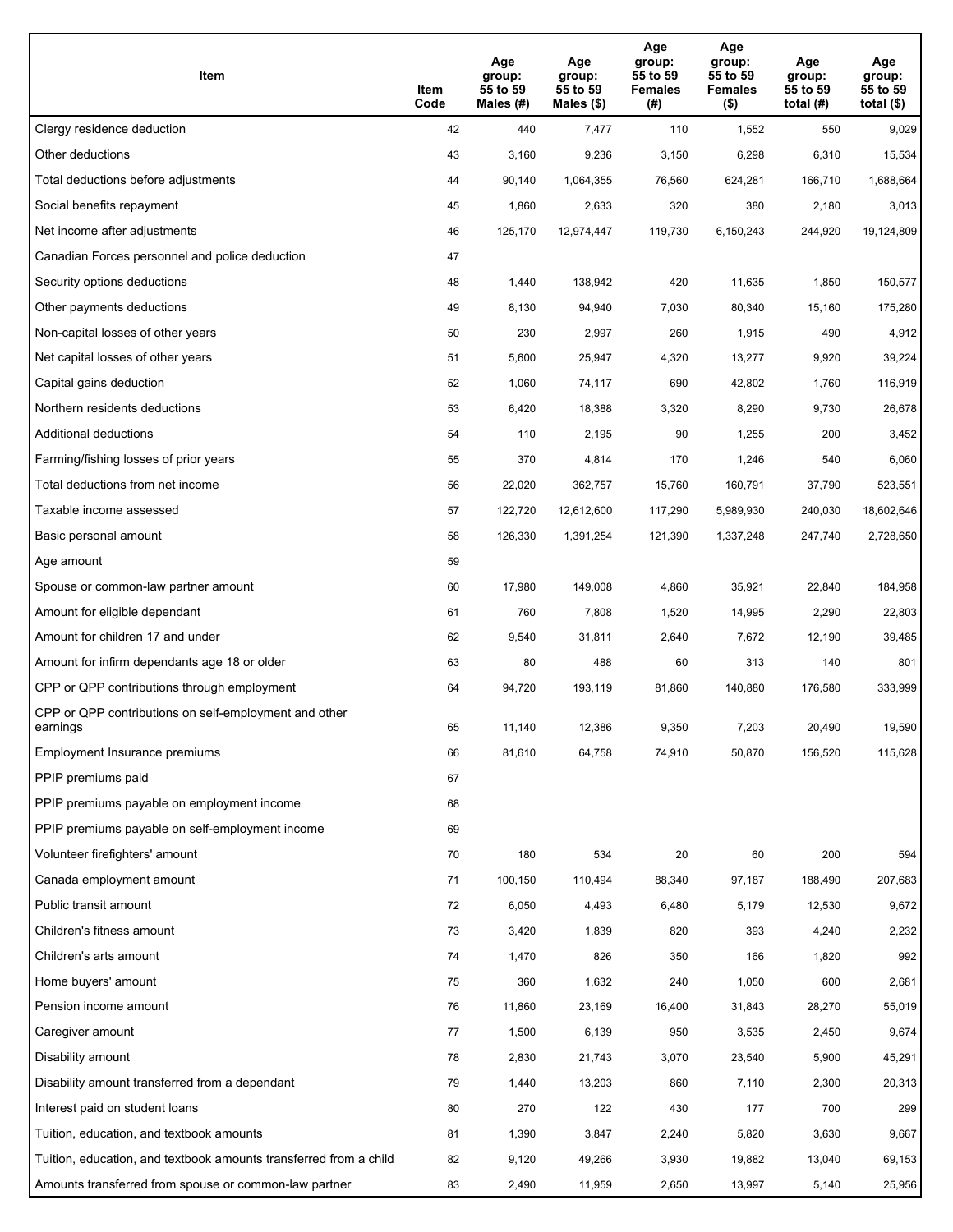| <b>Item</b>                                         | Item<br>Code | Age<br>group:<br>55 to 59<br>Males (#) | Age<br>group:<br>55 to 59<br>Males $(\$)$ | Age<br>group:<br>55 to 59<br><b>Females</b><br>(#) | Age<br>group:<br>55 to 59<br><b>Females</b><br>$($ \$) | Age<br>group:<br>55 to 59<br>total $(#)$ | Age<br>group:<br>55 to 59<br>total $($)$ |
|-----------------------------------------------------|--------------|----------------------------------------|-------------------------------------------|----------------------------------------------------|--------------------------------------------------------|------------------------------------------|------------------------------------------|
| Medical expenses                                    | 84           | 13,960                                 | 37,200                                    | 20,540                                             | 46,327                                                 | 34,500                                   | 83,527                                   |
| Total tax credits on personal amounts               | 85           | 126,330                                | 320,572                                   | 121,390                                            | 277,709                                                | 247,740                                  | 598,312                                  |
| Allowable charitable donations and government gifts | 86           | 42,360                                 | 157,727                                   | 31,550                                             | 59,732                                                 | 73,910                                   | 217,459                                  |
| Eligible cultural and ecological gifts              | 87           |                                        |                                           | 30                                                 | 25                                                     | 50                                       | 130                                      |
| Total tax credit on donations and gifts             | 88           | 42,290                                 | 44,801                                    | 31,480                                             | 16,627                                                 | 73,760                                   | 61,427                                   |
| Total federal non-refundable tax credits            | 89           | 126,330                                | 365,373                                   | 121,390                                            | 294,336                                                | 247,740                                  | 659,739                                  |
| Federal dividend tax credit                         | 90           | 39,690                                 | 233,934                                   | 31,110                                             | 101,813                                                | 70,800                                   | 335,746                                  |
| Overseas employment tax credit                      | 91           | 160                                    | 2,004                                     |                                                    |                                                        | 160                                      | 2,006                                    |
| Minimum tax carryover                               | 92           | 830                                    | 2,503                                     | 550                                                | 1,301                                                  | 1,380                                    | 3,804                                    |
| Basic federal tax                                   | 93           | 107,170                                | 2,206,968                                 | 90,870                                             | 764,888                                                | 198,040                                  | 2,971,860                                |
| Federal Foreign Tax Credit                          | 94           | 12,080                                 | 28,948                                    | 9,780                                              | 3,608                                                  | 21,860                                   | 32,557                                   |
| Federal Political contribution tax credit           | 95           | 1,420                                  | 279                                       | 740                                                | 122                                                    | 2,160                                    | 401                                      |
| <b>Investment Tax Credit</b>                        | 96           | 450                                    | 813                                       | 180                                                | 176                                                    | 630                                      | 989                                      |
| Labour-sponsored funds tax credit                   | 97           |                                        |                                           |                                                    |                                                        |                                          |                                          |
| Alternative minimum tax payable                     | 98           | 830                                    | 3,238                                     | 490                                                | 1,760                                                  | 1,320                                    | 4,998                                    |
| Net federal tax                                     | 99           | 106,870                                | 2,179,015                                 | 90,670                                             | 761,037                                                | 197,540                                  | 2,940,055                                |
| CPP contributions on self-employment                | 100          | 11,140                                 | 24,773                                    | 9,350                                              | 14,407                                                 | 20,490                                   | 39,180                                   |
| Social Benefits repayment                           | 101          | 1,860                                  | 2,633                                     | 320                                                | 380                                                    | 2,180                                    | 3,013                                    |
| <b>Net Provincial Tax</b>                           | 102          | 101,820                                | 850,696                                   | 82,060                                             | 330,039                                                | 183,880                                  | 1,180,737                                |
| Total tax payable                                   | 103          | 110,720                                | 3,057,119                                 | 93,970                                             | 1,105,866                                              | 204,700                                  | 4,162,990                                |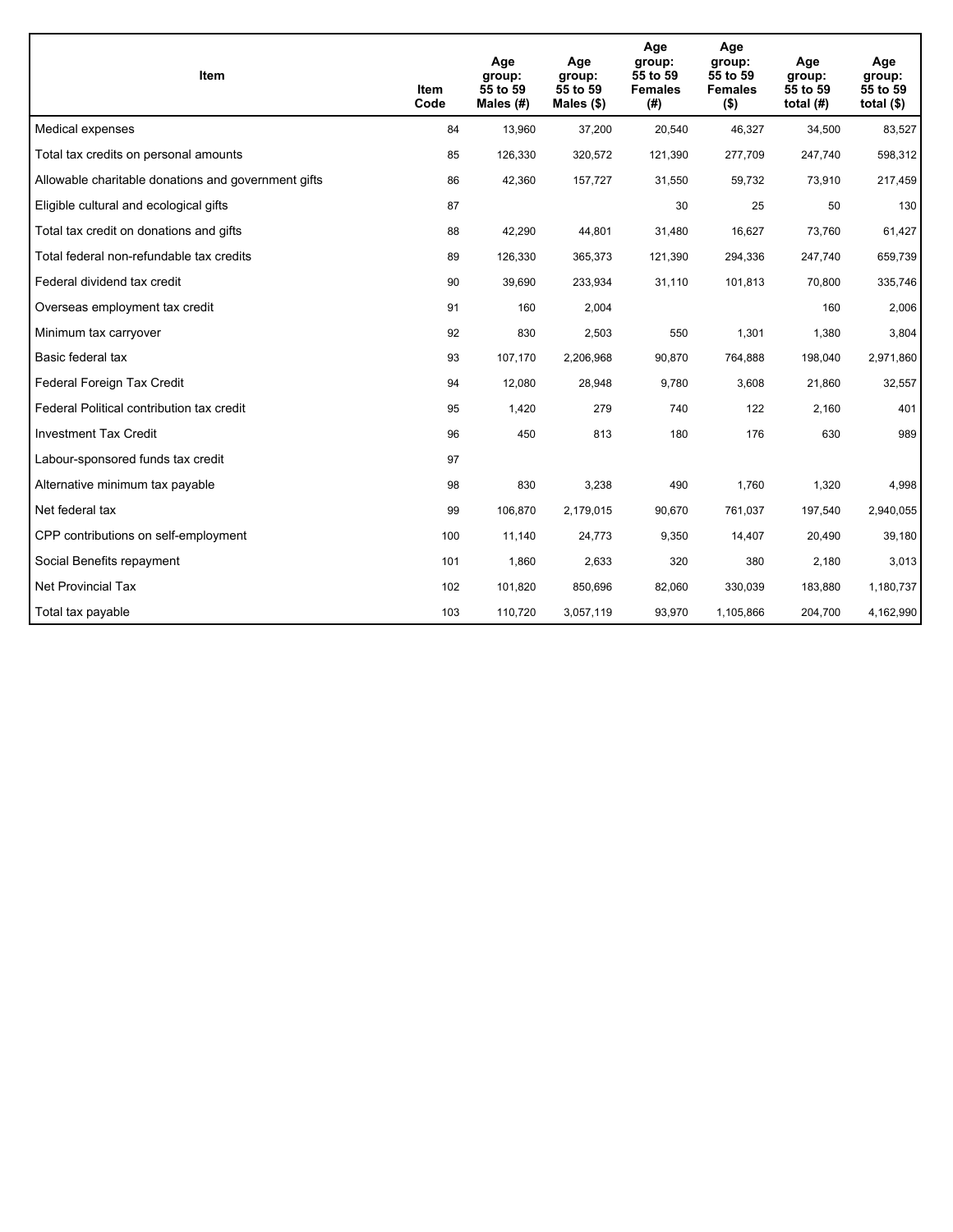| Item                                                                                           | Item<br>Code   | Age<br>group:<br>60 to 64<br>Males $(H)$ | Age<br>group:<br>60 to 64<br>Males (\$) | Age<br>group:<br>60 to 64<br><b>Females</b><br>(#) | Age<br>group:<br>60 to 64<br><b>Females</b><br>$($ \$) | Age<br>group:<br>60 to 64<br>total $(H)$ | Age<br>group:<br>60 to 64<br>total $(\$)$ |
|------------------------------------------------------------------------------------------------|----------------|------------------------------------------|-----------------------------------------|----------------------------------------------------|--------------------------------------------------------|------------------------------------------|-------------------------------------------|
| Number of taxable returns                                                                      | $\mathbf{1}$   | 81,750                                   |                                         | 70,120                                             |                                                        | 151,870                                  |                                           |
| Number of non-taxable returns                                                                  | $\overline{2}$ | 15,100                                   |                                         | 25,080                                             |                                                        | 40,180                                   |                                           |
| Total number of returns                                                                        | 3              | 96,850                                   |                                         | 95,190                                             |                                                        | 192,060                                  |                                           |
| Employment income                                                                              | 4              | 64,360                                   | 5,480,750                               | 55,670                                             | 2,393,265                                              | 120,030                                  | 7,874,015                                 |
| Commissions (from employment)                                                                  | 5              | 1,950                                    | 124,880                                 | 920                                                | 23,964                                                 | 2,880                                    | 148,844                                   |
| Other employment income                                                                        | 6              | 12,500                                   | 92,707                                  | 7,620                                              | 45,092                                                 | 20,120                                   | 137,800                                   |
| Old Age Security pension (OASP)                                                                | $\overline{7}$ |                                          |                                         |                                                    |                                                        |                                          |                                           |
| CPP or QPP benefits                                                                            | 8              | 42,110                                   | 294,384                                 | 47,710                                             | 280,316                                                | 89,820                                   | 574,700                                   |
| Other pensions or superannuation                                                               | 9              | 19,580                                   | 616,688                                 | 17,690                                             | 345,059                                                | 37,270                                   | 961,752                                   |
| Elected split-pension amount                                                                   | 10             | 3,530                                    | 21,856                                  | 14,160                                             | 187,171                                                | 17,690                                   | 209,027                                   |
| Universal Child Care Benefit (UCCB)                                                            | 11             | 100                                      | 116                                     | 120                                                | 149                                                    | 210                                      | 264                                       |
| Employment Insurance and other benefits                                                        | 12             | 5,120                                    | 32,363                                  | 3,570                                              | 17,909                                                 | 8,690                                    | 50,272                                    |
| Taxable amount of dividends from taxable Canadian corporations                                 | 13             | 33,900                                   | 1,200,726                               | 28,930                                             | 611,515                                                | 62,830                                   | 1,812,242                                 |
| Interest and other investment income                                                           | 14             | 39,310                                   | 179,823                                 | 41,070                                             | 114,666                                                | 80,380                                   | 294,520                                   |
| Net partnership income (Limited or non-active partners only)                                   | 15             | 1,780                                    | 1,498                                   | 1,030                                              | 1,413                                                  | 2,810                                    | 2,912                                     |
| Net rental income                                                                              | 16             | 9,590                                    | 48,579                                  | 8,370                                              | 41,188                                                 | 17,960                                   | 89,786                                    |
| Taxable capital gains                                                                          | 17             | 16,270                                   | 278,316                                 | 16,050                                             | 129,627                                                | 32,310                                   | 407,943                                   |
| Registered retirement savings plan income (RRSP)                                               | 18             | 10,160                                   | 158,299                                 | 11,000                                             | 153,210                                                | 21,170                                   | 311,510                                   |
| Other income                                                                                   | 19             | 25,840                                   | 270,339                                 | 24,620                                             | 138,350                                                | 50,460                                   | 408,689                                   |
| Net business income                                                                            | 20             | 9,650                                    | 185,302                                 | 8,030                                              | 86,038                                                 | 17,680                                   | 271,340                                   |
| Net professional income                                                                        | 21             | 1,290                                    | 94,775                                  | 930                                                | 29,083                                                 | 2,220                                    | 123,858                                   |
| Net commission income                                                                          | 22             | 970                                      | 32,108                                  | 800                                                | 15,208                                                 | 1,780                                    | 47,316                                    |
| Net farming income                                                                             | 23             | 6,370                                    | 54,022                                  | 3,450                                              | 23,217                                                 | 9,820                                    | 77,238                                    |
| Net fishing income                                                                             | 24             | 20                                       | $-2$                                    |                                                    |                                                        |                                          |                                           |
| Workers' compensation benefits                                                                 | 25             | 2,450                                    | 28,017                                  | 1,250                                              | 11,184                                                 | 3,690                                    | 39,201                                    |
| Social assistance payments                                                                     | 26             | 4,300                                    | 51,619                                  | 4,930                                              | 57,239                                                 | 9,230                                    | 108,858                                   |
| Net federal supplements                                                                        | 27             | 440                                      | 2,510                                   | 3,920                                              | 22,924                                                 | 4,360                                    | 25,434                                    |
| Total income assessed                                                                          | 28             | 96,530                                   | 9,250,027                               | 94,750                                             | 4,742,514                                              | 191,290                                  | 13,992,598                                |
| Registered pension plan contributions (RPP)                                                    | 29             | 12,510                                   | 78,608                                  | 15,440                                             | 85,526                                                 | 27,950                                   | 164,134                                   |
| RRSP deduction                                                                                 | 30             | 34,630                                   | 380,183                                 | 27,170                                             | 210,729                                                | 61,800                                   | 590,912                                   |
| Deduction for elected split-pension amount                                                     | 31             | 10,920                                   | 143,682                                 | 4,090                                              | 24,515                                                 | 15,020                                   | 168,196                                   |
| Annual union, professional, or like dues                                                       | 32             | 17,790                                   | 15,133                                  | 17,570                                             | 12,068                                                 | 35,360                                   | 27,202                                    |
| Child care expenses                                                                            | 33             | 150                                      | 417                                     | 60                                                 | 214                                                    | 220                                      | 632                                       |
| Business investment loss                                                                       | 34             | 110                                      | 5,644                                   | 70                                                 | 1,539                                                  | 180                                      | 7,183                                     |
| Moving expenses                                                                                | 35             | 310                                      | 2,288                                   | 210                                                | 1,045                                                  | 520                                      | 3,333                                     |
| Support payments made                                                                          | 36             | 670                                      | 17,150                                  | 10                                                 | 134                                                    | 680                                      | 17,284                                    |
| Carrying charges and interest expenses                                                         | 37             | 21,260                                   | 74,428                                  | 15,680                                             | 35,792                                                 | 36,940                                   | 110,221                                   |
| Deductions for CPP/QPP contributions on self-employment and other<br>earnings                  | 38             | 9,630                                    | 10,060                                  | 7,090                                              | 5,030                                                  | 16,720                                   | 15,090                                    |
| Deductions for provincial parental insurance plan (PPIP) premiums on<br>self-employment income | 39             |                                          |                                         |                                                    |                                                        |                                          |                                           |
| Exploration and development expenses                                                           | 40             | 1,460                                    | 22,359                                  | 550                                                | 4,457                                                  | 2,010                                    | 26,816                                    |
| Other employment expenses                                                                      | 41             | 4,670                                    | 36,390                                  | 1,860                                              | 6,832                                                  | 6,530                                    | 43,222                                    |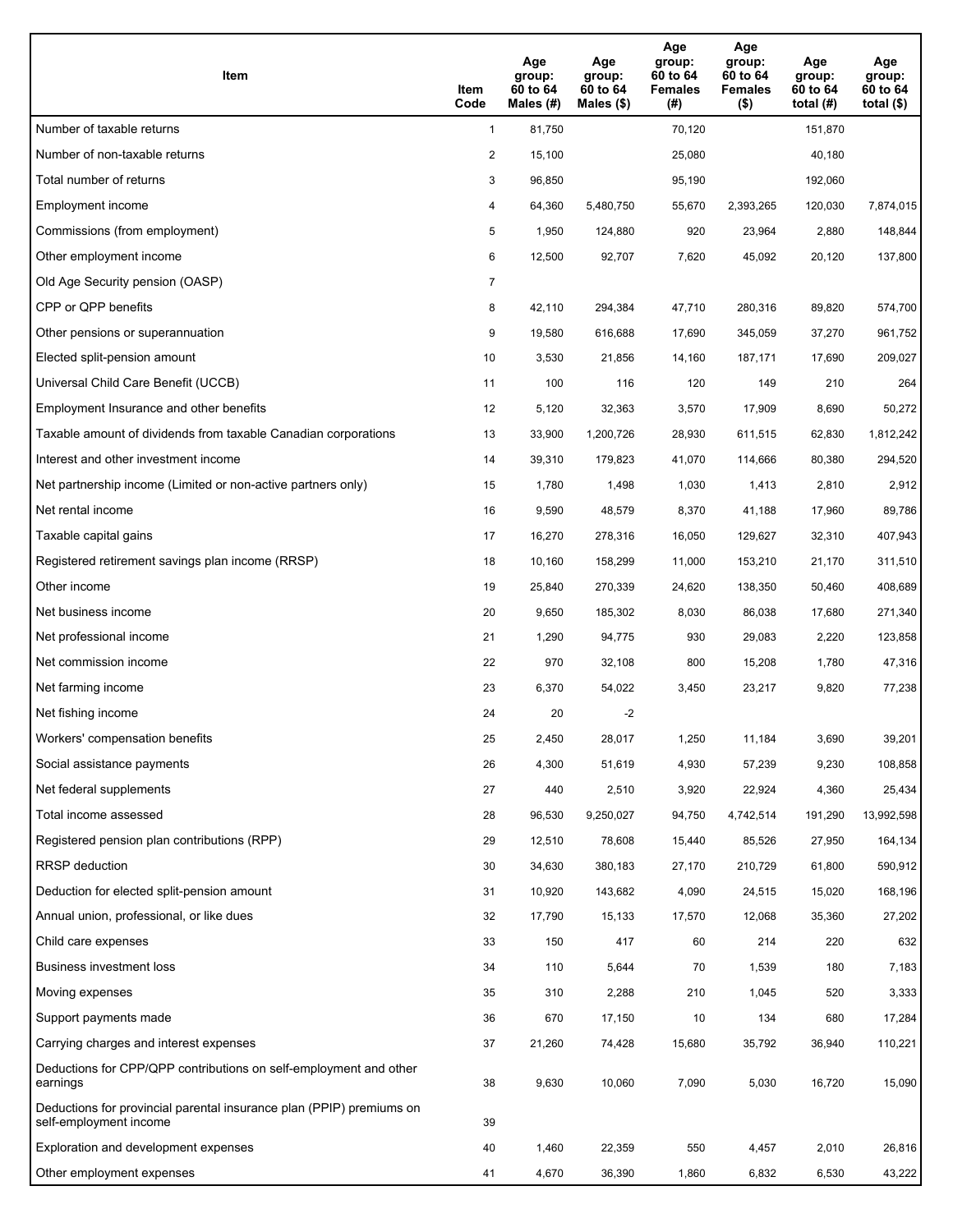| Item                                                              | Item<br>Code | Age<br>group:<br>60 to 64<br>Males (#) | Age<br>group:<br>60 to 64<br>Males (\$) | Age<br>group:<br>60 to 64<br><b>Females</b><br>(#) | Age<br>group:<br>60 to 64<br><b>Females</b><br>$($ \$) | Age<br>group:<br>60 to 64<br>total $(H)$ | Age<br>group:<br>60 to 64<br>total $($)$ |
|-------------------------------------------------------------------|--------------|----------------------------------------|-----------------------------------------|----------------------------------------------------|--------------------------------------------------------|------------------------------------------|------------------------------------------|
| Clergy residence deduction                                        | 42           | 350                                    | 5,551                                   | 80                                                 | 1,096                                                  | 430                                      | 6,647                                    |
| Other deductions                                                  | 43           | 3,060                                  | 7,123                                   | 2,780                                              | 8,365                                                  | 5,850                                    | 15,489                                   |
| Total deductions before adjustments                               | 44           | 66,050                                 | 799,045                                 | 52,720                                             | 397,358                                                | 118,780                                  | 1,196,405                                |
| Social benefits repayment                                         | 45           | 1,270                                  | 1,873                                   | 190                                                | 256                                                    | 1,460                                    | 2,129                                    |
| Net income after adjustments                                      | 46           | 96,070                                 | 8,458,943                               | 94,360                                             | 4,348,468                                              | 190,440                                  | 12,807,464                               |
| Canadian Forces personnel and police deduction                    | 47           |                                        |                                         |                                                    |                                                        |                                          |                                          |
| Security options deductions                                       | 48           | 720                                    | 91,945                                  | 170                                                | 5,954                                                  | 890                                      | 97,899                                   |
| Other payments deductions                                         | 49           | 6,970                                  | 82,123                                  | 9,490                                              | 91,316                                                 | 16,460                                   | 173,439                                  |
| Non-capital losses of other years                                 | 50           | 180                                    | 2,622                                   | 190                                                | 2,003                                                  | 380                                      | 4,625                                    |
| Net capital losses of other years                                 | 51           | 5,010                                  | 26,330                                  | 4,080                                              | 12,575                                                 | 9,090                                    | 38,905                                   |
| Capital gains deduction                                           | 52           | 990                                    | 69,052                                  | 720                                                | 39,931                                                 | 1,710                                    | 108,984                                  |
| Northern residents deductions                                     | 53           | 4,030                                  | 11,609                                  | 1,990                                              | 5,122                                                  | 6,020                                    | 16,731                                   |
| Additional deductions                                             | 54           | 190                                    | 1,053                                   | 250                                                | 1,068                                                  | 430                                      | 2,121                                    |
| Farming/fishing losses of prior years                             | 55           | 320                                    | 4,204                                   | 140                                                | 1,292                                                  | 460                                      | 5,495                                    |
| Total deductions from net income                                  | 56           | 17,470                                 | 289,426                                 | 16,430                                             | 159,314                                                | 33,900                                   | 448,740                                  |
| Taxable income assessed                                           | 57           | 94,750                                 | 8,170,158                               | 92,330                                             | 4,189,885                                              | 187,090                                  | 12,360,096                               |
| Basic personal amount                                             | 58           | 96,850                                 | 1,066,450                               | 95,190                                             | 1,048,643                                              | 192,060                                  | 2,115,218                                |
| Age amount                                                        | 59           |                                        |                                         |                                                    |                                                        |                                          |                                          |
| Spouse or common-law partner amount                               | 60           | 13,890                                 | 107,098                                 | 3,360                                              | 22,511                                                 | 17,260                                   | 129,630                                  |
| Amount for eligible dependant                                     | 61           | 240                                    | 2,340                                   | 420                                                | 4,164                                                  | 660                                      | 6,505                                    |
| Amount for children 17 and under                                  | 62           | 2,500                                  | 7,939                                   | 520                                                | 1,638                                                  | 3,020                                    | 9,576                                    |
| Amount for infirm dependants age 18 or older                      | 63           | 70                                     | 381                                     | 50                                                 | 243                                                    | 120                                      | 625                                      |
| CPP or QPP contributions through employment                       | 64           | 59,150                                 | 111,968                                 | 48,300                                             | 76,407                                                 | 107,450                                  | 188,375                                  |
| CPP or QPP contributions on self-employment and other<br>earnings | 65           | 9,630                                  | 10,060                                  | 7,090                                              | 5,030                                                  | 16,720                                   | 15,090                                   |
| Employment Insurance premiums                                     | 66           | 50,170                                 | 37,164                                  | 43,700                                             | 27,435                                                 | 93,880                                   | 64,598                                   |
| PPIP premiums paid                                                | 67           |                                        |                                         |                                                    |                                                        |                                          |                                          |
| PPIP premiums payable on employment income                        | 68           |                                        |                                         |                                                    |                                                        |                                          |                                          |
| PPIP premiums payable on self-employment income                   | 69           |                                        |                                         |                                                    |                                                        |                                          |                                          |
| Volunteer firefighters' amount                                    | 70           | 100                                    | 288                                     | 20                                                 | 57                                                     | 120                                      | 345                                      |
| Canada employment amount                                          | 71           | 66,570                                 | 71,736                                  | 55,740                                             | 59,944                                                 | 122,310                                  | 131,680                                  |
| Public transit amount                                             | 72           | 3,250                                  | 2,493                                   | 3,830                                              | 3,076                                                  | 7,080                                    | 5,569                                    |
| Children's fitness amount                                         | 73           | 750                                    | 380                                     | 100                                                | 49                                                     | 850                                      | 428                                      |
| Children's arts amount                                            | 74           | 340                                    | 196                                     | 50                                                 | 24                                                     | 380                                      | 219                                      |
| Home buyers' amount                                               | 75           | 160                                    | 689                                     | 100                                                | 430                                                    | 260                                      | 1,119                                    |
| Pension income amount                                             | 76           | 22,350                                 | 43,706                                  | 27,490                                             | 53,480                                                 | 49,840                                   | 97,188                                   |
| Caregiver amount                                                  | 77           | 920                                    | 3,820                                   | 680                                                | 2,430                                                  | 1,610                                    | 6,250                                    |
| Disability amount                                                 | 78           | 3,140                                  | 24,115                                  | 3,190                                              | 24,504                                                 | 6,330                                    | 48,619                                   |
| Disability amount transferred from a dependant                    | 79           | 910                                    | 7,621                                   | 620                                                | 4,751                                                  | 1,530                                    | 12,372                                   |
| Interest paid on student loans                                    | 80           | 100                                    | 53                                      | 120                                                | 43                                                     | 220                                      | 96                                       |
| Tuition, education, and textbook amounts                          | 81           | 680                                    | 1,676                                   | 870                                                | 1,961                                                  | 1,550                                    | 3,637                                    |
| Tuition, education, and textbook amounts transferred from a child | 82           | 3,160                                  | 16,341                                  | 1,090                                              | 5,194                                                  | 4,250                                    | 21,535                                   |
| Amounts transferred from spouse or common-law partner             | 83           | 3,730                                  | 17,724                                  | 5,360                                              | 29,113                                                 | 9,090                                    | 46,846                                   |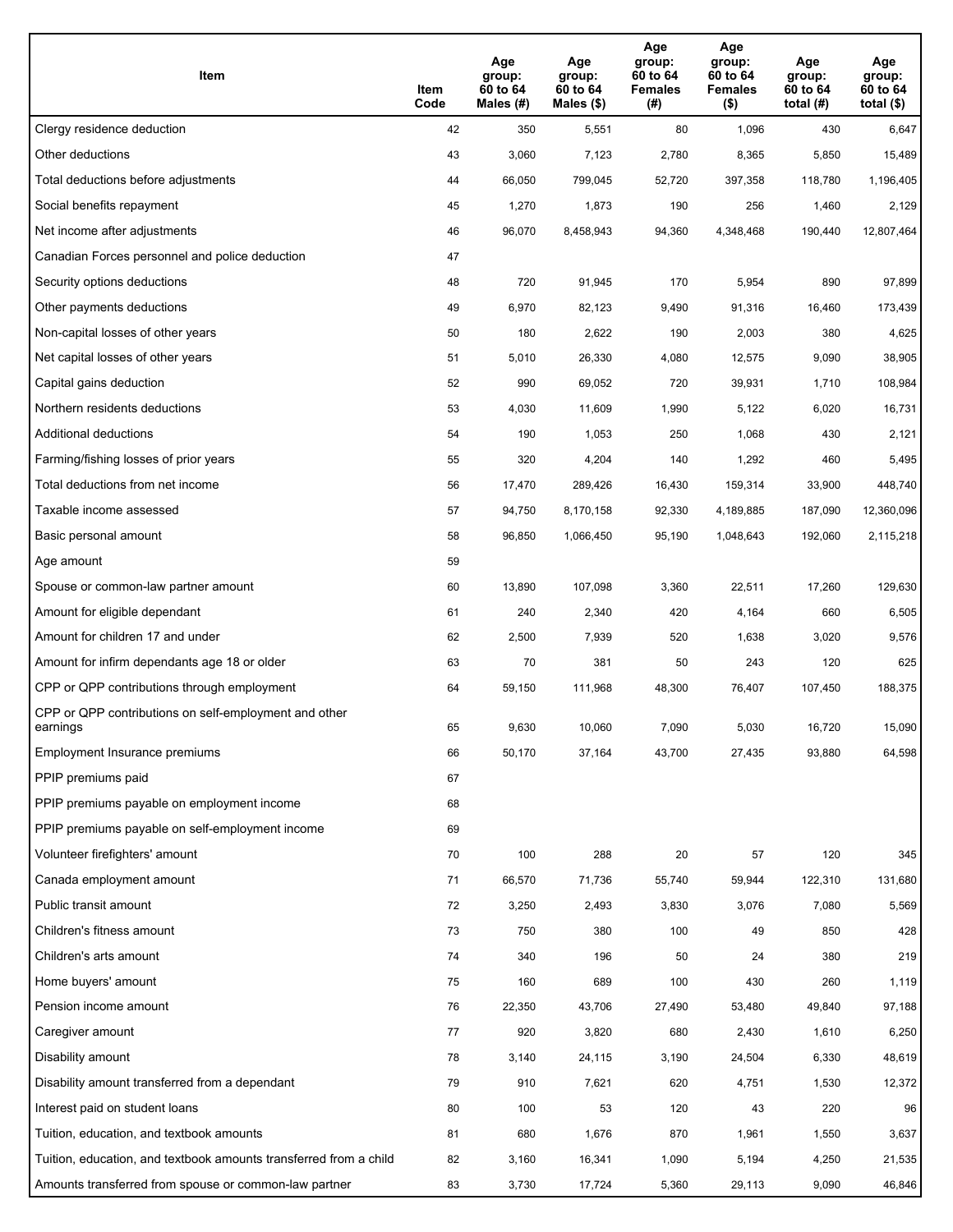| <b>Item</b>                                         | Item<br>Code | Age<br>group:<br>60 to 64<br>Males (#) | Age<br>group:<br>60 to 64<br>Males $(\$)$ | Age<br>group:<br>60 to 64<br><b>Females</b><br>(#) | Age<br>group:<br>60 to 64<br><b>Females</b><br>$($ \$) | Age<br>group:<br>60 to 64<br>total $(H)$ | Age<br>group:<br>60 to 64<br>total $($)$ |
|-----------------------------------------------------|--------------|----------------------------------------|-------------------------------------------|----------------------------------------------------|--------------------------------------------------------|------------------------------------------|------------------------------------------|
| Medical expenses                                    | 84           | 15,000                                 | 41.688                                    | 20,650                                             | 48,887                                                 | 35,650                                   | 90,575                                   |
| Total tax credits on personal amounts               | 85           | 96,850                                 | 236,390                                   | 95,190                                             | 213,003                                                | 192,060                                  | 449,417                                  |
| Allowable charitable donations and government gifts | 86           | 33,500                                 | 131,200                                   | 24,990                                             | 50,839                                                 | 58,500                                   | 182,045                                  |
| Eligible cultural and ecological gifts              | 87           |                                        |                                           | 30                                                 | 137                                                    | 60                                       | 1,243                                    |
| Total tax credit on donations and gifts             | 88           | 33,450                                 | 37,595                                    | 24,940                                             | 14,218                                                 | 58,400                                   | 51,814                                   |
| Total federal non-refundable tax credits            | 89           | 96,850                                 | 273,985                                   | 95,190                                             | 227,220                                                | 192,060                                  | 501,231                                  |
| Federal dividend tax credit                         | 90           | 32,200                                 | 165,455                                   | 26,530                                             | 83,566                                                 | 58,730                                   | 249,021                                  |
| Overseas employment tax credit                      | 91           | 70                                     | 815                                       |                                                    |                                                        | 80                                       | 857                                      |
| Minimum tax carryover                               | 92           | 740                                    | 2,040                                     | 470                                                | 1,254                                                  | 1,200                                    | 3,294                                    |
| Basic federal tax                                   | 93           | 79,200                                 | 1,340,523                                 | 67,950                                             | 493,401                                                | 147,150                                  | 1,833,925                                |
| Federal Foreign Tax Credit                          | 94           | 10,480                                 | 14,457                                    | 9,180                                              | 2,550                                                  | 19,670                                   | 17,007                                   |
| Federal Political contribution tax credit           | 95           | 1,590                                  | 323                                       | 860                                                | 149                                                    | 2,460                                    | 472                                      |
| <b>Investment Tax Credit</b>                        | 96           | 340                                    | 469                                       | 140                                                | 227                                                    | 480                                      | 696                                      |
| Labour-sponsored funds tax credit                   | 97           |                                        |                                           |                                                    |                                                        |                                          |                                          |
| Alternative minimum tax payable                     | 98           | 590                                    | 2.810                                     | 320                                                | 1,368                                                  | 910                                      | 4,178                                    |
| Net federal tax                                     | 99           | 79,020                                 | 1,328,063                                 | 67,720                                             | 490,547                                                | 146,740                                  | 1,818,611                                |
| CPP contributions on self-employment                | 100          | 9,630                                  | 20,119                                    | 7,090                                              | 10,061                                                 | 16,720                                   | 30,180                                   |
| Social Benefits repayment                           | 101          | 1,270                                  | 1,873                                     | 190                                                | 256                                                    | 1,460                                    | 2,129                                    |
| <b>Net Provincial Tax</b>                           | 102          | 73,040                                 | 519,918                                   | 59,540                                             | 212,830                                                | 132,590                                  | 732,748                                  |
| Total tax payable                                   | 103          | 81,750                                 | 1,869,974                                 | 70,120                                             | 713,696                                                | 151,870                                  | 2,583,671                                |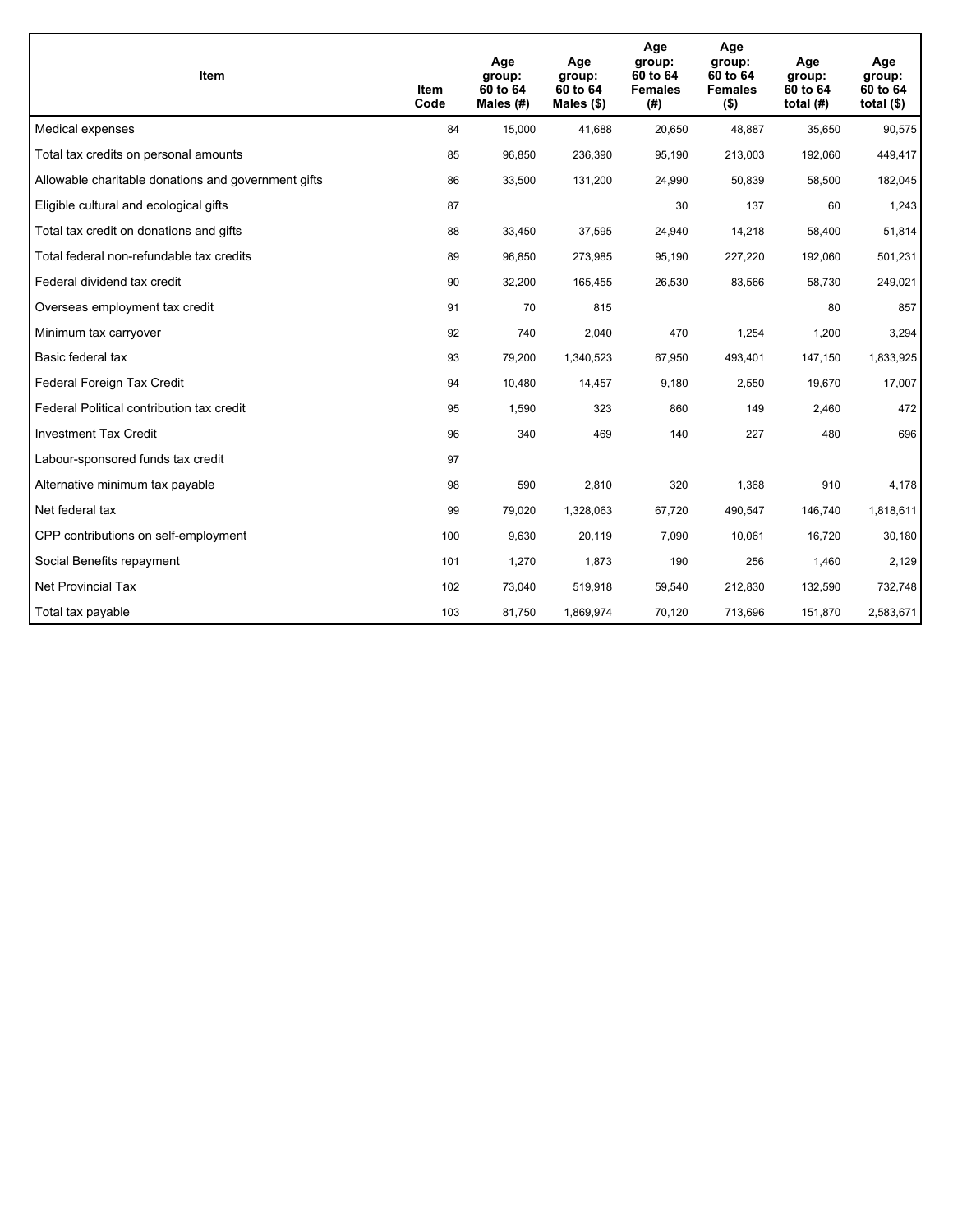| Item                                                                                           | Item<br>Code   | Age<br>group:<br>65 to 69<br>Males (#) | Age<br>group:<br>65 to 69<br>Males $(\$)$ | Age<br>group:<br>65 to 69<br><b>Females</b><br>(#) | Age<br>group:<br>65 to 69<br><b>Females</b><br>$($ \$) | Age<br>group:<br>65 to 69<br>total $(H)$ | Age<br>group:<br>65 to 69<br>total $($ |
|------------------------------------------------------------------------------------------------|----------------|----------------------------------------|-------------------------------------------|----------------------------------------------------|--------------------------------------------------------|------------------------------------------|----------------------------------------|
| Number of taxable returns                                                                      | $\mathbf{1}$   | 54,070                                 |                                           | 46,320                                             |                                                        | 100,390                                  |                                        |
| Number of non-taxable returns                                                                  | $\overline{2}$ | 19,840                                 |                                           | 29,430                                             |                                                        | 49,280                                   |                                        |
| Total number of returns                                                                        | 3              | 73,910                                 |                                           | 75,740                                             |                                                        | 149,660                                  |                                        |
| Employment income                                                                              | 4              | 31,710                                 | 2,072,212                                 | 24,330                                             | 781,847                                                | 56,050                                   | 2,854,060                              |
| Commissions (from employment)                                                                  | 5              | 880                                    | 48,332                                    | 370                                                | 6,379                                                  | 1,250                                    | 54,711                                 |
| Other employment income                                                                        | 6              | 8,110                                  | 39,997                                    | 4,540                                              | 11,174                                                 | 12,650                                   | 51,181                                 |
| Old Age Security pension (OASP)                                                                | 7              | 72,960                                 | 374,152                                   | 74,870                                             | 395,988                                                | 147,830                                  | 770,140                                |
| CPP or QPP benefits                                                                            | 8              | 66,840                                 | 519,097                                   | 68,840                                             | 428,936                                                | 135,680                                  | 948,033                                |
| Other pensions or superannuation                                                               | 9              | 33,320                                 | 765,808                                   | 31,070                                             | 465,254                                                | 64,390                                   | 1,231,142                              |
| Elected split-pension amount                                                                   | 10             | 4,170                                  | 26,133                                    | 15,880                                             | 180,408                                                | 20,050                                   | 206,572                                |
| Universal Child Care Benefit (UCCB)                                                            | 11             | 40                                     | 39                                        | 60                                                 | 83                                                     | 100                                      | 121                                    |
| Employment Insurance and other benefits                                                        | 12             | 2,320                                  | 14,416                                    | 1,260                                              | 6,060                                                  | 3,580                                    | 20,476                                 |
| Taxable amount of dividends from taxable Canadian corporations                                 | 13             | 26,270                                 | 857,782                                   | 23,450                                             | 364,574                                                | 49,720                                   | 1,222,356                              |
| Interest and other investment income                                                           | 14             | 33,220                                 | 138,838                                   | 35,350                                             | 99,925                                                 | 68,570                                   | 238,767                                |
| Net partnership income (Limited or non-active partners only)                                   | 15             | 1,250                                  | 17,807                                    | 740                                                | 71                                                     | 1,990                                    | 17,877                                 |
| Net rental income                                                                              | 16             | 6,460                                  | 40,262                                    | 5,590                                              | 31,848                                                 | 12,050                                   | 72,120                                 |
| Taxable capital gains                                                                          | 17             | 13,100                                 | 244,450                                   | 13,670                                             | 112,715                                                | 26,780                                   | 357,169                                |
| Registered retirement savings plan income (RRSP)                                               | 18             | 8,940                                  | 149,956                                   | 9,220                                              | 121,955                                                | 18,160                                   | 271,911                                |
| Other income                                                                                   | 19             | 17,860                                 | 118,628                                   | 17,160                                             | 67,396                                                 | 35,020                                   | 186,043                                |
| Net business income                                                                            | 20             | 6,700                                  | 95,744                                    | 4,810                                              | 44,240                                                 | 11,520                                   | 139,984                                |
| Net professional income                                                                        | 21             | 950                                    | 45,827                                    | 500                                                | 10,300                                                 | 1,440                                    | 56,126                                 |
| Net commission income                                                                          | 22             | 800                                    | 18,193                                    | 480                                                | 6,425                                                  | 1,280                                    | 24,618                                 |
| Net farming income                                                                             | 23             | 5,410                                  | 38,176                                    | 2,870                                              | 20,669                                                 | 8,280                                    | 58,845                                 |
| Net fishing income                                                                             | 24             | 10                                     | $-14$                                     |                                                    |                                                        | 10                                       | $-25$                                  |
| Workers' compensation benefits                                                                 | 25             | 1,540                                  | 15,441                                    | 740                                                | 6,985                                                  | 2,280                                    | 22,426                                 |
| Social assistance payments                                                                     | 26             | 11,580                                 | 33,477                                    | 14,190                                             | 34,803                                                 | 25,780                                   | 68,280                                 |
| Net federal supplements                                                                        | 27             | 10,770                                 | 54,226                                    | 14,950                                             | 76,855                                                 | 25,710                                   | 131,081                                |
| Total income assessed                                                                          | 28             | 73,870                                 | 5,729,219                                 | 75,700                                             | 3,280,978                                              | 149,580                                  | 9,010,355                              |
| Registered pension plan contributions (RPP)                                                    | 29             | 3,990                                  | 21,967                                    | 4,460                                              | 19,867                                                 | 8,440                                    | 41,833                                 |
| RRSP deduction                                                                                 | 30             | 16,310                                 | 191,254                                   | 11,670                                             | 108,712                                                | 27,980                                   | 299,966                                |
| Deduction for elected split-pension amount                                                     | 31             | 16,460                                 | 199,467                                   | 4,970                                              | 32,072                                                 | 21,430                                   | 231,543                                |
| Annual union, professional, or like dues                                                       | 32             | 8,860                                  | 5,464                                     | 7,270                                              | 3,788                                                  | 16,130                                   | 9,252                                  |
| Child care expenses                                                                            | 33             | 30                                     | 57                                        |                                                    |                                                        | 50                                       | 80                                     |
| Business investment loss                                                                       | 34             | 90                                     | 4,700                                     | 50                                                 | 892                                                    | 140                                      | 5,592                                  |
| Moving expenses                                                                                | 35             | 150                                    | 947                                       | 60                                                 | 280                                                    | 200                                      | 1,227                                  |
| Support payments made                                                                          | 36             | 400                                    | 13,416                                    |                                                    |                                                        | 400                                      | 13,444                                 |
| Carrying charges and interest expenses                                                         | 37             | 17,640                                 | 53,861                                    | 13,570                                             | 27,549                                                 | 31,210                                   | 81,413                                 |
| Deductions for CPP/QPP contributions on self-employment and other<br>earnings                  | 38             | 3,950                                  | 3,071                                     | 2,500                                              | 1,366                                                  | 6,450                                    | 4,437                                  |
| Deductions for provincial parental insurance plan (PPIP) premiums on<br>self-employment income | 39             |                                        |                                           |                                                    |                                                        |                                          |                                        |
| Exploration and development expenses                                                           | 40             | 1,130                                  | 16,966                                    | 450                                                | 2,660                                                  | 1,580                                    | 19,626                                 |
| Other employment expenses                                                                      | 41             | 2,200                                  | 14,891                                    | 780                                                | 2,998                                                  | 2,970                                    | 17,890                                 |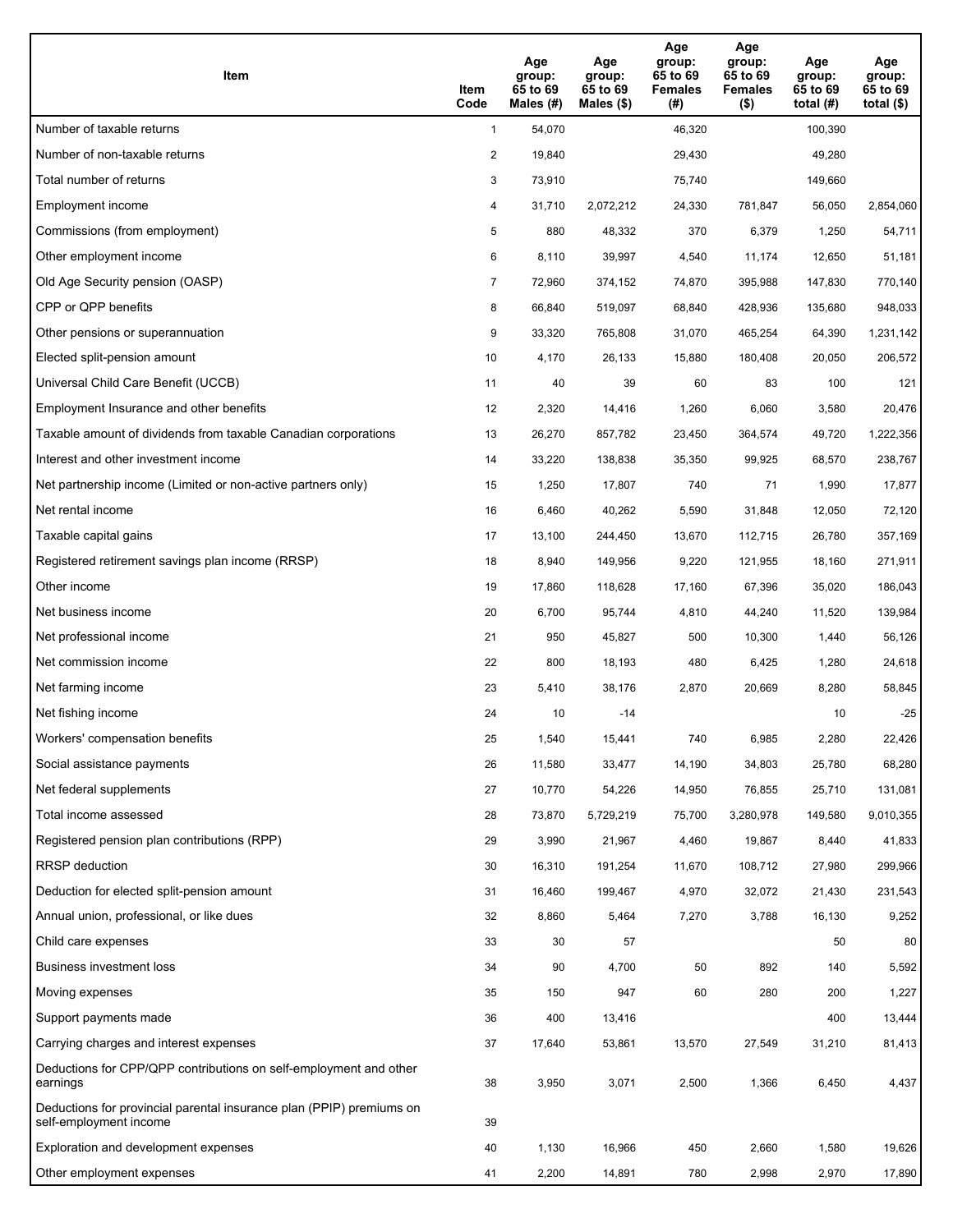| Item                                                              | Item<br>Code | Age<br>group:<br>65 to 69<br>Males (#) | Age<br>group:<br>65 to 69<br>Males (\$) | Age<br>group:<br>65 to 69<br><b>Females</b><br>(#) | Age<br>group:<br>65 to 69<br><b>Females</b><br>$($ \$) | Age<br>group:<br>65 to 69<br>total $(H)$ | Age<br>group:<br>65 to 69<br>total $($)$ |
|-------------------------------------------------------------------|--------------|----------------------------------------|-----------------------------------------|----------------------------------------------------|--------------------------------------------------------|------------------------------------------|------------------------------------------|
| Clergy residence deduction                                        | 42           | 200                                    | 2,986                                   | 50                                                 | 541                                                    | 250                                      | 3,527                                    |
| Other deductions                                                  | 43           | 2,570                                  | 5,109                                   | 2,370                                              | 7,569                                                  | 4,930                                    | 12,678                                   |
| Total deductions before adjustments                               | 44           | 43,550                                 | 534,166                                 | 31,130                                             | 208,380                                                | 74,680                                   | 742,552                                  |
| Social benefits repayment                                         | 45           | 13,000                                 | 48,340                                  | 6,220                                              | 19,414                                                 | 19,220                                   | 67,754                                   |
| Net income after adjustments                                      | 46           | 73,670                                 | 5,152,528                               | 75,600                                             | 3,054,347                                              | 149,290                                  | 8,207,026                                |
| Canadian Forces personnel and police deduction                    | 47           |                                        |                                         |                                                    |                                                        |                                          |                                          |
| Security options deductions                                       | 48           | 240                                    | 29,634                                  | 60                                                 | 755                                                    | 300                                      | 30,390                                   |
| Other payments deductions                                         | 49           | 15,660                                 | 103,073                                 | 19,720                                             | 118,675                                                | 35,380                                   | 221,748                                  |
| Non-capital losses of other years                                 | 50           | 110                                    | 2,160                                   | 90                                                 | 829                                                    | 200                                      | 2,989                                    |
| Net capital losses of other years                                 | 51           | 4,090                                  | 19,729                                  | 3,520                                              | 9,269                                                  | 7,610                                    | 28,998                                   |
| Capital gains deduction                                           | 52           | 860                                    | 50,282                                  | 600                                                | 32,319                                                 | 1,460                                    | 82,602                                   |
| Northern residents deductions                                     | 53           | 2,390                                  | 6,675                                   | 1,420                                              | 3,685                                                  | 3,800                                    | 10,360                                   |
| Additional deductions                                             | 54           | 750                                    | 1,559                                   | 850                                                | 1,758                                                  | 1,600                                    | 3,320                                    |
| Farming/fishing losses of prior years                             | 55           | 240                                    | 2,707                                   | 100                                                | 702                                                    | 340                                      | 3,409                                    |
| Total deductions from net income                                  | 56           | 22,930                                 | 215,895                                 | 25,160                                             | 168,001                                                | 48,100                                   | 383,899                                  |
| Taxable income assessed                                           | 57           | 73,560                                 | 4,937,865                               | 75,500                                             | 2,886,765                                              | 149,060                                  | 7,824,779                                |
| Basic personal amount                                             | 58           | 73,910                                 | 814,069                                 | 75,740                                             | 834,100                                                | 149,660                                  | 1,648,286                                |
| Age amount                                                        | 59           | 60,530                                 | 327,841                                 | 70,400                                             | 414,736                                                | 130,950                                  | 742,649                                  |
| Spouse or common-law partner amount                               | 60           | 8,900                                  | 56,264                                  | 1,940                                              | 12,076                                                 | 10,840                                   | 68,357                                   |
| Amount for eligible dependant                                     | 61           | 90                                     | 858                                     | 210                                                | 2,103                                                  | 290                                      | 2,961                                    |
| Amount for children 17 and under                                  | 62           | 770                                    | 2,500                                   | 240                                                | 770                                                    | 1,010                                    | 3,270                                    |
| Amount for infirm dependants age 18 or older                      | 63           | 50                                     | 304                                     | 20                                                 | 97                                                     | 70                                       | 401                                      |
| CPP or QPP contributions through employment                       | 64           | 18,890                                 | 28,878                                  | 13,930                                             | 16,989                                                 | 32,820                                   | 45,868                                   |
| CPP or QPP contributions on self-employment and other<br>earnings | 65           | 3,950                                  | 3,071                                   | 2,500                                              | 1,366                                                  | 6,450                                    | 4,437                                    |
| Employment Insurance premiums                                     | 66           | 22,930                                 | 14,600                                  | 17,610                                             | 9,074                                                  | 40,530                                   | 23,673                                   |
| PPIP premiums paid                                                | 67           |                                        |                                         |                                                    |                                                        |                                          |                                          |
| PPIP premiums payable on employment income                        | 68           |                                        |                                         |                                                    |                                                        |                                          |                                          |
| PPIP premiums payable on self-employment income                   | 69           |                                        |                                         |                                                    |                                                        |                                          |                                          |
| Volunteer firefighters' amount                                    | 70           | 60                                     | 180                                     |                                                    |                                                        | 70                                       | 207                                      |
| Canada employment amount                                          | 71           | 35,160                                 | 36,037                                  | 26,080                                             | 26,798                                                 | 61,240                                   | 62,836                                   |
| Public transit amount                                             | 72           | 1,990                                  | 605                                     | 2,350                                              | 564                                                    | 4,340                                    | 1,169                                    |
| Children's fitness amount                                         | 73           | 220                                    | 104                                     | 70                                                 | 32                                                     | 280                                      | 136                                      |
| Children's arts amount                                            | 74           | 100                                    | 53                                      | 30                                                 | 10                                                     | 120                                      | 63                                       |
| Home buyers' amount                                               | 75           | 70                                     | 290                                     | 40                                                 | 148                                                    | 110                                      | 438                                      |
| Pension income amount                                             | 76           | 35,890                                 | 68,849                                  | 40,080                                             | 76,919                                                 | 75,980                                   | 145,776                                  |
| Caregiver amount                                                  | 77           | 480                                    | 1,846                                   | 380                                                | 1,373                                                  | 860                                      | 3,219                                    |
| Disability amount                                                 | 78           | 2,690                                  | 20,651                                  | 2,590                                              | 19,836                                                 | 5,270                                    | 40,487                                   |
| Disability amount transferred from a dependant                    | 79           | 490                                    | 3,852                                   | 430                                                | 3,263                                                  | 920                                      | 7,115                                    |
| Interest paid on student loans                                    | 80           | 20                                     | 11                                      | 30                                                 | 25                                                     | 60                                       | 36                                       |
| Tuition, education, and textbook amounts                          | 81           | 250                                    | 403                                     | 330                                                | 500                                                    | 580                                      | 903                                      |
| Tuition, education, and textbook amounts transferred from a child | 82           | 820                                    | 4,116                                   | 190                                                | 819                                                    | 1,010                                    | 4,935                                    |
| Amounts transferred from spouse or common-law partner             | 83           | 7,440                                  | 40,447                                  | 5,930                                              | 32,473                                                 | 13,370                                   | 72,929                                   |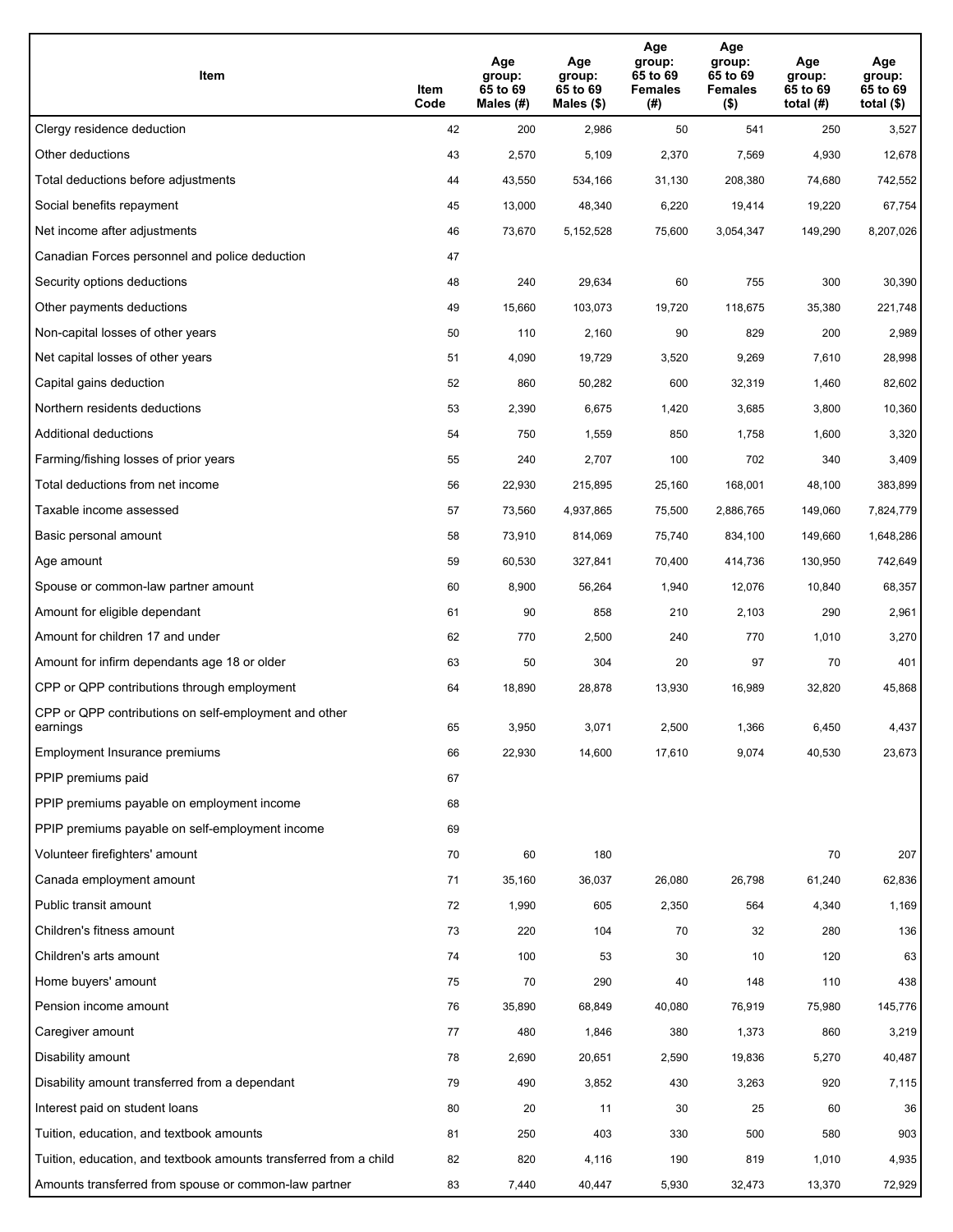| <b>Item</b>                                         | Item<br>Code | Age<br>group:<br>65 to 69<br>Males (#) | Age<br>group:<br>65 to 69<br>Males (\$) | Age<br>group:<br>65 to 69<br><b>Females</b><br>(#) | Age<br>group:<br>65 to 69<br><b>Females</b><br>$($ \$) | Age<br>group:<br>65 to 69<br>total $(H)$ | Age<br>group:<br>65 to 69<br>total $($)$ |
|-----------------------------------------------------|--------------|----------------------------------------|-----------------------------------------|----------------------------------------------------|--------------------------------------------------------|------------------------------------------|------------------------------------------|
| Medical expenses                                    | 84           | 13,330                                 | 37,215                                  | 17,710                                             | 43,318                                                 | 31,040                                   | 80,538                                   |
| Total tax credits on personal amounts               | 85           | 73,910                                 | 219,459                                 | 75,740                                             | 224,613                                                | 149,660                                  | 444,106                                  |
| Allowable charitable donations and government gifts | 86           | 24,730                                 | 100,430                                 | 18,140                                             | 37,259                                                 | 42,870                                   | 137,689                                  |
| Eligible cultural and ecological gifts              | 87           | 30                                     | 214                                     |                                                    |                                                        | 50                                       | 1,349                                    |
| Total tax credit on donations and gifts             | 88           | 24,690                                 | 28,612                                  | 18,100                                             | 10,716                                                 | 42,790                                   | 39,328                                   |
| Total federal non-refundable tax credits            | 89           | 73,910                                 | 248,071                                 | 75,740                                             | 235,329                                                | 149,660                                  | 483,434                                  |
| Federal dividend tax credit                         | 90           | 23,880                                 | 118,526                                 | 20,310                                             | 49,731                                                 | 44,190                                   | 168,257                                  |
| Overseas employment tax credit                      | 91           | 20                                     | 231                                     |                                                    |                                                        | 20                                       | 254                                      |
| Minimum tax carryover                               | 92           | 580                                    | 2,375                                   | 380                                                | 970                                                    | 950                                      | 3,345                                    |
| Basic federal tax                                   | 93           | 52,840                                 | 681,909                                 | 45,420                                             | 264,728                                                | 98,270                                   | 946,644                                  |
| Federal Foreign Tax Credit                          | 94           | 8,040                                  | 7,269                                   | 7,580                                              | 1,717                                                  | 15,620                                   | 8,988                                    |
| Federal Political contribution tax credit           | 95           | 1,570                                  | 296                                     | 920                                                | 149                                                    | 2,500                                    | 444                                      |
| <b>Investment Tax Credit</b>                        | 96           | 230                                    | 429                                     | 110                                                | 106                                                    | 350                                      | 535                                      |
| Labour-sponsored funds tax credit                   | 97           |                                        |                                         |                                                    |                                                        |                                          |                                          |
| Alternative minimum tax payable                     | 98           | 360                                    | 1,698                                   | 200                                                | 1,158                                                  | 560                                      | 2,856                                    |
| Net federal tax                                     | 99           | 52,630                                 | 674,916                                 | 45,200                                             | 262,782                                                | 97,830                                   | 937,703                                  |
| CPP contributions on self-employment                | 100          | 3,950                                  | 6,142                                   | 2,500                                              | 2,733                                                  | 6,450                                    | 8,875                                    |
| Social Benefits repayment                           | 101          | 13,000                                 | 48,340                                  | 6,220                                              | 19,414                                                 | 19,220                                   | 67,754                                   |
| <b>Net Provincial Tax</b>                           | 102          | 47,720                                 | 266,369                                 | 39,350                                             | 116,091                                                | 87,070                                   | 382,463                                  |
| Total tax payable                                   | 103          | 54,070                                 | 995,768                                 | 46,320                                             | 401,020                                                | 100,390                                  | 1,396,796                                |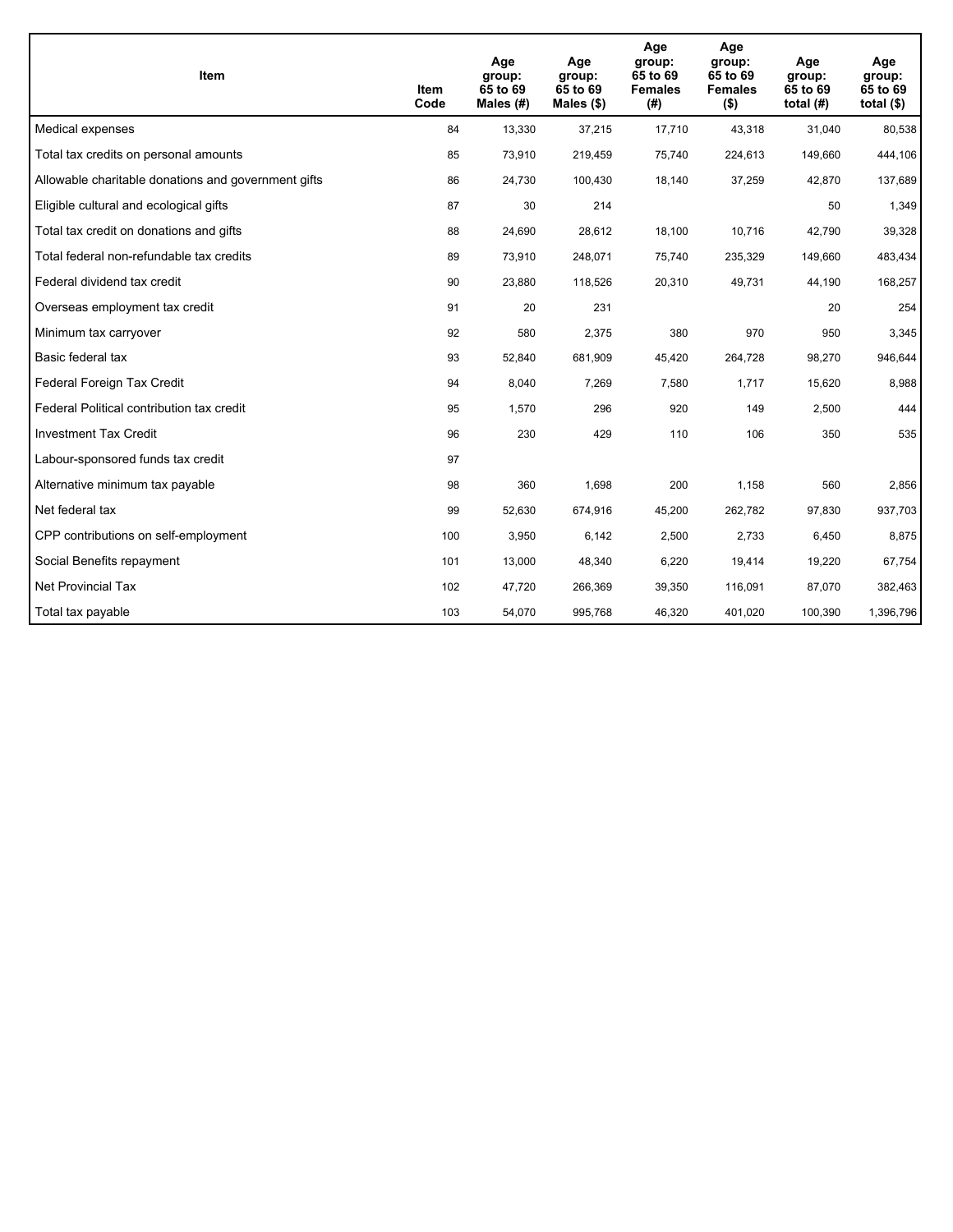| Item                                                                                           | Item<br>Code   | Age<br>group:<br>70 to 74<br>Males (#) | Age<br>group:<br>70 to 74<br>Males $(\$)$ | Age<br>group:<br>70 to 74<br><b>Females</b><br>(#) | Age<br>group:<br>70 to 74<br><b>Females</b><br>$($ \$) | Age<br>group:<br>70 to 74<br>total $(H)$ | Age<br>group:<br>70 to 74<br>total $($)$ |
|------------------------------------------------------------------------------------------------|----------------|----------------------------------------|-------------------------------------------|----------------------------------------------------|--------------------------------------------------------|------------------------------------------|------------------------------------------|
| Number of taxable returns                                                                      | $\mathbf{1}$   | 32,660                                 |                                           | 29,120                                             |                                                        | 61,790                                   |                                          |
| Number of non-taxable returns                                                                  | $\overline{2}$ | 18,110                                 |                                           | 24,930                                             |                                                        | 43,050                                   |                                          |
| Total number of returns                                                                        | 3              | 50,780                                 |                                           | 54,040                                             |                                                        | 104,830                                  |                                          |
| Employment income                                                                              | 4              | 11,420                                 | 570,153                                   | 7,380                                              | 198,289                                                | 18,810                                   | 768,441                                  |
| Commissions (from employment)                                                                  | 5              | 260                                    | 13,128                                    | 90                                                 | 1,025                                                  | 360                                      | 14,153                                   |
| Other employment income                                                                        | 6              | 4,150                                  | 11,160                                    | 2,170                                              | 3,740                                                  | 6,320                                    | 14,899                                   |
| Old Age Security pension (OASP)                                                                | 7              | 50,530                                 | 304,998                                   | 53,710                                             | 325,842                                                | 104,250                                  | 630,853                                  |
| CPP or QPP benefits                                                                            | 8              | 49,000                                 | 390,637                                   | 50,120                                             | 317,377                                                | 99,130                                   | 708,014                                  |
| Other pensions or superannuation                                                               | 9              | 32,820                                 | 767,656                                   | 32,140                                             | 495,404                                                | 64,960                                   | 1,263,097                                |
| Elected split-pension amount                                                                   | 10             | 3,270                                  | 21,508                                    | 11,530                                             | 132,222                                                | 14,800                                   | 153,730                                  |
| Universal Child Care Benefit (UCCB)                                                            | 11             |                                        |                                           |                                                    |                                                        |                                          |                                          |
| Employment Insurance and other benefits                                                        | 12             | 730                                    | 4,651                                     | 290                                                | 1,255                                                  | 1,020                                    | 5,907                                    |
| Taxable amount of dividends from taxable Canadian corporations                                 | 13             | 17,810                                 | 514,895                                   | 16,600                                             | 223,987                                                | 34,420                                   | 738,882                                  |
| Interest and other investment income                                                           | 14             | 24,390                                 | 93,767                                    | 27,370                                             | 80,701                                                 | 51,760                                   | 174,494                                  |
| Net partnership income (Limited or non-active partners only)                                   | 15             | 730                                    | 2,870                                     | 440                                                | 414                                                    | 1,170                                    | 3,284                                    |
| Net rental income                                                                              | 16             | 3,880                                  | 30,857                                    | 3,200                                              | 22,368                                                 | 7,090                                    | 53,265                                   |
| Taxable capital gains                                                                          | 17             | 9,340                                  | 137,948                                   | 10,080                                             | 87,052                                                 | 19,430                                   | 225,273                                  |
| Registered retirement savings plan income (RRSP)                                               | 18             | 4,020                                  | 56,865                                    | 3,580                                              | 38,020                                                 | 7,600                                    | 94,885                                   |
| Other income                                                                                   | 19             | 12,590                                 | 67,942                                    | 12,700                                             | 49,655                                                 | 25,300                                   | 117,620                                  |
| Net business income                                                                            | 20             | 3,560                                  | 50,412                                    | 2,210                                              | 15,941                                                 | 5,770                                    | 66,354                                   |
| Net professional income                                                                        | 21             | 490                                    | 20,678                                    | 210                                                | 3,644                                                  | 700                                      | 24,322                                   |
| Net commission income                                                                          | 22             | 400                                    | 5,575                                     | 220                                                | 1,641                                                  | 630                                      | 7,216                                    |
| Net farming income                                                                             | 23             | 4,450                                  | 35,252                                    | 2,290                                              | 17,851                                                 | 6,740                                    | 53,103                                   |
| Net fishing income                                                                             | 24             |                                        |                                           |                                                    |                                                        |                                          |                                          |
| Workers' compensation benefits                                                                 | 25             | 980                                    | 8,146                                     | 520                                                | 5,996                                                  | 1,500                                    | 14,142                                   |
| Social assistance payments                                                                     | 26             | 12,940                                 | 28,339                                    | 15,910                                             | 32,761                                                 | 28,850                                   | 61,120                                   |
| Net federal supplements                                                                        | 27             | 11,290                                 | 54,876                                    | 15,980                                             | 84,265                                                 | 27,270                                   | 139,143                                  |
| Total income assessed                                                                          | 28             | 50,750                                 | 3,192,390                                 | 53,980                                             | 2,142,042                                              | 104,750                                  | 5,334,866                                |
| Registered pension plan contributions (RPP)                                                    | 29             | 570                                    | 1,938                                     | 480                                                | 1,387                                                  | 1,050                                    | 3,325                                    |
| RRSP deduction                                                                                 | 30             | 3,550                                  | 42,321                                    | 1,980                                              | 23,360                                                 | 5,530                                    | 65,681                                   |
| Deduction for elected split-pension amount                                                     | 31             | 15,070                                 | 172,353                                   | 3,440                                              | 23,295                                                 | 18,500                                   | 195,650                                  |
| Annual union, professional, or like dues                                                       | 32             | 3,570                                  | 1,383                                     | 1,910                                              | 693                                                    | 5,470                                    | 2,076                                    |
| Child care expenses                                                                            | 33             |                                        |                                           |                                                    |                                                        |                                          |                                          |
| Business investment loss                                                                       | 34             | 40                                     | 933                                       | $20\,$                                             | 462                                                    | 70                                       | 1,395                                    |
| Moving expenses                                                                                | 35             | 30                                     | 181                                       |                                                    |                                                        | 50                                       | 252                                      |
| Support payments made                                                                          | 36             | 190                                    | 3,475                                     |                                                    |                                                        | 190                                      | 3,552                                    |
| Carrying charges and interest expenses                                                         | 37             | 12,680                                 | 29,435                                    | 10,230                                             | 18,272                                                 | 22,910                                   | 47,711                                   |
| Deductions for CPP/QPP contributions on self-employment and other<br>earnings                  | 38             | 410                                    | 137                                       | 230                                                | 60                                                     | 640                                      | 197                                      |
| Deductions for provincial parental insurance plan (PPIP) premiums on<br>self-employment income | 39             |                                        |                                           |                                                    |                                                        |                                          |                                          |
| Exploration and development expenses                                                           | 40             | 750                                    | 5,472                                     | 300                                                | 1,390                                                  | 1,050                                    | 6,863                                    |
| Other employment expenses                                                                      | 41             | 720                                    | 4,145                                     | 190                                                | 645                                                    | 910                                      | 4,790                                    |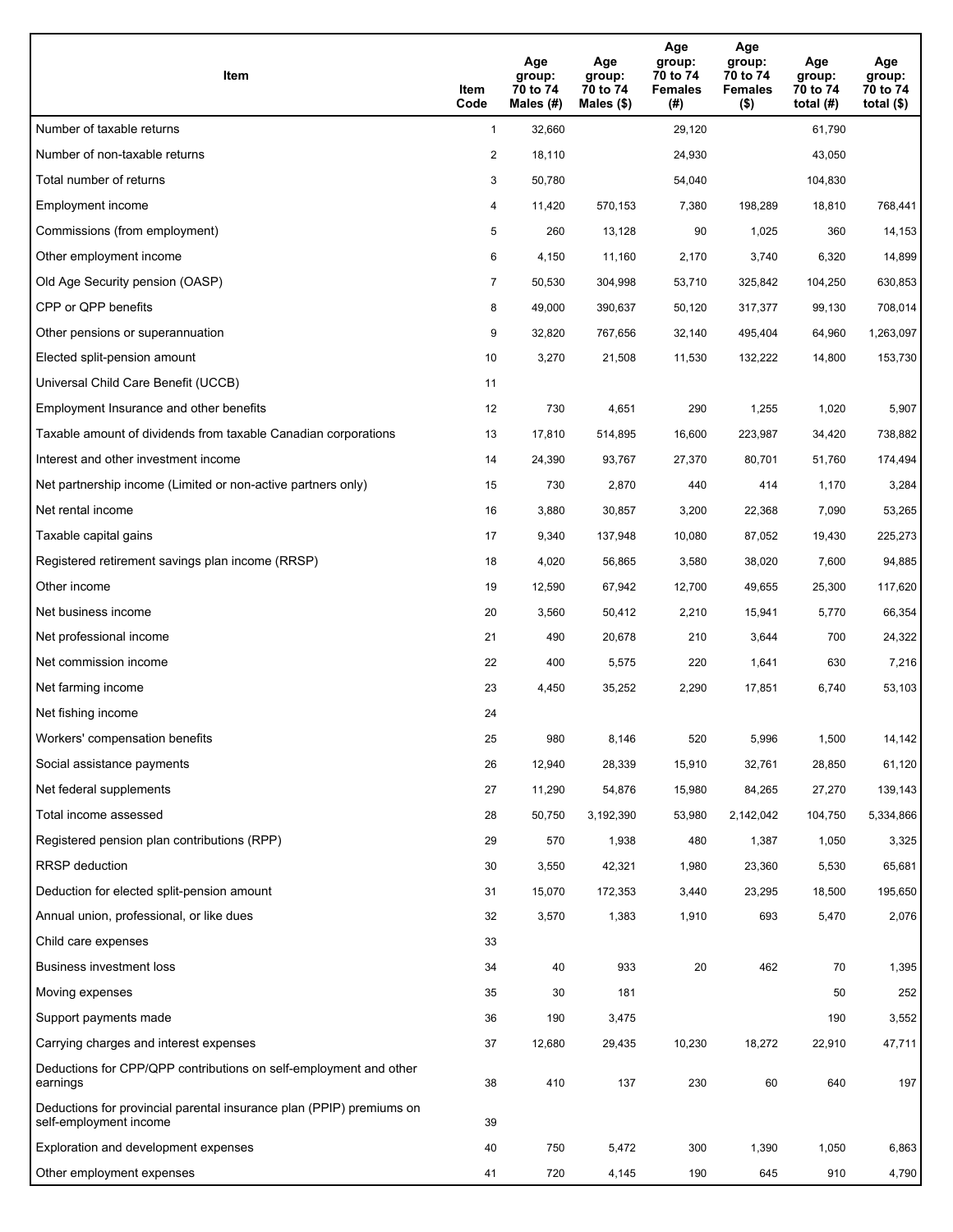| Item                                                              | Item<br>Code | Age<br>group:<br>70 to 74<br>Males (#) | Age<br>group:<br>70 to 74<br>Males (\$) | Age<br>group:<br>70 to 74<br><b>Females</b><br>(#) | Age<br>group:<br>70 to 74<br><b>Females</b><br>$($ \$) | Age<br>group:<br>70 to 74<br>total $(H)$ | Age<br>group:<br>70 to 74<br>total $($)$ |
|-------------------------------------------------------------------|--------------|----------------------------------------|-----------------------------------------|----------------------------------------------------|--------------------------------------------------------|------------------------------------------|------------------------------------------|
| Clergy residence deduction                                        | 42           | 90                                     | 981                                     | 20                                                 | 174                                                    | 110                                      | 1,155                                    |
| Other deductions                                                  | 43           | 1,670                                  | 11,671                                  | 1,680                                              | 17,099                                                 | 3,340                                    | 28,770                                   |
| Total deductions before adjustments                               | 44           | 25,590                                 | 274,434                                 | 15,900                                             | 86,989                                                 | 41,490                                   | 361,429                                  |
| Social benefits repayment                                         | 45           | 6,480                                  | 26,115                                  | 3,950                                              | 13,828                                                 | 10,430                                   | 39,944                                   |
| Net income after adjustments                                      | 46           | 50,660                                 | 2,894,148                               | 53,950                                             | 2,042,134                                              | 104,620                                  | 4,936,711                                |
| Canadian Forces personnel and police deduction                    | 47           |                                        |                                         |                                                    |                                                        |                                          |                                          |
| Security options deductions                                       | 48           | 50                                     | 4,678                                   |                                                    |                                                        | 60                                       | 4,698                                    |
| Other payments deductions                                         | 49           | 15,780                                 | 91,317                                  | 20,180                                             | 122,978                                                | 35,950                                   | 214,316                                  |
| Non-capital losses of other years                                 | 50           | 50                                     | 640                                     | 30                                                 | 334                                                    | 90                                       | 974                                      |
| Net capital losses of other years                                 | 51           | 2,980                                  | 11,755                                  | 2,790                                              | 7,945                                                  | 5,770                                    | 19,699                                   |
| Capital gains deduction                                           | 52           | 600                                    | 40,348                                  | 450                                                | 28,167                                                 | 1,060                                    | 68,515                                   |
| Northern residents deductions                                     | 53           | 1,510                                  | 4,095                                   | 950                                                | 2,724                                                  | 2,460                                    | 6,819                                    |
| Additional deductions                                             | 54           | 1,190                                  | 2,317                                   | 1,340                                              | 2,686                                                  | 2,530                                    | 5,004                                    |
| Farming/fishing losses of prior years                             | 55           | 170                                    | 2,309                                   | 50                                                 | 511                                                    | 220                                      | 2,820                                    |
| Total deductions from net income                                  | 56           | 20,770                                 | 157,587                                 | 24,470                                             | 165,492                                                | 45,240                                   | 323,101                                  |
| Taxable income assessed                                           | 57           | 50,550                                 | 2,737,446                               | 53,830                                             | 1,877,303                                              | 104,390                                  | 4,615,156                                |
| Basic personal amount                                             | 58           | 50,780                                 | 559,160                                 | 54,040                                             | 595,290                                                | 104,830                                  | 1,154,588                                |
| Age amount                                                        | 59           | 45,440                                 | 263,608                                 | 51,220                                             | 312,347                                                | 96,660                                   | 576,021                                  |
| Spouse or common-law partner amount                               | 60           | 4,530                                  | 22,578                                  | 1,010                                              | 6,226                                                  | 5,540                                    | 28,838                                   |
| Amount for eligible dependant                                     | 61           | 40                                     | 370                                     | 100                                                | 1,043                                                  | 140                                      | 1,413                                    |
| Amount for children 17 and under                                  | 62           | 240                                    | 731                                     | 110                                                | 326                                                    | 340                                      | 1,058                                    |
| Amount for infirm dependants age 18 or older                      | 63           | 20                                     | 122                                     | 30                                                 | 131                                                    | 50                                       | 254                                      |
| CPP or QPP contributions through employment                       | 64           |                                        |                                         |                                                    |                                                        |                                          |                                          |
| CPP or QPP contributions on self-employment and other<br>earnings | 65           | 410                                    | 137                                     | 230                                                | 60                                                     | 640                                      | 197                                      |
| Employment Insurance premiums                                     | 66           | 7,310                                  | 3,758                                   | 4,430                                              | 1,827                                                  | 11,740                                   | 5,585                                    |
| PPIP premiums paid                                                | 67           |                                        |                                         |                                                    |                                                        |                                          |                                          |
| PPIP premiums payable on employment income                        | 68           |                                        |                                         |                                                    |                                                        |                                          |                                          |
| PPIP premiums payable on self-employment income                   | 69           |                                        |                                         |                                                    |                                                        |                                          |                                          |
| Volunteer firefighters' amount                                    | 70           |                                        |                                         |                                                    |                                                        | 20                                       | 63                                       |
| Canada employment amount                                          | 71           | 14,070                                 | 13,258                                  | 8,710                                              | 8,182                                                  | 22,770                                   | 21,440                                   |
| Public transit amount                                             | 72           | 1,300                                  | 238                                     | 1,620                                              | 209                                                    | 2,920                                    | 447                                      |
| Children's fitness amount                                         | 73           | 60                                     | 30                                      | 30                                                 | 10                                                     | 90                                       | 40                                       |
| Children's arts amount                                            | 74           | 30                                     | 13                                      |                                                    |                                                        | 40                                       | 16                                       |
| Home buyers' amount                                               | 75           | 30                                     | 119                                     | 10                                                 | 52                                                     | 40                                       | 171                                      |
| Pension income amount                                             | 76           | 34,100                                 | 65,609                                  | 36,190                                             | 69,109                                                 | 70,300                                   | 134,728                                  |
| Caregiver amount                                                  | 77           | 240                                    | 929                                     | 180                                                | 597                                                    | 420                                      | 1,526                                    |
| Disability amount                                                 | 78           | 2,240                                  | 17,196                                  | 2,130                                              | 16,342                                                 | 4,360                                    | 33,538                                   |
| Disability amount transferred from a dependant                    | 79           | 270                                    | 2,026                                   | 210                                                | 1,599                                                  | 480                                      | 3,625                                    |
| Interest paid on student loans                                    | 80           |                                        |                                         |                                                    |                                                        |                                          |                                          |
| Tuition, education, and textbook amounts                          | 81           | 100                                    | 136                                     | 130                                                | 185                                                    | 230                                      | 321                                      |
| Tuition, education, and textbook amounts transferred from a child | 82           | 200                                    | 944                                     | 60                                                 | 290                                                    | 260                                      | 1,234                                    |
| Amounts transferred from spouse or common-law partner             | 83           | 8,810                                  | 50,167                                  | 4,540                                              | 24,357                                                 | 13,350                                   | 74,533                                   |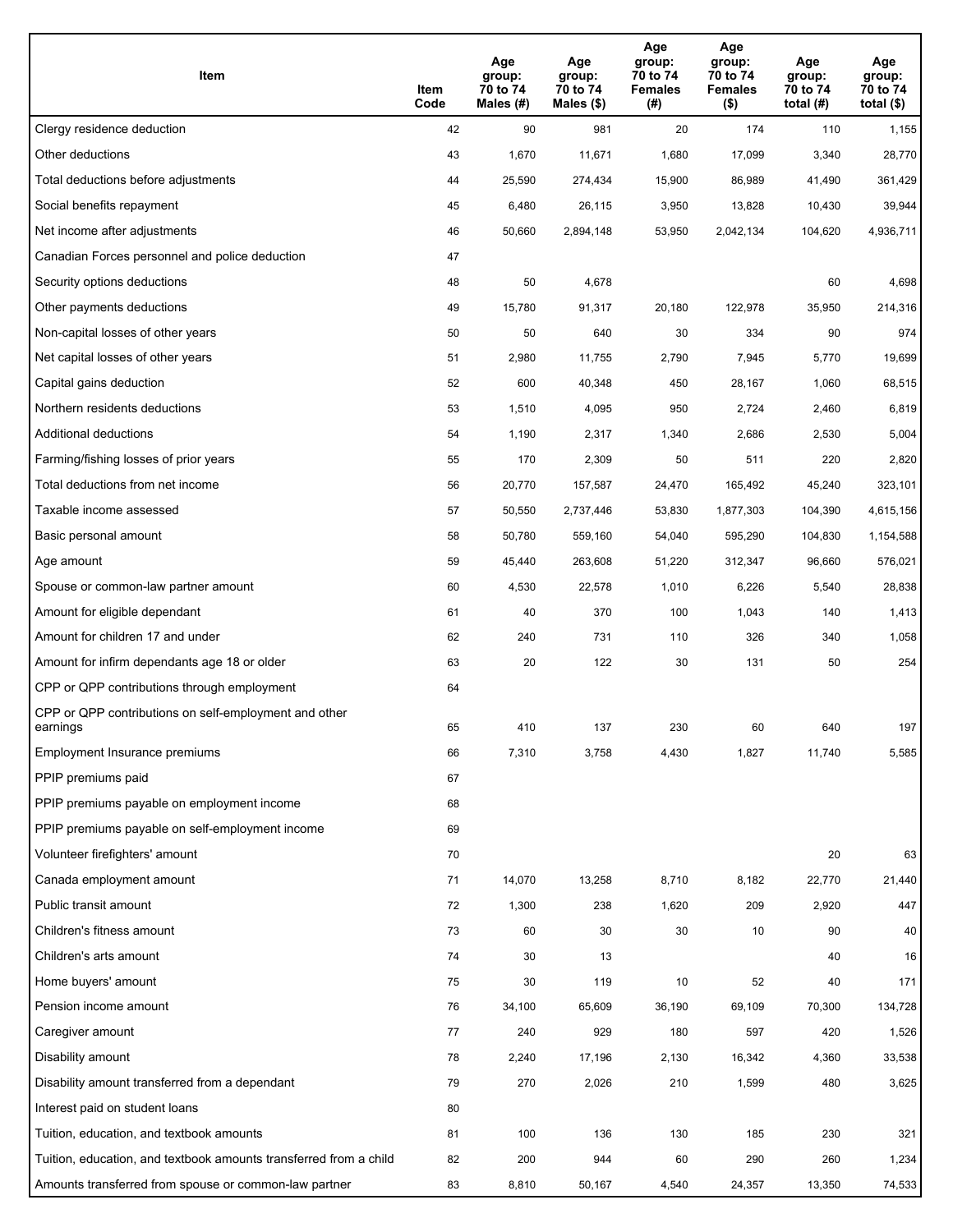| Item                                                | Item<br>Code | Age<br>group:<br>70 to 74<br>Males (#) | Age<br>group:<br>70 to 74<br>Males (\$) | Age<br>group:<br>70 to 74<br><b>Females</b><br>(#) | Age<br>group:<br>70 to 74<br><b>Females</b><br>$($ \$) | Age<br>group:<br>70 to 74<br>total $(H)$ | Age<br>group:<br>70 to 74<br>total $($)$ |
|-----------------------------------------------------|--------------|----------------------------------------|-----------------------------------------|----------------------------------------------------|--------------------------------------------------------|------------------------------------------|------------------------------------------|
| Medical expenses                                    | 84           | 10,820                                 | 32,384                                  | 13,390                                             | 34,725                                                 | 24,210                                   | 67,109                                   |
| Total tax credits on personal amounts               | 85           | 50,780                                 | 155,156                                 | 54,040                                             | 160,999                                                | 104,830                                  | 316,194                                  |
| Allowable charitable donations and government gifts | 86           | 17,170                                 | 73,438                                  | 13,090                                             | 30,447                                                 | 30,260                                   | 103,885                                  |
| Eligible cultural and ecological gifts              | 87           | 20                                     | 595                                     |                                                    |                                                        | 40                                       | 1,406                                    |
| Total tax credit on donations and gifts             | 88           | 17,140                                 | 21,060                                  | 13,060                                             | 8,756                                                  | 30,200                                   | 29,816                                   |
| Total federal non-refundable tax credits            | 89           | 50,780                                 | 176,217                                 | 54,040                                             | 169,755                                                | 104,830                                  | 346,010                                  |
| Federal dividend tax credit                         | 90           | 15,700                                 | 71,827                                  | 14,170                                             | 30,966                                                 | 29,870                                   | 102,793                                  |
| Overseas employment tax credit                      | 91           |                                        |                                         |                                                    |                                                        |                                          |                                          |
| Minimum tax carryover                               | 92           | 350                                    | 1,146                                   | 210                                                | 519                                                    | 560                                      | 1,665                                    |
| Basic federal tax                                   | 93           | 32,540                                 | 325,203                                 | 29,060                                             | 163,871                                                | 61,600                                   | 489,137                                  |
| Federal Foreign Tax Credit                          | 94           | 5,630                                  | 3,195                                   | 5,660                                              | 1,385                                                  | 11,290                                   | 4,580                                    |
| Federal Political contribution tax credit           | 95           | 1,450                                  | 263                                     | 800                                                | 136                                                    | 2,250                                    | 399                                      |
| <b>Investment Tax Credit</b>                        | 96           | 130                                    | 314                                     | 70                                                 | 50                                                     | 200                                      | 364                                      |
| Labour-sponsored funds tax credit                   | 97           |                                        |                                         |                                                    |                                                        |                                          |                                          |
| Alternative minimum tax payable                     | 98           | 170                                    | 1,277                                   | 110                                                | 781                                                    | 280                                      | 2,058                                    |
| Net federal tax                                     | 99           | 32,330                                 | 321,478                                 | 28,880                                             | 162,303                                                | 61,210                                   | 483,844                                  |
| CPP contributions on self-employment                | 100          | 410                                    | 274                                     | 230                                                | 120                                                    | 640                                      | 394                                      |
| Social Benefits repayment                           | 101          | 6,480                                  | 26,115                                  | 3,950                                              | 13,828                                                 | 10,430                                   | 39,944                                   |
| Net Provincial Tax                                  | 102          | 27,630                                 | 122,869                                 | 23,900                                             | 68,858                                                 | 51,540                                   | 191,752                                  |
| Total tax payable                                   | 103          | 32,660                                 | 470,736                                 | 29,120                                             | 245,109                                                | 61,790                                   | 715,934                                  |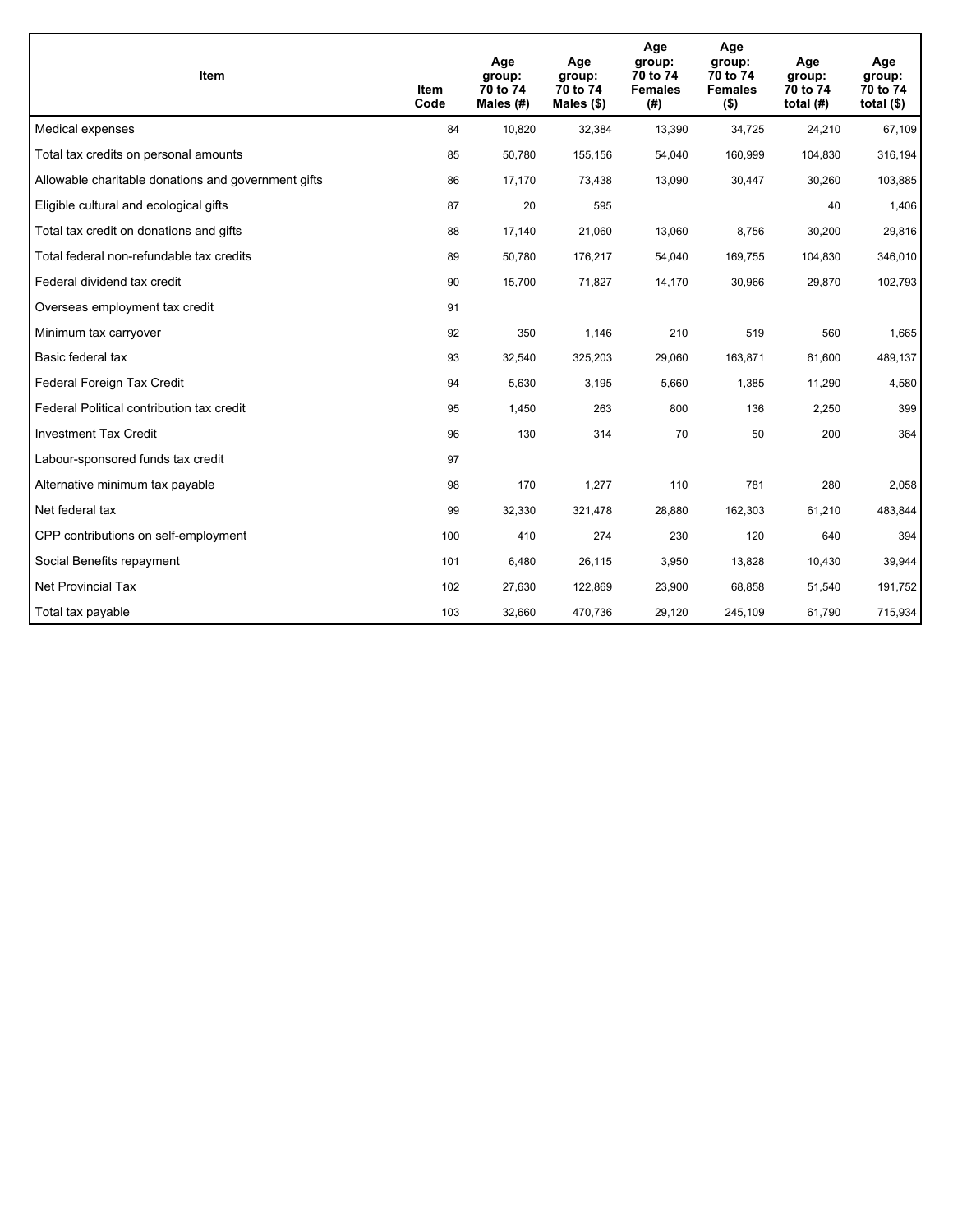| Item                                                                                           | Item<br>Code   | Age<br>group:<br>75 and<br>over<br>Males $(H)$ | Age<br>group:<br>75 and<br>over<br>Males $(\$)$ | Age<br>group:<br>75 and<br>over<br><b>Females</b><br>(# ) | Age<br>group:<br>75 and<br>over<br><b>Females</b><br>$($ \$) | Age<br>group:<br>75 and<br>over total<br>(#) | Age<br>group:<br>75 and<br>over total<br>$($ \$) |
|------------------------------------------------------------------------------------------------|----------------|------------------------------------------------|-------------------------------------------------|-----------------------------------------------------------|--------------------------------------------------------------|----------------------------------------------|--------------------------------------------------|
| Number of taxable returns                                                                      | $\mathbf{1}$   | 45,280                                         |                                                 | 49,490                                                    |                                                              | 94,770                                       |                                                  |
| Number of non-taxable returns                                                                  | 2              | 41,080                                         |                                                 | 66,610                                                    |                                                              | 107,710                                      |                                                  |
| Total number of returns                                                                        | 3              | 86,370                                         |                                                 | 116,100                                                   |                                                              | 202,480                                      |                                                  |
| Employment income                                                                              | 4              | 5,700                                          | 389,846                                         | 3,440                                                     | 81,796                                                       | 9,140                                        | 471,917                                          |
| Commissions (from employment)                                                                  | 5              | 90                                             | 2,520                                           | 30                                                        | 319                                                          | 110                                          | 2,839                                            |
| Other employment income                                                                        | 6              | 5,850                                          | 12,183                                          | 2,560                                                     | 3,547                                                        | 8,410                                        | 15,729                                           |
| Old Age Security pension (OASP)                                                                | $\overline{7}$ | 86,000                                         | 515,087                                         | 115,650                                                   | 693,376                                                      | 201,660                                      | 1,208,496                                        |
| CPP or QPP benefits                                                                            | 8              | 82,900                                         | 666,670                                         | 105,440                                                   | 705,623                                                      | 188,340                                      | 1,372,298                                        |
| Other pensions or superannuation                                                               | 9              | 60,340                                         | 1,256,942                                       | 69,700                                                    | 919,382                                                      | 130,040                                      | 2,176,410                                        |
| Elected split-pension amount                                                                   | 10             | 4,630                                          | 29,817                                          | 13,220                                                    | 152,295                                                      | 17,850                                       | 182,131                                          |
| Universal Child Care Benefit (UCCB)                                                            | 11             |                                                |                                                 |                                                           |                                                              |                                              |                                                  |
| Employment Insurance and other benefits                                                        | 12             | 270                                            | 1,501                                           | 110                                                       | 338                                                          | 380                                          | 1,839                                            |
| Taxable amount of dividends from taxable Canadian corporations                                 | 13             | 29,250                                         | 769,392                                         | 33,390                                                    | 469,961                                                      | 62,650                                       | 1,240,743                                        |
| Interest and other investment income                                                           | 14             | 50,660                                         | 219,720                                         | 70,520                                                    | 264,694                                                      | 121,200                                      | 484,502                                          |
| Net partnership income (Limited or non-active partners only)                                   | 15             | 860                                            | 2,785                                           | 560                                                       | 194                                                          | 1,420                                        | 2,979                                            |
| Net rental income                                                                              | 16             | 5,200                                          | 54,061                                          | 5,120                                                     | 45,954                                                       | 10,320                                       | 100,015                                          |
| Taxable capital gains                                                                          | 17             | 16,850                                         | 352,657                                         | 21,590                                                    | 299,330                                                      | 38,440                                       | 652,017                                          |
| Registered retirement savings plan income (RRSP)                                               | 18             | 4,550                                          | 31,090                                          | 5,500                                                     | 27,692                                                       | 10,050                                       | 58,782                                           |
| Other income                                                                                   | 19             | 22,330                                         | 147,421                                         | 26,650                                                    | 134,066                                                      | 48,990                                       | 281,487                                          |
| Net business income                                                                            | 20             | 2,550                                          | 19,094                                          | 1,390                                                     | 9,593                                                        | 3,940                                        | 28,692                                           |
| Net professional income                                                                        | 21             | 410                                            | 10,670                                          | 110                                                       | 1,178                                                        | 530                                          | 11,848                                           |
| Net commission income                                                                          | 22             | 320                                            | 3,494                                           | 130                                                       | 915                                                          | 450                                          | 4,409                                            |
| Net farming income                                                                             | 23             | 7,240                                          | 63,698                                          | 3,700                                                     | 33,094                                                       | 10,950                                       | 96,791                                           |
| Net fishing income                                                                             | 24             |                                                |                                                 |                                                           |                                                              | 10                                           | 21                                               |
| Workers' compensation benefits                                                                 | 25             | 1,440                                          | 12,746                                          | 980                                                       | 13,186                                                       | 2,410                                        | 25,932                                           |
| Social assistance payments                                                                     | 26             | 32,050                                         | 73,260                                          | 52,970                                                    | 127,203                                                      | 85,030                                       | 200,484                                          |
| Net federal supplements                                                                        | 27             | 25,680                                         | 116,713                                         | 49,160                                                    | 261,992                                                      | 74,850                                       | 378,735                                          |
| Total income assessed                                                                          | 28             | 86,330                                         | 4,751,492                                       | 116,050                                                   | 4,248,469                                                    | 202,400                                      | 9,001,943                                        |
| Registered pension plan contributions (RPP)                                                    | 29             | 200                                            | 252                                             | 110                                                       | 161                                                          | 300                                          | 413                                              |
| <b>RRSP</b> deduction                                                                          | 30             | 690                                            | 7,945                                           | 290                                                       | 4,019                                                        | 980                                          | 11,964                                           |
| Deduction for elected split-pension amount                                                     | 31             | 19,810                                         | 220,558                                         | 2,900                                                     | 17,610                                                       | 22,710                                       | 238,168                                          |
| Annual union, professional, or like dues                                                       | 32             | 2,750                                          | 539                                             | 900                                                       | 170                                                          | 3,650                                        | 710                                              |
| Child care expenses                                                                            | 33             |                                                |                                                 |                                                           |                                                              |                                              |                                                  |
| <b>Business investment loss</b>                                                                | 34             | 20                                             | 1,012                                           | 20                                                        | 317                                                          | 40                                           | 1,330                                            |
| Moving expenses                                                                                | 35             | 20                                             | 55                                              |                                                           |                                                              | 20                                           | 70                                               |
| Support payments made                                                                          | 36             | 290                                            | 3,452                                           |                                                           |                                                              | 290                                          | 3,458                                            |
| Carrying charges and interest expenses                                                         | 37             | 22,620                                         | 47,931                                          | 24,520                                                    | 43,354                                                       | 47,140                                       | 91,285                                           |
| Deductions for CPP/QPP contributions on self-employment and other<br>earnings                  | 38             |                                                |                                                 |                                                           |                                                              |                                              |                                                  |
| Deductions for provincial parental insurance plan (PPIP) premiums on<br>self-employment income | 39             |                                                |                                                 |                                                           |                                                              |                                              |                                                  |
| Exploration and development expenses                                                           | 40             | 1,170                                          | 9,283                                           | 660                                                       | 3,419                                                        | 1,820                                        | 12,702                                           |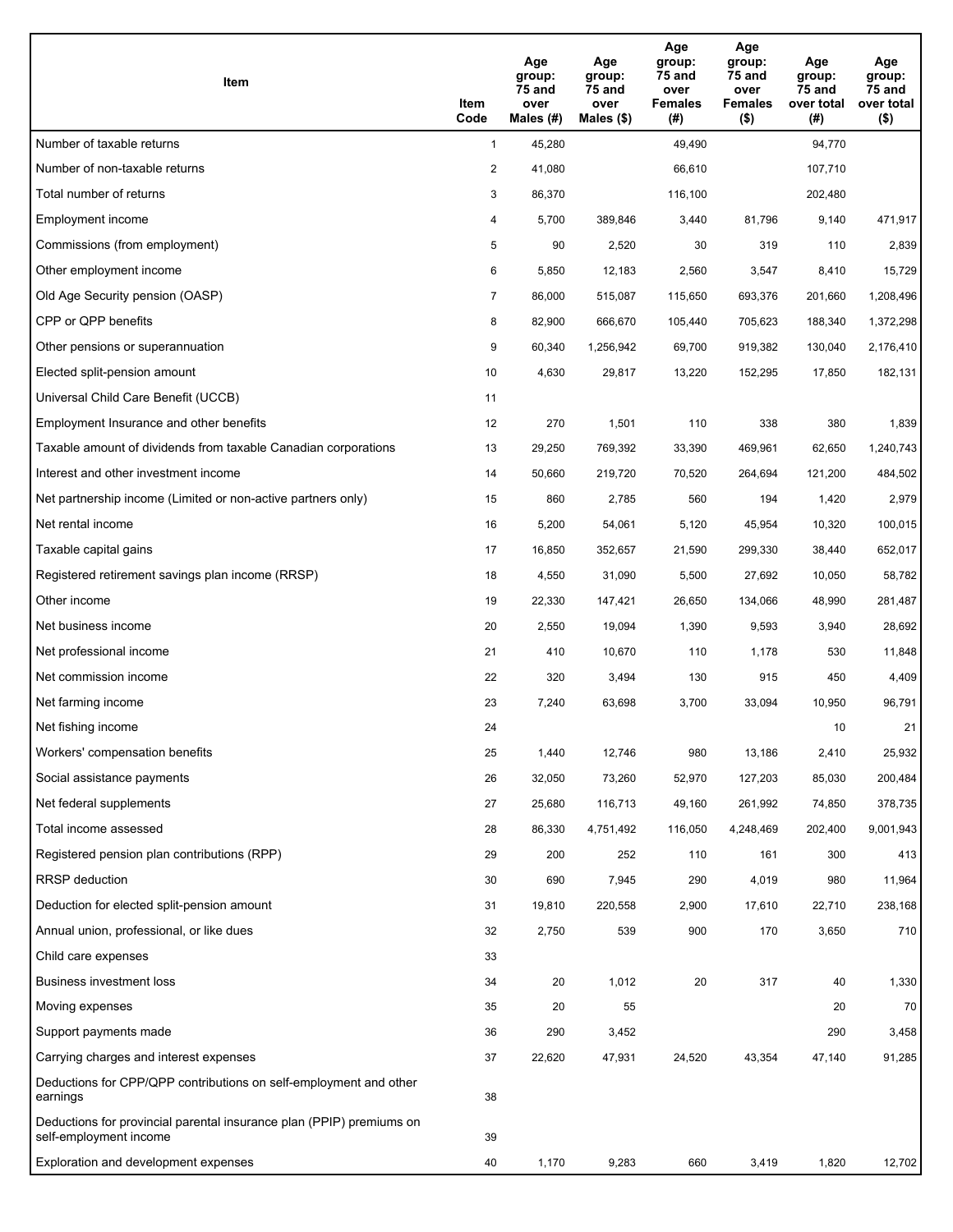| Item                                                              | Item<br>Code | Age<br>group:<br>75 and<br>over Males<br>(# ) | Age<br>group:<br>75 and<br>over Males<br>$($ \$) | Age<br>group:<br>75 and<br>over<br><b>Females</b><br>(#) | Age<br>group:<br>75 and<br>over<br><b>Females</b><br>$($ \$) | Age<br>group:<br>75 and<br>over total<br>(#) | Age<br>group:<br>75 and<br>over total<br>$($ \$) |
|-------------------------------------------------------------------|--------------|-----------------------------------------------|--------------------------------------------------|----------------------------------------------------------|--------------------------------------------------------------|----------------------------------------------|--------------------------------------------------|
| Other employment expenses                                         | 41           | 240                                           | 1,040                                            | 60                                                       | 188                                                          | 300                                          | 1,227                                            |
| Clergy residence deduction                                        | 42           | 50                                            | 536                                              |                                                          |                                                              | 70                                           | 578                                              |
| Other deductions                                                  | 43           | 2,720                                         | 21,747                                           | 3,290                                                    | 40,652                                                       | 6,010                                        | 62,399                                           |
| Total deductions before adjustments                               | 44           | 36,410                                        | 314,446                                          | 28,770                                                   | 110,107                                                      | 65,190                                       | 424,553                                          |
| Social benefits repayment                                         | 45           | 8,120                                         | 33,068                                           | 6,950                                                    | 25,997                                                       | 15,070                                       | 59,065                                           |
| Net income after adjustments                                      | 46           | 86,230                                        | 4,411,616                                        | 116,010                                                  | 4,118,387                                                    | 202,250                                      | 8,531,983                                        |
| Canadian Forces personnel and police deduction                    | 47           |                                               |                                                  |                                                          |                                                              |                                              |                                                  |
| Security options deductions                                       | 48           |                                               |                                                  |                                                          |                                                              |                                              |                                                  |
| Other payments deductions                                         | 49           | 36,250                                        | 202,515                                          | 60,680                                                   | 402,184                                                      | 96,940                                       | 604,749                                          |
| Non-capital losses of other years                                 | 50           | 40                                            | 964                                              | 20                                                       | 279                                                          | 60                                           | 1,243                                            |
| Net capital losses of other years                                 | 51           | 4,930                                         | 20,674                                           | 5,210                                                    | 16,299                                                       | 10,140                                       | 36,973                                           |
| Capital gains deduction                                           | 52           | 1,230                                         | 116,281                                          | 940                                                      | 84,128                                                       | 2,160                                        | 200,409                                          |
| Northern residents deductions                                     | 53           | 2,010                                         | 5,211                                            | 1,890                                                    | 4,627                                                        | 3,910                                        | 9,841                                            |
| Additional deductions                                             | 54           | 3,100                                         | 7,824                                            | 3,620                                                    | 10,475                                                       | 6,730                                        | 18,309                                           |
| Farming/fishing losses of prior years                             | 55           | 190                                           | 2,145                                            | 40                                                       | 226                                                          | 230                                          | 2,370                                            |
| Total deductions from net income                                  | 56           | 44,210                                        | 364,015                                          | 68,520                                                   | 518,247                                                      | 112,740                                      | 882,323                                          |
| Taxable income assessed                                           | 57           | 85,960                                        | 4,048,849                                        | 115,700                                                  | 3,601,118                                                    | 201,670                                      | 7,651,887                                        |
| Basic personal amount                                             | 58           | 86,360                                        | 952,220                                          | 116,100                                                  | 1,280,609                                                    | 202,480                                      | 2,233,038                                        |
| Age amount                                                        | 59           | 79,740                                        | 488,601                                          | 110,930                                                  | 702,429                                                      | 190,680                                      | 1,191,136                                        |
| Spouse or common-law partner amount                               | 60           | 7,030                                         | 26,039                                           | 1,230                                                    | 7,230                                                        | 8,270                                        | 33,297                                           |
| Amount for eligible dependant                                     | 61           | 30                                            | 271                                              | 90                                                       | 874                                                          | 120                                          | 1,144                                            |
| Amount for children 17 and under                                  | 62           | 120                                           | 325                                              | 60                                                       | 173                                                          | 180                                          | 498                                              |
| Amount for infirm dependants age 18 or older                      | 63           | 40                                            | 179                                              | 50                                                       | 288                                                          | 80                                           | 467                                              |
| CPP or QPP contributions through employment                       | 64           |                                               |                                                  |                                                          |                                                              |                                              |                                                  |
| CPP or QPP contributions on self-employment and other<br>earnings | 65           |                                               |                                                  |                                                          |                                                              |                                              |                                                  |
| Employment Insurance premiums                                     | 66           | 2,590                                         | 1,055                                            | 1,270                                                    | 418                                                          | 3,860                                        | 1,474                                            |
| PPIP premiums paid                                                | 67           |                                               |                                                  |                                                          |                                                              |                                              |                                                  |
| PPIP premiums payable on employment income                        | 68           |                                               |                                                  |                                                          |                                                              |                                              |                                                  |
| PPIP premiums payable on self-employment income                   | 69           |                                               |                                                  |                                                          |                                                              |                                              |                                                  |
| Volunteer firefighters' amount                                    | 70           |                                               |                                                  |                                                          |                                                              | 10                                           | 33                                               |
| Canada employment amount                                          | 71           | 10,750                                        | 7,772                                            | 5,430                                                    | 4,013                                                        | 16,180                                       | 11,787                                           |
| Public transit amount                                             | 72           | 1,920                                         | 281                                              | 3,390                                                    | 433                                                          | 5,310                                        | 713                                              |
| Children's fitness amount                                         | 73           |                                               |                                                  | 20                                                       | 5                                                            | 50                                           | 16                                               |
| Children's arts amount                                            | 74           |                                               |                                                  |                                                          |                                                              |                                              |                                                  |
| Home buyers' amount                                               | 75           | 10                                            | 57                                               | 10                                                       | 58                                                           | 30                                           | 115                                              |
| Pension income amount                                             | 76           | 62,060                                        | 117,247                                          | 73,900                                                   | 136,528                                                      | 135,960                                      | 253,785                                          |
| Caregiver amount                                                  | 77           | 240                                           | 897                                              | 280                                                      | 1,012                                                        | 520                                          | 1,909                                            |
| Disability amount                                                 | 78           | 7,410                                         | 56,990                                           | 10,490                                                   | 80,575                                                       | 17,910                                       | 137,573                                          |
| Disability amount transferred from a dependant                    | 79           | 310                                           | 2,236                                            | 340                                                      | 2,561                                                        | 650                                          | 4,796                                            |
| Interest paid on student loans                                    | 80           |                                               |                                                  |                                                          |                                                              |                                              |                                                  |
| Tuition, education, and textbook amounts                          | 81           | 60                                            | 66                                               | 70                                                       | 59                                                           | 120                                          | 124                                              |